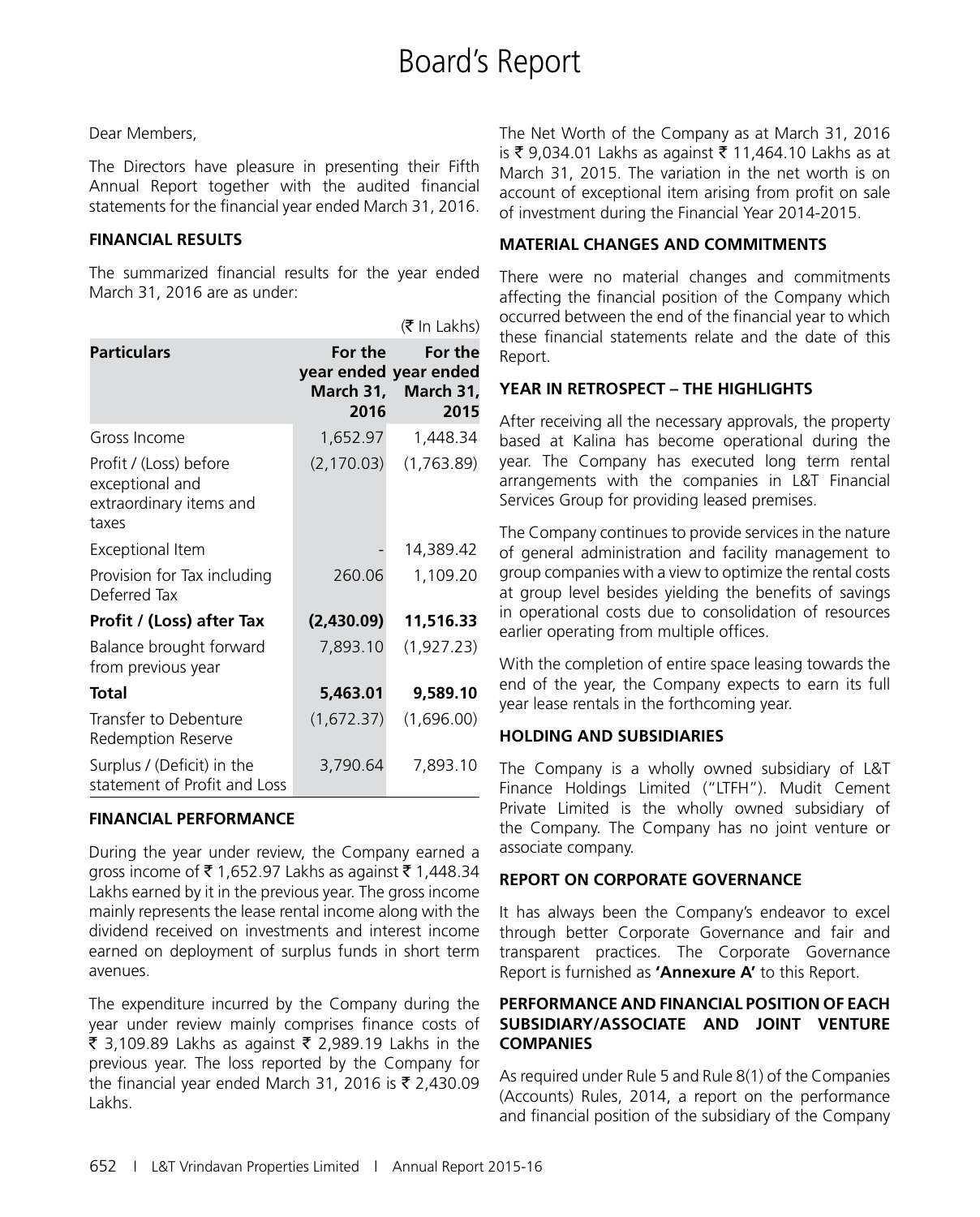has been appended as **'Annexure B'** to this Report.

#### **FIXED DEPOSITS**

The Company has not accepted any deposits from the public since inception.

#### **DIRECTORS**

Mr. Prabhakar B., Independent Director resigned from the Board of the Company due to his other professional commitments and accordingly ceased to be a director of the Company with effect from the close of working hours on September 30, 2015. Consequently, the Company had appointed Dr. (Mrs.) Rajani Gupte as an Additional Director, pursuant to the provisions of Section 161 of the Companies Act, 2013 ("the Act"). Since, she was qualified to be appointed as an Independent Director, the Members of the Company at their Extraordinary General Meeting held on April 19, 2016, have appointed Mrs. Gupte as an Independent Director of the Company to hold office up to October 22, 2020.

Further, the Members are also requested to note that Mr. N. Sivaraman, a Non- Executive Director ceased to be a director on the board of Company with effect from the close of working hours on April 11, 2016, consequent upon his retirement from L&T Financial Services Group. Ms. Raji Vishwanathan, Non- Executive Director also resigned from the Board of the Company due to her other professional assignments and accordingly, ceased to be a director of the Company with effect from the close of working hours on April 6, 2016.

Further, Mr. Dinanath Dubhashi and Mr. G. Krishnamurthy, Non- Executive Directors, resigned from the Board of the Company due to their other professional commitments and accordingly ceased to be a director of the Company with effect from the close of working hours on April 28, 2016.

The Board recorded its appreciation for the valuable services rendered by them during their tenure as directors of the Company.

Pursuant to the provisions of Section 161 of the Act, Mr. Raju Dodti was appointed as Additional Director by the Board of Directors of the Company with effect from April 28, 2016. He holds office as a Director up to the date of the forthcoming Annual General Meeting. The Company has received a notice in writing from a Member proposing his candidature for the office of Director, liable to retire by rotation.

The Directors of the Company hereby affirms compliance with the Code of Conduct of the Company.

Further, all Independent Directors have submitted the declaration of Independence, as required pursuant to Section 149(7) of the Act, stating that they meet the criteria of independence as provided in sub-section (6) and are not disqualified from continuing as an Independent Directors.

#### **KEY MANAGERIAL PERSONNEL**

Mr. Pradeep Shintre resigned from the position of Manager of the Company with effect from close of working hours on February 25, 2016. Further, Ms. Trupti Patil has also resigned from the position of Head-Accounts (Chief Financial Officer) of the Company with effect from close of working hours on March 31, 2016. The Board of Directors at its meeting held on April 28, 2016 has appointed Mr. Madan Sarwate as Manager of the Company and Mr. Romesh Sankhe as Head Accounts, both of them would be Key Managerial Personnel in accordance with the provisions of the Act.

The Company has, as on the date of report, the following Key Managerial Personnel:

- 1) Mr. Madan Sarwate Manager
- 2) Mr. Romesh Sankhe Head-Accounts (Discharging the functions of the Chief Financial Officer)
- 3) Mr. Swanand Shintre Company Secretary

#### **COMPANY POLICY ON DIRECTOR APPOINTMENT AND REMUNERATION**

#### **A. Background and Objectives**

Section 178 of the Act requires the Nomination and Remuneration Committee to formulate a Policy relating to the remuneration for the Directors, Key Managerial Personnel (KMP), Senior Management and other employees of the Company and recommend the same for approval of the Board. Further, Section 178(4) of the Act stipulates that the policy shall be disclosed in the Board's Report.

Moreover, Section 134 of the Act stipulates that the Board's Report shall include a statement on Company's Policy on directors' appointment and remuneration including criteria for determining qualifications, positive attributes, independence of director and remuneration for key managerial personnel and other employees.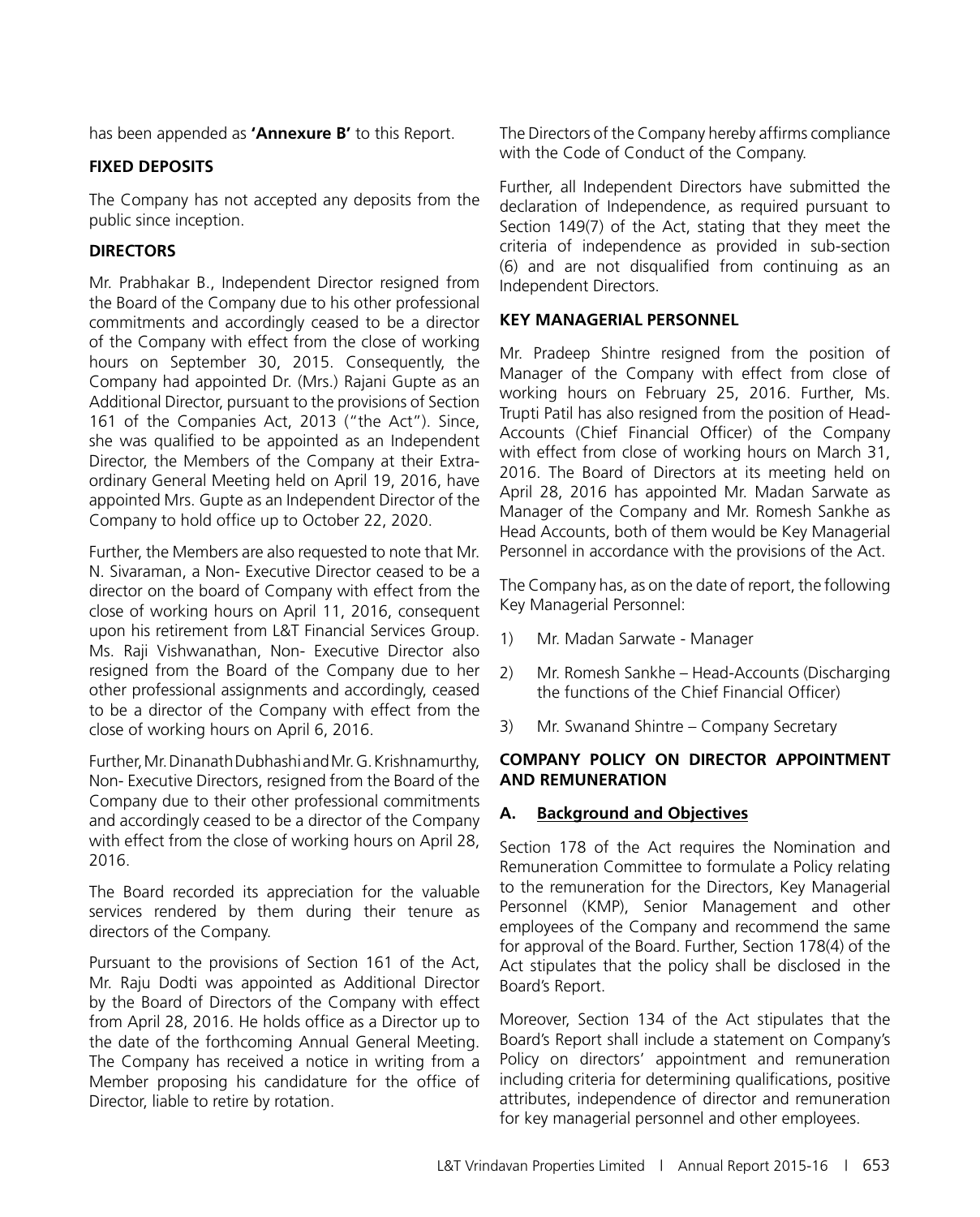The Board of Directors at its meeting held on March 31, 2015, had approved the Policy on Directors' Appointment and Remuneration for Directors, Key Managerial Personnel and other Employees.

#### **B. Brief Framework of the Policy**

#### **a) The objective of this Policy is**

- To guide the Board in relation to appointment and removal of Directors.
- To evaluate the performance of the Members of the Board including Independent Directors.
- To formulate the criteria for evaluation of Independent Director and the Board.
- To determine criteria for payment of remuneration to Directors, Key Managerial Personnel, Senior Management and Employees.
- To recommend to the Board on remuneration payable to the Directors including Key Managerial Personnel, Senior Management and Employees, if required.

#### **b) Evaluation Criteria of Directors and Senior Management/Key Managerial Personnel/Employees**

Non- Executive Directors/Independent **Directors** 

> Before determining the remuneration, the Nomination and Remuneration Committee ('the Committee') shall carry out evaluation of performance of Independent Directors/Non-Executive Directors, against the following criteria:

- > Membership & attendance -Committee and Board Meetings
- $\triangleright$  Contribution during such meetings
- $\triangleright$  Active participation in strategic decision making
- $\triangleright$  Inputs to executive management on matters of strategic importance

#### **Executive Directors**

With respect to evaluation of performance of Executive Directors (ED), the evaluation shall be on the basis of Key Performance Indicators

(KPI), which would be identified well in advance for EDs and weights assigned for each measure of performance keeping in view the distinct roles of each ED. The identified KPI for ED shall be approved by the Board, pursuant to recommendation of the Committee, if required. However, the Company did not have EDs during the year under review.

#### **Senior Management/Key Managerial Personnel/Employees**

The Human Resource Department (HR Department) would assign the responsibility of carrying out the evaluation of the aforementioned persons every year ending March 31st, to the reporting superior/ department heads. KPI are identified well in advance at the commencement of the financial year. Performance benchmarks are set and evaluation of employees is done by the respective reporting manager(s)/ Management vis-a-vis the performance benchmarks. The payment of remuneration/ annual increment to the aforementioned persons is determined after the satisfactory completion of Evaluation process.

The HR Department of the Company is authorized to design the framework for evaluating the KMPs/Senior Management Personnel/Employees. The objective of carrying out the evaluation by the Company is to identify and match rewards with performance.

#### c) **Criteria for Remuneration**

In determining the remuneration for Directors and Senior Management, the Nomination and Remuneration Committee is required to ensure that:

- 1) the relationship of remuneration and performance benchmark is clear;
- 2) there is a balance between fixed and incentive pay reflecting short and long term performance objectives, appropriate to the working of the Company and its goals;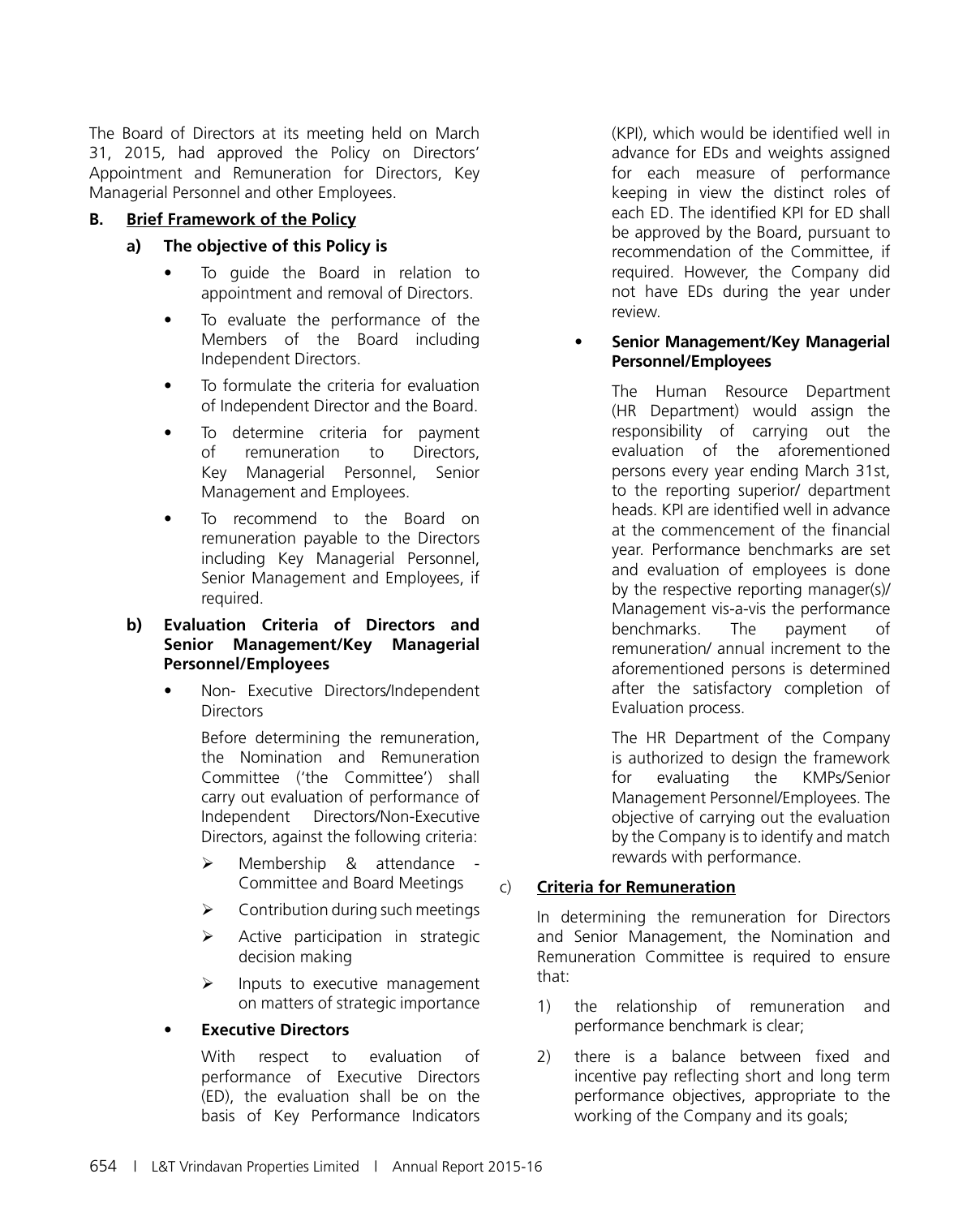- 3) the remuneration is divided into two components viz. fixed component comprising salaries, perquisites and retirement benefits and a variable component comprising performance bonus;
- 4) the remuneration including annual increment and performance bonus is decided based on the criticality of the roles and responsibilities, the Company's performance vis-à-vis the annual budget achievement, individual's performance vis-à-vis KRAs / KPIs, industry benchmark and current compensation trends in the market.

#### **Performance Evaluation**

Pursuant to the provisions of the Act, the Board has carried out an annual evaluation of its own performance, the directors individually as well as the evaluation of the working of its Audit Committee (AC) and Nomination and Remuneration Committee (NRC).

#### **Manner of Evaluation**

The Board has laid down the manner in which formal annual evaluation of the performance of the Board, Committees and individual directors have to be made.

It includes circulation of evaluation forms separately for evaluation of the Board and its Committees and Non-Executive Directors/ Independent Directors.

The process of the annual performance evaluation broadly comprises:

**a) Board Evaluation:**

Evaluation of the Board as a whole by the individual Board members, followed by collation thereof by NRC for apprising the Board.

**b) Audit Committee and Nomination and Remuneration Committee Evaluation:**

Evaluation of the Committees by respective Committee members, followed by compilation thereof by NRC for submission to the Board.

**c) Non-Executive Directors / Independent Directors Evaluation:**

Evaluation by other Board members excluding the Director being evaluated, and summary feedback to the NRC.

#### **STATUTORY AUDITORS**

Pursuant to the provisions of Section 139(2) of the Act and the rules made thereunder, no listed company was allowed to appoint an audit firm as auditors for more than two terms of five consecutive years. However, a leeway was given to the companies to comply with the aforesaid provisions within three years from the date of commencement of this Act i.e. till March 31, 2017. In view of the same, M/s. Sharp and Tannan were appointed as Statutory Auditors on a yearly basis instead of the mandatory period of five years.

Considering the fact that M/s. Sharp & Tannan have completed five years as Statutory Auditors of the Company and also the eligibility of the Firm to be appointed as auditors for a further period of five years for the second term, the Audit Committee and Board of Directors recommended the appointment of M/s. Sharp & Tannan as the Statutory Auditors of the Company for a further period of five years, pursuant to provisions of Section 139(2) of the Act i.e. from the conclusion of Fifth Annual General Meeting ("AGM") till the conclusion of Tenth AGM, subject to approval of the Members in the ensuing AGM of the Company and ratification by Members at every subsequent AGM of the Company.

M/s. Sharp & Tannan have confirmed that their reappointment, if made, will comply with the eligibility criteria in terms of Section 141(3) of the Act. Further, the Auditors have confirmed that they have subjected themselves to Peer Review process by the Institute of Chartered Accountants of India (ICAI) and hold valid certificate Issued by the Peer Review Board of ICAI.

#### **PARTICULARS OF EMPLOYEES**

The information required pursuant to the provisions of Section 197 of the Act read with Rule 5(1) of the Companies (Appointment and Remuneration of Managerial Personnel) Rules, 2014 ('the Act') in respect of employees of the Company has been appended as **'Annexure C'** to this Report. The Company did not have any employee as on March 31, 2016 drawing remuneration in excess of the amount specified under Section 197 read with Rule 5(2) of the Act.

The Board of Directors affirm that the remuneration paid to employees of the Company is as per the Remuneration Policy of the Company and none of the employees listed in the said Annexure is related to any Director of the Company.

#### **CONSERVATION OF ENERGY, TECHNOLOGY ABSORPTION AND FOREIGN EXCHANGE EARNINGS AND OUTGO**

#### **CONSERVATION OF ENERGY & TECHNOLOGY ABSORPTION**

The particulars relating to conservation of energy and technology absorption in terms of Section 134(3)(m)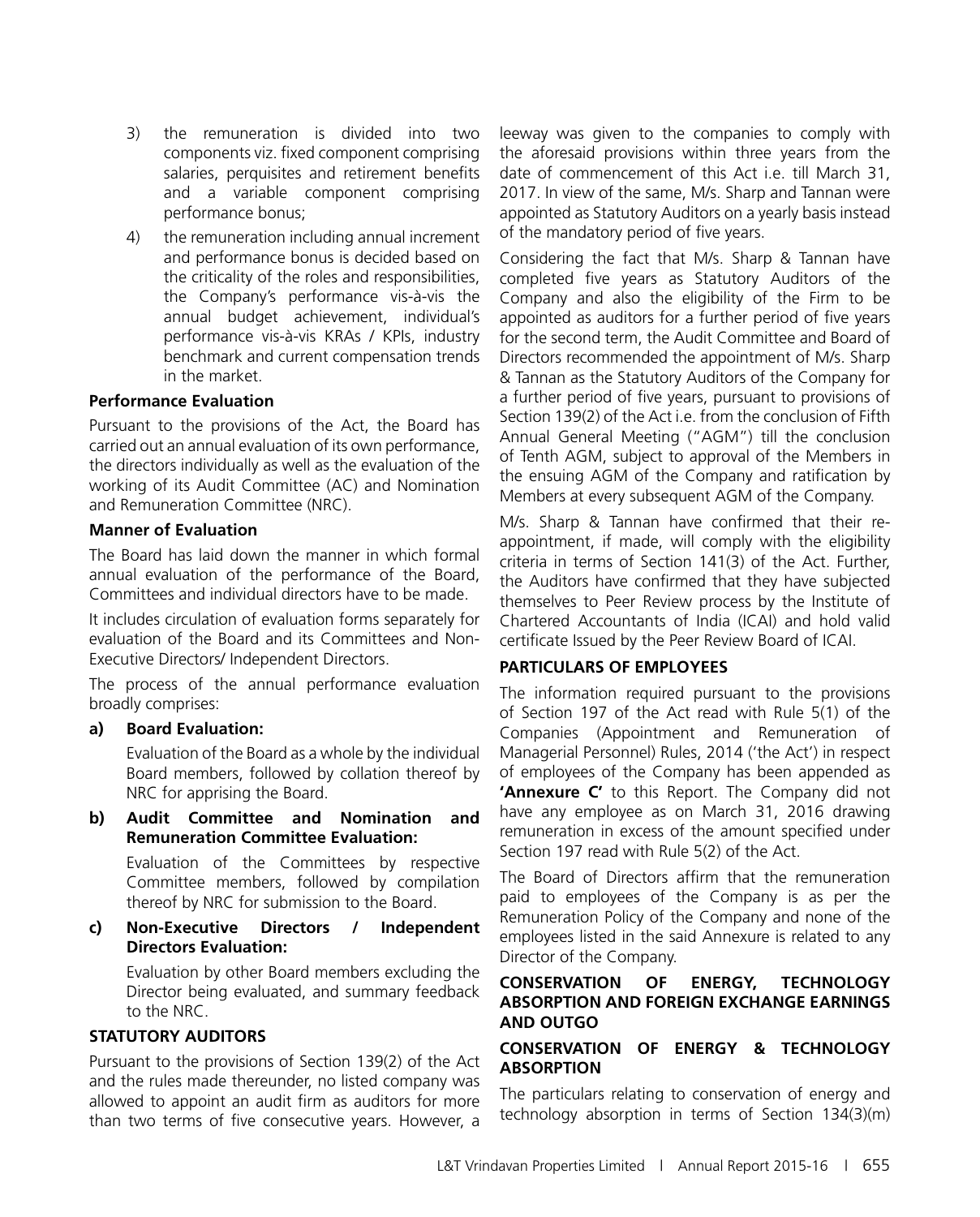and Rule 8 (3) of the Companies (Accounts) Rules, 2014 are given as under

#### **(A) Conservation of Energy**

The steps taken or impact on conservation of energy: The operations of your Company are not energy intensive. However, following measures have been initiated to reduce energy consumption:

- Movement Sensor based lighting in group's owned office premises which automatically turns the lights off when not in use.
- VFD's (Variable Frequency Drives) for Air Handling Units and pumps for optimum use of electricity.
- Energy efficient lighting as LED's in group's owned office premises being made and also replacing the existing conventional lighting to LED's in various offices.

#### **The steps taken by the Company for utilizing alternate sources of energy:**

The Company has incorporated solar panels for external lighting in group's owned office premises.

#### **The capital investment on energy conservation equipments:** Nil

#### **(B) TECHNOLOGY ABSORPTION : None**

#### **(C) FOREIGN EXCHANGE EARNINGS AND OUTGO**

There were no foreign exchange earnings and expenditure during the year under review.

#### **DIRECTORS' RESPONSIBILITY STATEMENT**

Pursuant to the provisions of Section 134(5) of the Act, the Directors, to the best of their knowledge and belief, confirm that:

- 1) in the preparation of the annual accounts, the applicable accounting standards have been followed and there have been no material departures;
- 2) the directors have selected such accounting policies and applied them consistently and made judgments and estimates that are reasonable and prudent so as to give a true and fair view of the state of affairs of the Company as at March 31, 2016 and of the profit/loss of the Company for that period;
- 3) the directors have taken proper and sufficient care for the maintenance of adequate accounting records in accordance with the provisions of the

Act for safeguarding the assets of the Company and for preventing and detecting fraud and other irregularities;

- 4) the directors have prepared the annual accounts on a going concern basis;
- 5) the directors have laid down internal financial controls to be followed by the company and that such internal financial controls are adequate and are operating effectively; and
- 6) the directors have devised proper systems to ensure compliance with the provisions of all laws and that such systems were adequate and operating effectively.

#### **INTERNAL CONTROL SYSTEMS AND THEIR ADEQUACY**

The Company has internal control systems, commensurate with the size, scale and complexity of its operations. Testing of such systems forms a part of review by the Internal Audit function. The scope and authority of the Internal Audit function is defined in the Internal Audit Charter. The Internal Audit function is carried out by the Internal Audit department of L&T Financial Services Group.

The Internal Audit department monitors and evaluates the efficacy and adequacy of the internal control systems in the Company and its compliance with operating systems, accounting procedures and policies of the Company. Based on the report of internal audit function, process owners undertake corrective action, if any, in their respective areas and thereby strengthen the controls. Significant audit observations and corrective actions, if any are presented to the Audit Committee of the Board.

#### **NUMBER OF BOARD MEETINGS**

A calendar of Meetings is prepared and circulated in advance to the Directors.

The Board of Directors of the Company met 4 (Four) times during the financial year 2015-2016 i.e. on April 21, 2015, July 22, 2015, October 23, 2015 and January 21, 2016.

#### **COMPOSITION OF AUDIT COMMITTEE**

The Company has constituted an Audit Committee in terms of the requirements of the Act. The composition of Audit Committee is mentioned in the Corporate Governance Report.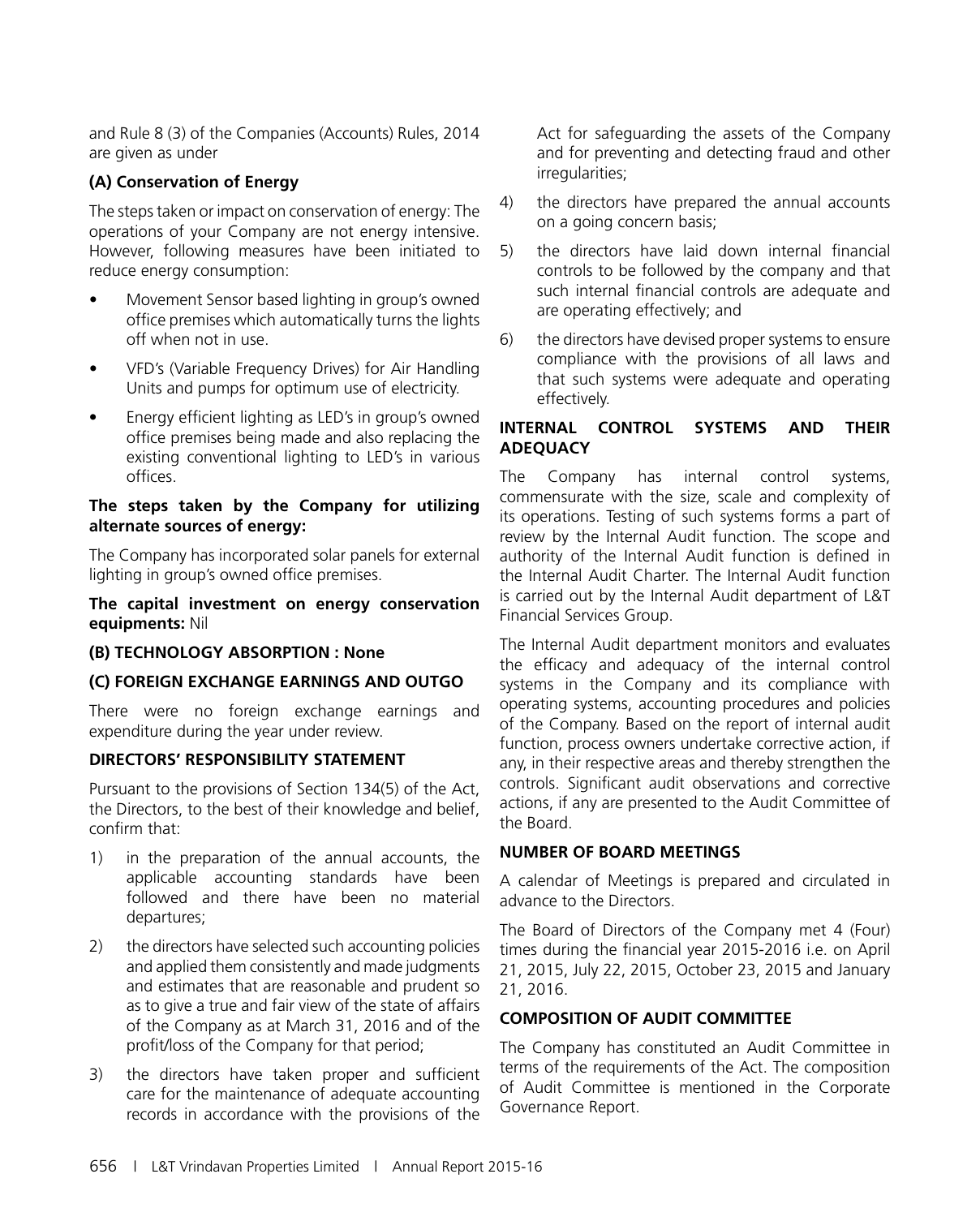#### **VIGIL MECHANISM**

The Company has formulated and established a Vigil Mechanism Framework to enable directors and employees to report genuine concerns about unethical behaviour, actual or suspected fraud or violation of Code of Conduct. Under this framework, the Company has set up a "Whistle Blower Investigation Committee ("the Committee")". The Chairman of the Committee is the Chief Ethics Officer of the Company responsible for receiving, validating, investigating and reporting to the Audit Committee of this matter. The Chief Internal Auditor of L&T Financial Services is acting as the 'Chief Ethics Officer'.

The objective of this mechanism is to maintain a redressal system which can process all complaints concerning questionable accounting practices, internal accounting controls, or fraudulent reporting of financial information.

The mechanism framed by the Company is in compliance with requirement of the Act and available on the website of the Company at http://www.ltvrindavanproperties. com/investors.html.

#### **PARTICULARS OF LOANS GIVEN, INVESTMENTS MADE, GUARANTEES GIVEN OR SECURITY PROVIDED BY THE COMPANY**

Details of loans given, investments made, guarantees given and security provided as per the provisions of Section 186 of the Act are given in the notes to the Financial Statements.

#### **PARTICULARS OF CONTRACTS OR ARRANGEMENTS WITH RELATED PARTIES**

All Related Party Transactions that were entered into during the financial year were on an arm's length basis and were in the ordinary course of business. There were no materially significant related party transactions made by the Company with Promoters, Directors, Key Managerial Personnel, Bodies Corporate, which had a potential conflict with the interest of the Company at large. Accordingly, the disclosure of Related Party Transactions as required under Section 134(3)(h) of the Act in Form AOC 2 is not applicable. The Directors draw attention of the members to Note No. 23.4 to the Financial Statements which sets out related party disclosures.

#### **RISK MANAGEMENT**

The Company has in place a mechanism to inform the Board Members about risk assessment and minimization procedures and periodical review to ensure that executive management controls risk by means of a properly designed framework.

#### **AUDITORS' REPORT**

The Auditors' Report is unqualified. The Notes to the Accounts referred to in the Auditors' Report are selfexplanatory and therefore do not call for any further clarifications under Section 134(3)(f) of the Act.

#### **SECRETARIAL AUDIT REPORT**

Pursuant to the provisions of Section 204 of the Act and the Companies (Appointment and Remuneration of Managerial Personnel) Rules, 2014, the Company has appointed Ms. Naina R. Desai, Practising Company Secretary to undertake the Secretarial Audit of the Company. The Secretarial Audit Report is annexed as **'Annexure D'** to this Report.

There is no adverse remark, qualifications or reservation in the Secretarial Audit Report.

In respect of the observation in the Secretarial Audit Report, the Act was effective April 01, 2014 and the requirements (including appointment of IDs) were to be complied with by March 31, 2015 (i.e. within one year). Accordingly, the IDs i.e. Mr. Subramaniam N and Mr. Prabhakar B were appointed on the Board of the Company on March 31, 2015.

Further, as per the requirements under the Act (read with the Secretarial Standards), every Company is required to hold the meeting of IDs once every calendar year. However, since the appointment of the IDs of the Company was done only in March 2015, it was proposed that ID meeting be held once the IDs have completed at least one year considering that as per the requirements of the Act, IDs in their meetings have to review the performance of non-independent directors and the Board as a whole, review the performance of Chairperson of the Company, access the quality, quantity and timelines of the information between the Company's management and the Board that is necessary for the Board to effectively and reasonable perform their duties.

The meeting of the IDs was scheduled in March 2016 which however had to be re-scheduled to April 6, 2016 due to unforeseen circumstances.

#### **POLICY FOR PREVENTION, PROHIBITION AND REDRESSAL OF SEXUAL HARASSMENT AT WORKPLACE**

The Company has in place a Policy for Prevention,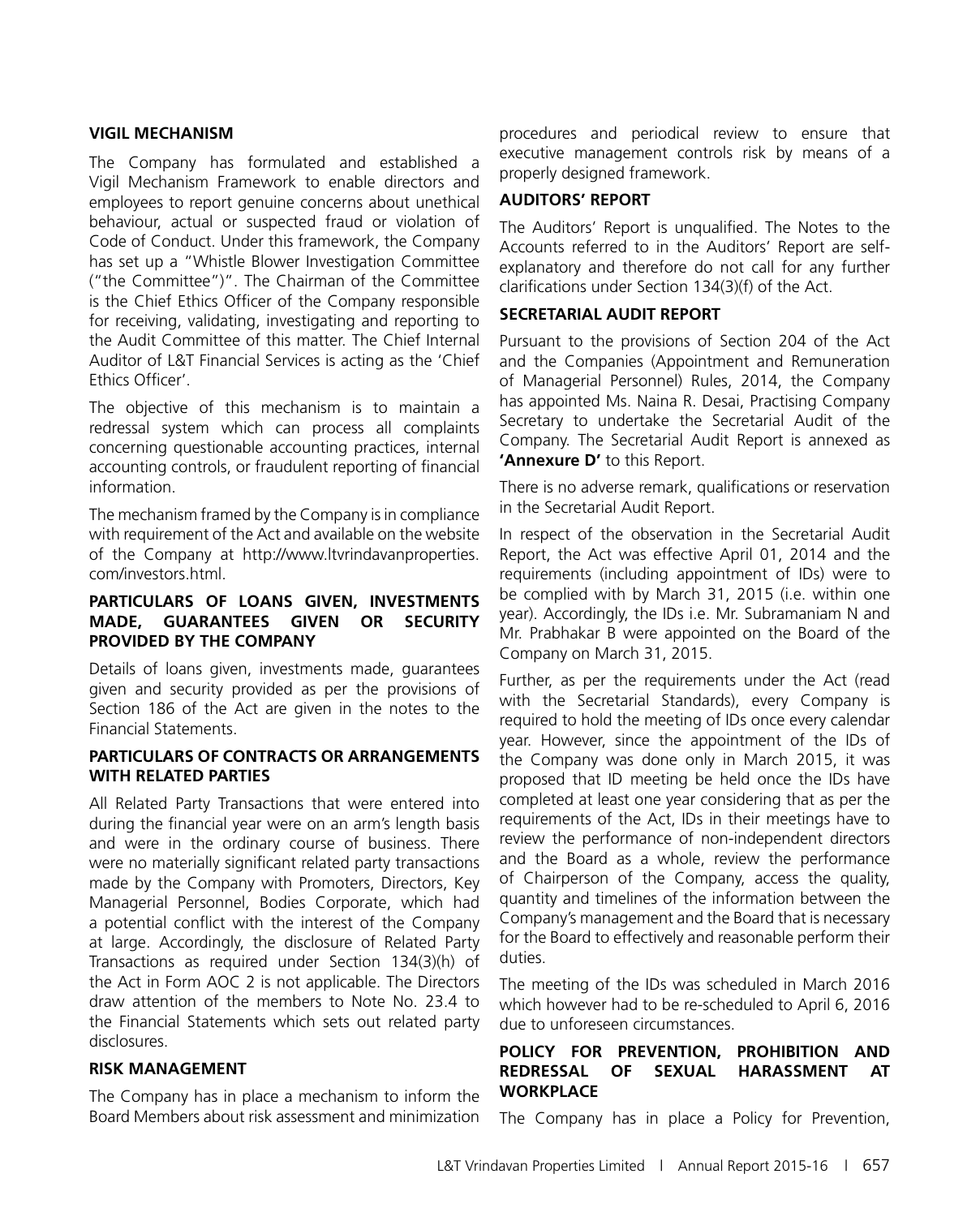Prohibition and Redressal of Sexual Harassment at Work Place. Appropriate reporting mechanisms are in place for ensuring protection against Sexual Harassment and right to work with dignity. During the year under review, the Company has not received any complaints in this regard.

#### **EXTRACT OF ANNUAL RETURN AS REQUIRED AND PRESCRIBED UNDER SECTION 92(3) OF THE ACT AND RULES THEREUNDER**

The extract of Annual Return in MGT 9 as required under provisions of Section 92(3) of the Act, 2013 and prescribed in Rule 12 of Companies (Management and Administration) Rules, 2014 is appended as **'Annexure E'** to this Report.

#### **SIGNIFICANT AND MATERIAL ORDERS PASSED BY THE REGULATORS OR COURTS**

There are no significant material orders passed by the Regulators / Courts which would impact the going concern status of the Company and its future operations. Further, no penalties have been levied by any other regulators during the year under review.

#### **ACKNOWLEDGEMENTS**

The Directors wish to place on record their appreciation for the dedication and commitment of the Company's management to the growth of the Company. Their unstinted support has been and continues to be integral to the Company's ongoing success. The Directors also wish to thank the Regulatory/ Government Authorities, Stock Exchanges, Financial Institutions, Banks, Mutual Funds and Rating Agencies for their support.

#### **(For and on behalf of the Board)**

| Dinanath Dubhashi G. Krishnamurthy<br>(Director) | (Director)   |
|--------------------------------------------------|--------------|
| DIN-03545900                                     | DIN-06560170 |

Place : Mumbai Date : April 28, 2016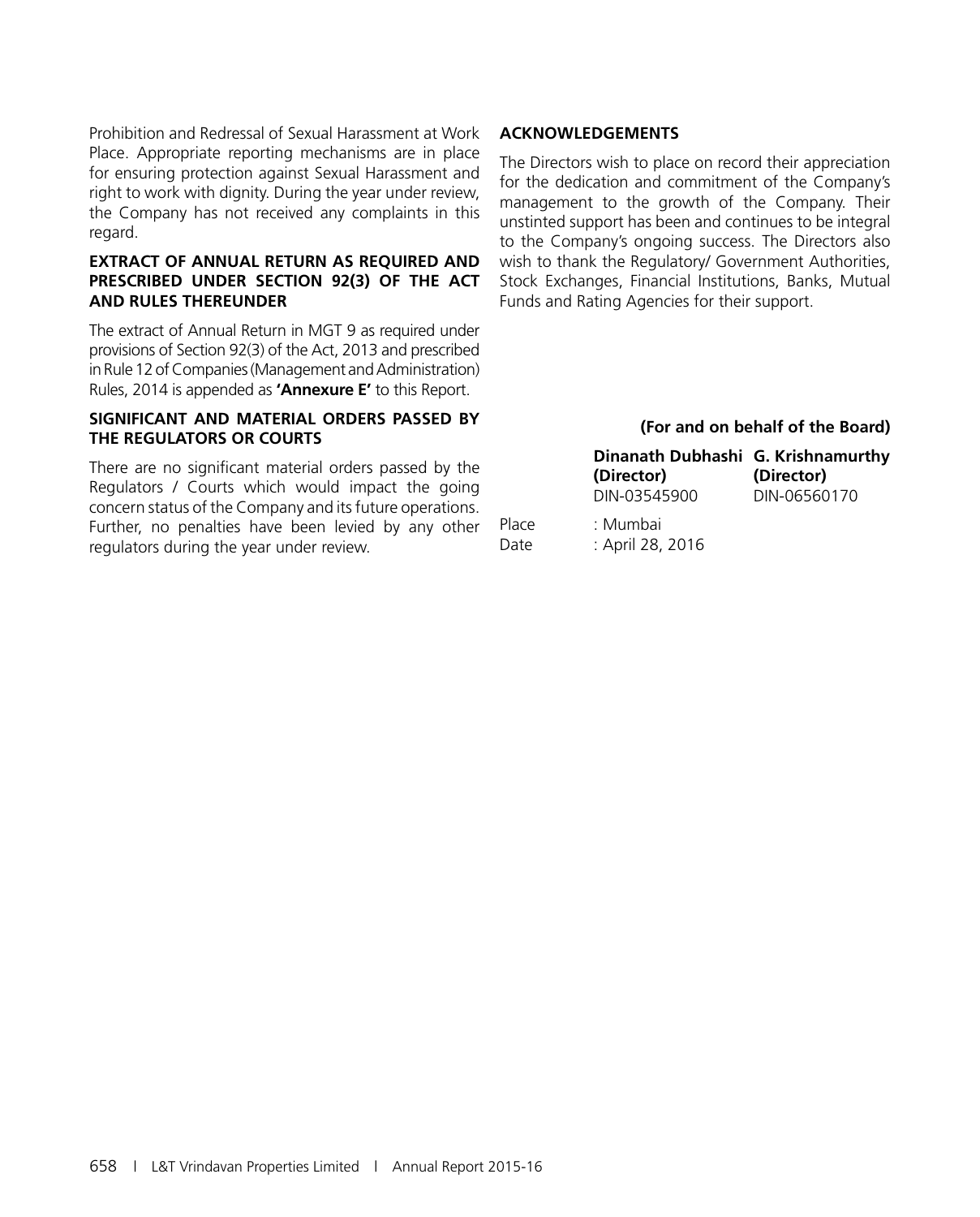#### **CORPORATE GOVERNANCE REPORT**

#### **BOARD OF DIRECTORS**

The Board of Directors along with its Committees provides leadership and guidance to the Company's management and directs, supervises and controls the activities of the Company. As on the date of this Report, the Board comprises of five Directors viz. Mr. Subramaniam N., Dr. (Mrs.) Rajani Gupte, Mr. Dinanath Dubhashi\*, Mr. G. Krishnamurthy\* and Mr. Raju Dodti. While Mr. Dinanath Dubhashi is the Whole-time Director of L&T Finance Holdings Limited, parent company, Mr. G Krishnamurthy is the Wholetime Director of L&T Infrastructure Finance Company Limited. Mr. Raju Dodti is a Group General Counsel. Mr. Subramaniam N. and Dr. (Mrs.) Rajani Gupte are the Independent Directors.

#### **\*Mr. Dinanath Dubhashi and Mr. G. Krishnamurthy ceases to be a director on the Board of the Company with effect from April 29, 2016.**

Mr. Madan Sarwate is the Manager of the Company and functions under the superintendence and control of the Board of Directors.

The Board functions either as a full Board or through various Committees constituted to oversee specific areas. The Committees have oversight of operational issues assigned to them by the Board. The four Committees constituted by the Board in this connection are:

- • Audit Committee
- Committee of Directors
- • Nomination and Remuneration Committee
- Corporate Social Responsibility Committee

The details of various Committees of the Company and its composition as on date are as under:

#### **Audit Committee\*:**

The Audit Committee has been set up pursuant to the provisions of Section 177 of the Act and the Committee comprises two Directors as stated below:

| Mr. Subramaniam N. - Chairman |
|-------------------------------|
| Dr. (Mrs.) Rajani Gupte       |

*\*The Board has identified a director to be a member of the Committee and is in the process of re-constituting the Committee at the earliest.*

#### **Role of the Committee**

- i) To make recommendation for appointment, remuneration and terms of appointment of auditors of the Company;
- ii) To review and monitor the auditor's independence and performance, and effectiveness of audit process;
- iii) To examine the financial statement and the auditors' report thereon;
- iv) To approve or make any subsequent modification of transactions of the Company with related parties;
- v) To scrutinise inter-corporate loans and investments;
- vi) To undertake valuation of undertakings or assets of the company, wherever it is necessary;
- vii) To evaluate internal financial controls and risk management systems;
- viii) To monitor the end use of funds raised through public offers and related matters.
- ix To investigate into any matter in relation to the items given above or referred to it by the Board and power to obtain professional advice from external sources and have full access to information contained in the records of the company.
- x To call for the comments of the auditors about internal control systems, the scope of audit, including the observations of the auditors and review of financial statement before their submission to the Board and discuss any related issues with the internal and statutory auditors and the management of the company.

#### **Committee of Directors:**

The Committee of Directors comprises two Directors as stated below:

| Mr. Dinanath Dubhashi |  |
|-----------------------|--|
| Mr. G. Krishnamurthy  |  |

#### **Role of the Committee**

The Committee of Directors is entrusted with the powers of general management of the affairs of the Company.

#### **Nomination and Remuneration Committee\*:**

The Nomination and Remuneration Committee has been set up pursuant to the provisions of Section 178 of the Act and it currently comprises two Directors as stated below: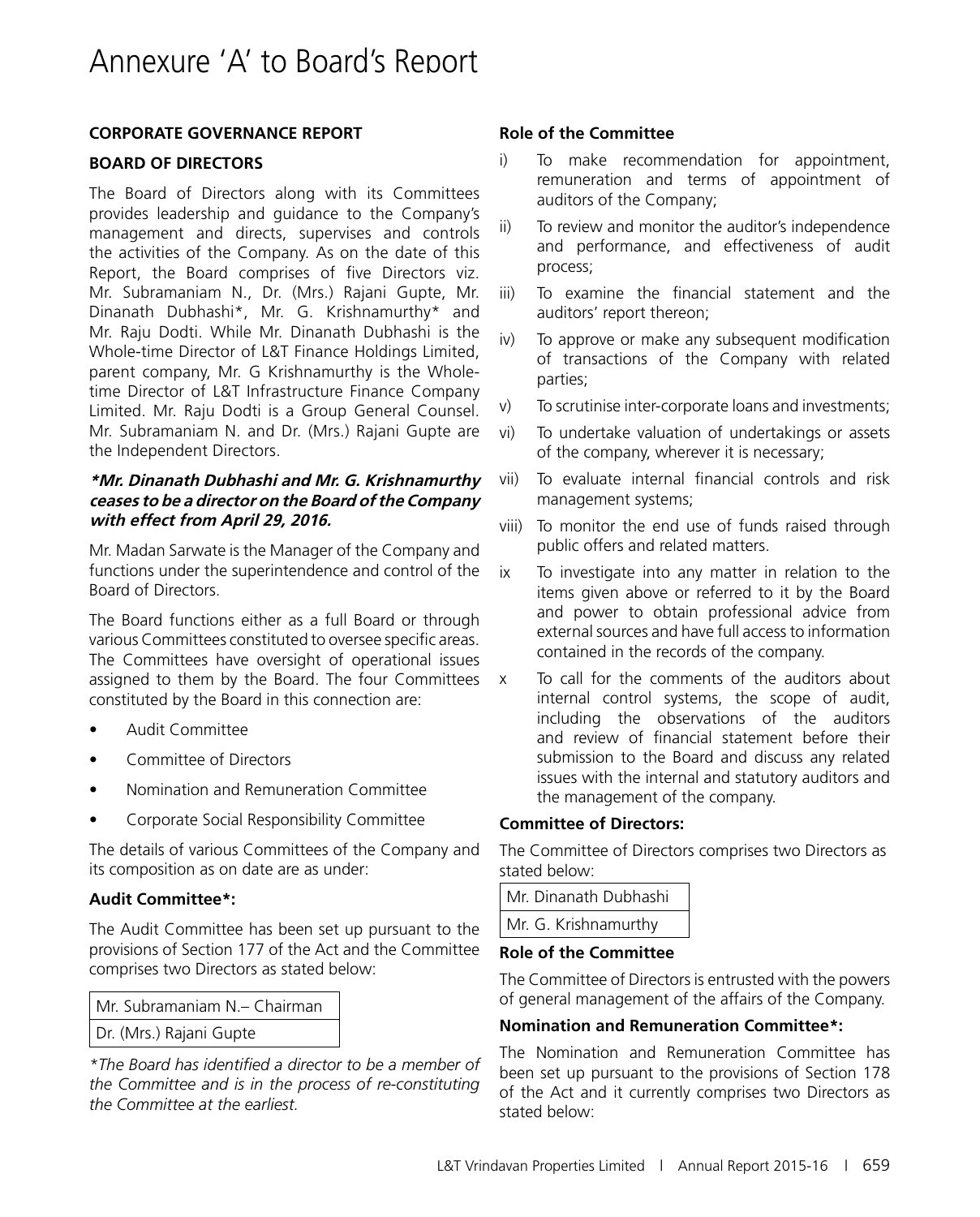| Dr. (Mrs.) Rajani Gupte – Chairman |
|------------------------------------|
| Mr. Subramaniam N.                 |

\*The Board has identified a director to be a member of the Committee and is in the process of re-constituting the Committee at the earliest.

#### **Role of the Committee**

- (i) Identify persons who are qualified to become directors and who may be appointed in senior management in accordance with the criteria laid down and recommend to the Board their appointment and removal and shall carry out evaluation of every director's performance.
- (ii) If desire, formulate the criteria for determining qualifications, positive attributes and independence of a director and recommend to the Board a policy, relating to the remuneration for the directors, key managerial personnel and other employees.
- (iii) To ensure that
	- (a) the level and composition of remuneration is reasonable and sufficient to attract, retain and motivate Directors of the quality required to run the company successfully;
	- (b) relationship of remuneration to performance is clear and meets appropriate performance benchmarks; and
	- (c) remuneration to Directors, key managerial personnel and senior management involves a balance between fixed and incentive pay reflecting short and long-term performance objectives appropriate to the working of the company and its goals.

#### **Corporate Social Responsibility Committee (CSR Committee):**

The CSR Committee has been set up pursuant to the provisions of Section 135 of the Act and it comprises three Directors as stated below:

| Mr. Dinanath Dubhashi      |
|----------------------------|
| Dr. (Mrs.) Rajani R. Gupte |
| Mr. G. Krishnamurthy       |
|                            |

#### **Role of the Committee**

Formulation of CSR policy indicating the activities to be undertaken by the Company as specified in Schedule VII of the Act and recommendation of the same to the Board;

- Recommending to the Board the amount to be spent on CSR from time to time.
- Monitoring the CSR Policy of the Company from time to time.

#### **Separation of offices of Chairman and Manager**

The roles and offices of the Chairman and Manager are separated. The Chairman is elected by the Board Members at every Board Meeting of the Company. Further, Mr. Madan Sarwate is the Manager of your Company.

#### **Independent Directors**

Mr. Subramaniam N. and Dr. (Mrs.) Rajani Gupte are Independent Directors on the Board of the Company.

#### **Numbers of Companies in which an individual may become a Director**

The Company has apprised its Board members about the restriction on number of other directorships and they have confirmed compliance with the same.

#### **Responsibilities of the Board**

The operations of the Company are run by the Manager under the supervision and the guidance of the Board.

Presentation to the Board in areas such as financial results, budgets, business prospects etc., give the Directors an opportunity to interact with senior managers and other functional heads. Directors are also updated about their role, responsibilities and liabilities.

The Company ensures necessary training to the Directors including their Independent Directors relating to its business through formal/informal interactions. Systems, procedures and resources are available to ensure that every Director is supplied, in a timely manner, with precise and concise information in a form and of a quality appropriate to effectively enable / discharge his duties. The Directors are given time to study the data and contribute effectively to Board discussions. The Non-Executive Directors/Independent Directors through their interactions and deliberations give suggestions for improving overall effectiveness of the Board and its Committees. Their inputs are also utilized to determine the critical skills required for prospective candidates for election to the Board. The systems of risk management and compliance with statutory requirements are in place.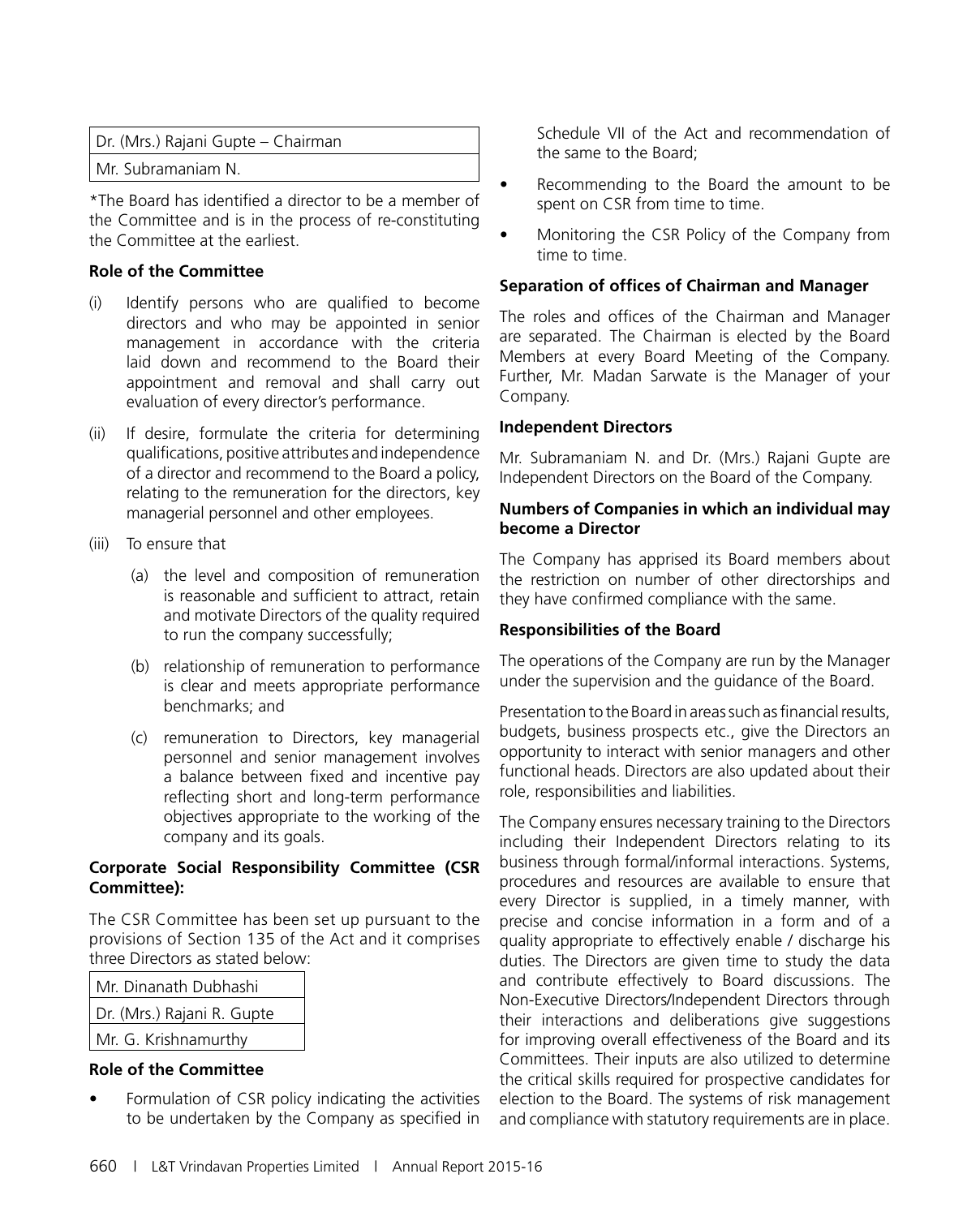#### **Internal Auditors**

The Company has appointed M/s. Aneja Associates as an Internal Auditor of the Company to conduct internal audit of the functions and activities of the Company.

#### **Internal Control**

The Board ensures the effectiveness of the Company's system of internal controls including financial, operational and compliance controls and risk management systems.

#### **Debenture Trustee**

The debenture trustee of the Company is:

lDBI Trusteeship Services Ltd. Asian Building, Ground Floor, 17, R. Kamani Marg, Ballard Estate, Mumbai - 400 001

Tel: +91 22 40807000 Fax: +91 22 40807080 Email ID: itsl@idbitrustee.com Website: www.idbitrustee.com

#### **Means of Communication**

- Half yearly results are published in one daily English newspaper of national prominence.
- The investors (Debenture Holders) are also communicated the "Half Yearly Communication" as per the Debt Listing Agreement.
- Annual Reports, official news releases and presentations are displayed on the website of the Company http://www.ltvrindavanproperties.com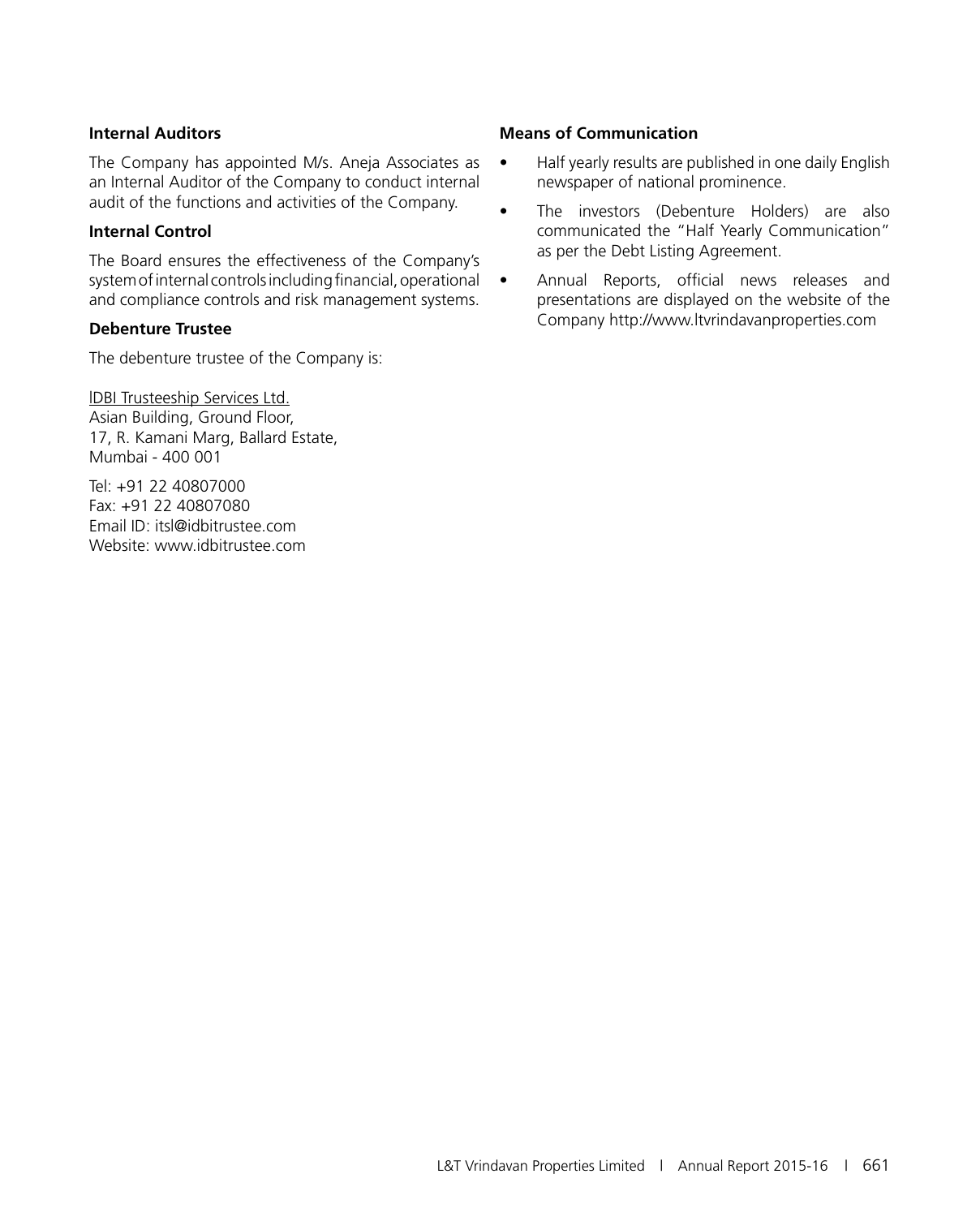# Annexure 'B' to Board's Report

**Statement pursuant to first proviso to sub-section (3) of Section 129 read with Rule 5 of Companies (Accounts) Rules, 2014 Statement containing salient features of the financial statement of subsidiaries, associate companies and joint ventures**

#### **Part A: Subsidiaries**

|                                             | ₹ in Lakhs                          |
|---------------------------------------------|-------------------------------------|
| Sl. No.                                     | 1                                   |
| <b>Name of the subsidiaries</b>             | <b>Mudit Cement Private Limited</b> |
| Share capital                               | 210.48                              |
| Reserves & surplus                          | (1,025.37)                          |
| Total assets                                | 3,642.93                            |
| <b>Total Liabilities</b>                    | 3,642.93                            |
| Investments                                 |                                     |
| Turnover                                    |                                     |
| Profit / (loss) before taxation             | (394.97)                            |
| Provision for taxation                      | 171.06                              |
| Profit/ (loss) after taxation               | (566.03)                            |
| Proposed Dividend (Including dividend paid) |                                     |
| % of shareholding                           | 100%                                |

#### **Name of Subsidiaries which are yet to commence operations**

(i) Mudit Cement Private Ltd

#### **Part B: Associates and Joint Ventures**

**Statement pursuant to the provisions of Section 129 (3) of the Companies Act , 2013 related to Associate Companies and Joint Ventures – Not Applicable**

**Names of associates or joint ventures which have been liquidated or sold during the year**

– Not Applicable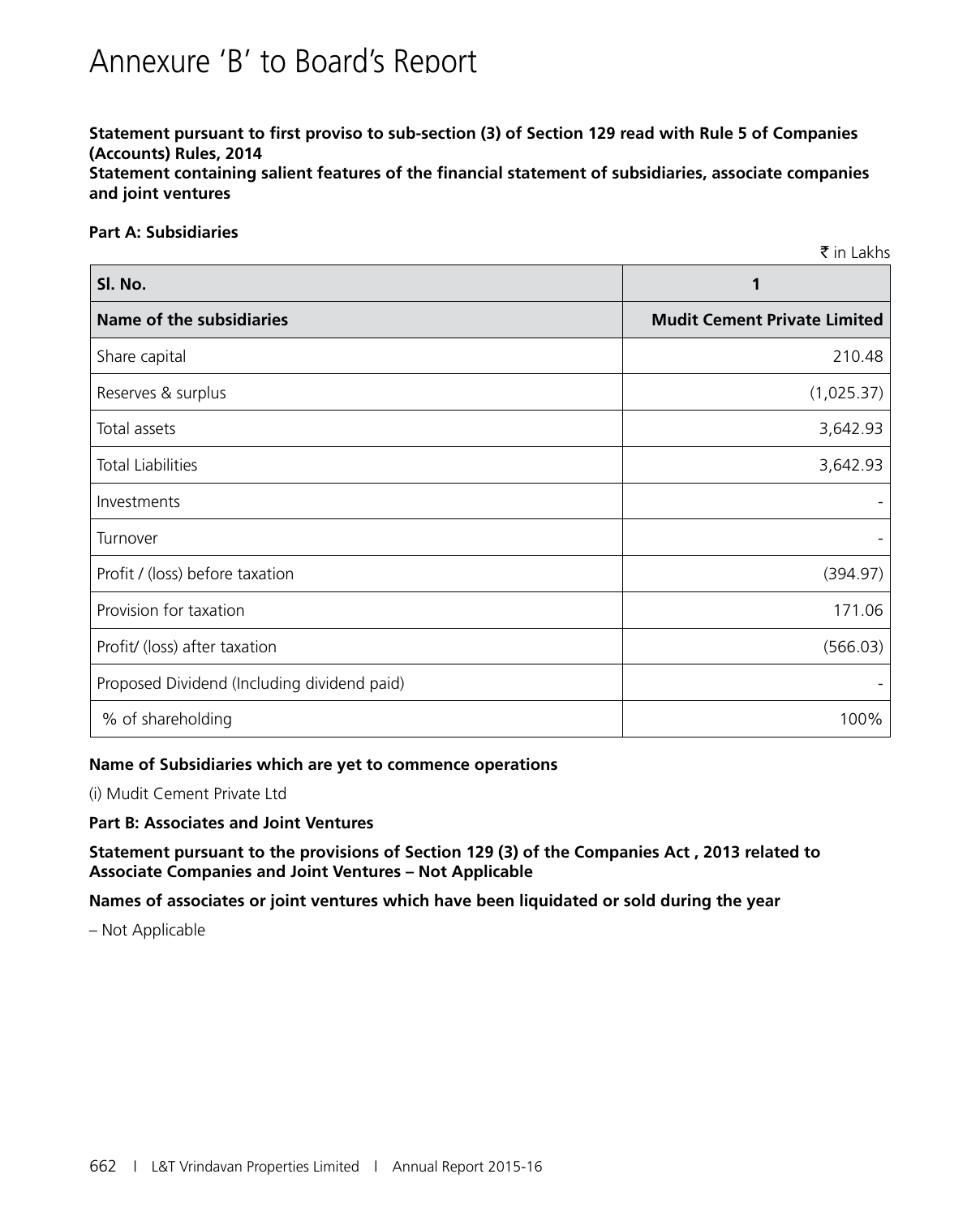# Annexure 'C' to Board's Report

#### **PARTICULARS OF EMPLOYEES**

**Information required pursuant to the provisions of Section 197 read with Rule 5 of The Companies (Appointment and Remuneration of Managerial Personnel) Rules, 2014**

| Sr.<br>No.     | <b>Particulars</b>                                                                                                                                                                                                                                                                                                                                                    |                                                                                                                   |
|----------------|-----------------------------------------------------------------------------------------------------------------------------------------------------------------------------------------------------------------------------------------------------------------------------------------------------------------------------------------------------------------------|-------------------------------------------------------------------------------------------------------------------|
| 1              | The ratio of the remuneration of each director to<br>the median remuneration of the employees of the<br>company for the financial year.                                                                                                                                                                                                                               | Not Applicable, since all the directors of the<br>Company are Non-Executive.                                      |
| $\overline{2}$ | The percentage increase in remuneration of each<br>director, Chief Financial Officer, Chief Executive<br>Officer, Company Secretary or Manager, if any, in<br>the financial year.                                                                                                                                                                                     | Directors - Nil<br>Chief Financial Officer - N.A. *<br>Company Secretary -@<br>Manager - N.A. #                   |
|                |                                                                                                                                                                                                                                                                                                                                                                       | *Since resigned. Further the particulars are not<br>relevant as the said person belonged to a group<br>functions. |
|                |                                                                                                                                                                                                                                                                                                                                                                       | @ Particulars not relevant as the person belongs to<br>a group function.                                          |
|                |                                                                                                                                                                                                                                                                                                                                                                       | #Since resigned. Further the particulars are not<br>relevant as the said person belonged to a group<br>functions. |
| 3              | The percentage increase in the median remuneration<br>of employees in the financial year.                                                                                                                                                                                                                                                                             | 15.8 %                                                                                                            |
| 4              | The number of permanent employees on the rolls<br>of Company.                                                                                                                                                                                                                                                                                                         | 41 employees                                                                                                      |
| 5              | The explanation on the relationship between<br>average increase in remuneration and company<br>performance.                                                                                                                                                                                                                                                           | The employee remuneration is linked to the<br>performance of the Company as per terms of<br>appointment.          |
| 6              | Comparison of the remuneration of the Key<br>Managerial Personnel against the performance of<br>the Company.                                                                                                                                                                                                                                                          | Not Applicable                                                                                                    |
| $\overline{7}$ | Average percentile increase already made in the<br>salaries of employees other than the managerial<br>personnel in the last financial year and its comparison<br>with the percentile increase in the managerial<br>remuneration and justification thereof and point<br>out if there are any exceptional circumstances for<br>increase in the managerial remuneration. | Not Applicable                                                                                                    |
| 8              | The key parameters for any variable component of<br>remuneration availed by the directors.                                                                                                                                                                                                                                                                            | Not Applicable, since all the directors of the<br>Company are Non-Executive.                                      |
| 9              | The ratio of the remuneration of the highest paid<br>director to that of the employees who are not<br>directors but receive remuneration in excess of the<br>highest paid director during the year.                                                                                                                                                                   | None                                                                                                              |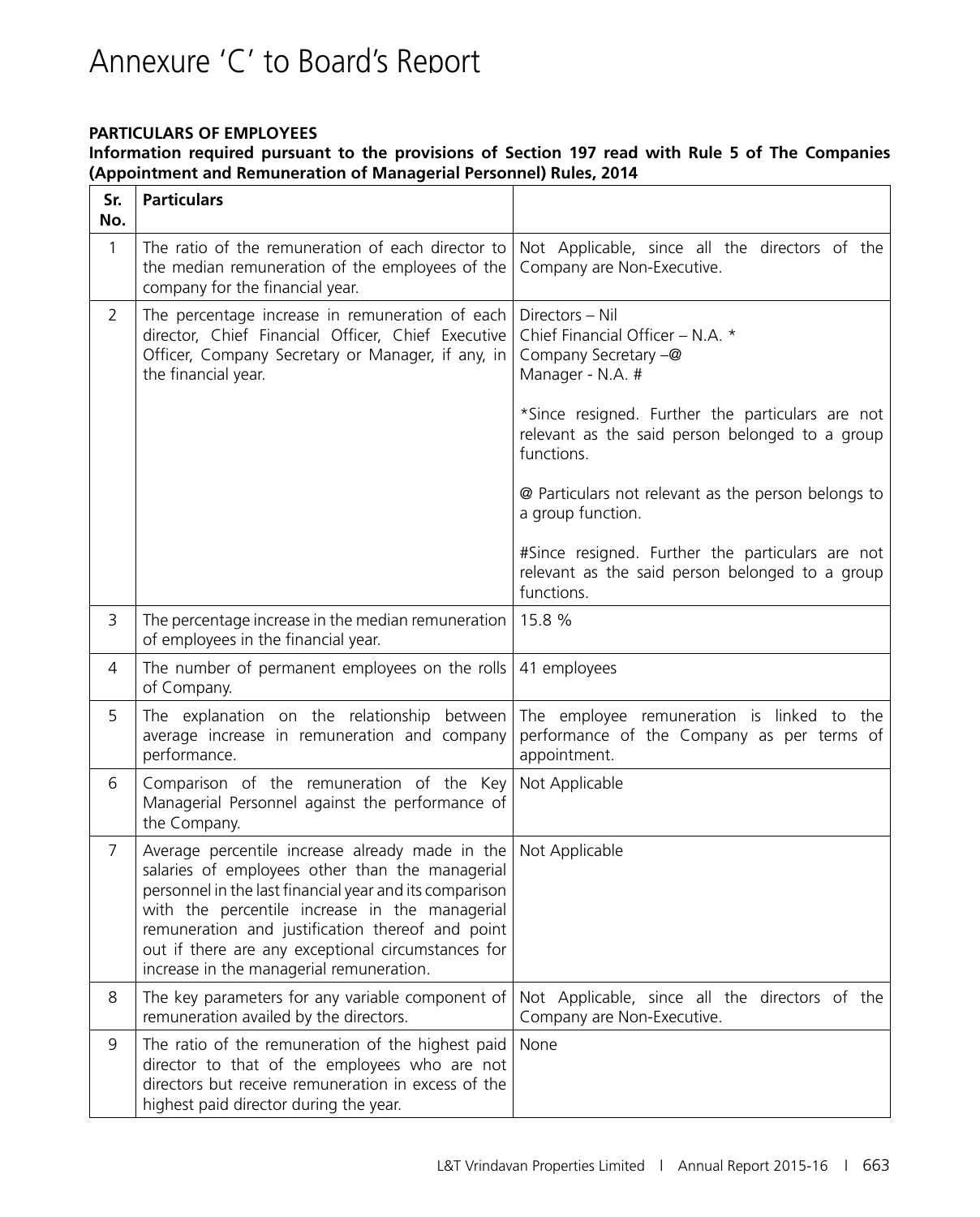#### **Form No. MR-3**

#### **SECRETARIAL AUDIT REPORT**

#### **FOR THE FINANCIAL YEAR ENDED MARCH 31, 2016**

[Pursuant to section 204(1) of the Companies Act, 2013 and rule No.9 of the Companies (Appointment and Remuneration Personnel) Rules, 2014]

To,

The Members,

#### **L&T VRINDAVAN PROPERTIES LIMITED**

I have conducted the secretarial audit of the compliance of applicable statutory provisions and the adherence to good corporate practices by L&T VRINDAVAN PROPERTIES LIMITED (hereinafter called the Company). Secretarial Audit was conducted in a manner that provided me a reasonable basis for evaluating the corporate conducts/ statutory compliances and expressing my opinion thereon.

Based on my verification of the Company's books, papers, minute books, forms and returns filed and other records maintained by the Company and also the information provided by the Company, its officers, agents and authorized representatives during the conduct of secretarial audit, I hereby report that in my opinion, the Company has, during the audit period covering the financial year ended on March 31, 2016, complied with the statutory provisions listed hereunder and also that the Company has proper Board-processes and compliance-mechanism in place to the extent, in the manner and subject to the reporting made hereinafter.

I have examined the books, papers, minute books, forms and returns filed and other records maintained by the Company for the financial year ended on March 31, 2016 according to the provisions of:

- (i) The Companies Act, 2013 (the Act) and the rules made thereunder;
- (ii) The Securities Contracts (Regulation) Act, 1956 ('SCRA') and the rules made thereunder;
- (iii) The Depositories Act, 1996 and the Regulations and Bye-laws framed thereunder;
- (iv) Foreign Exchange Management Act, 1999 and the rules and regulations made thereunder to the extent of Foreign Direct Investment, Overseas Direct Investment and External Commercial Borrowings;
- (v) The following Regulations and Guidelines prescribed under the Securities and Exchange Board of India Act, 1992 ('SEBI Act'), as applicable:
	- a) The Securities and Exchange Board of India (Substantial Acquisition of Shares and Takeovers) Regulations, 2011;
	- b) The Securities and Exchange Board of India (Prohibition of Insider Trading) Regulations, 1992; presently, (Prohibition of Insider Trading) Regulations, 2015;
	- c) The Securities and Exchange Board of India (Issue of Capital and Disclosure Requirements) Regulations, 2009;
	- d) The Securities and Exchange Board of India (Employee Stock Option Scheme and Employee Stock Purchase Scheme) Guidelines, 1999; presently, (Share Based Employee Benefits) Regulations, 2014;
	- e) The Securities and Exchange Board of India (Issue and Listing of Debt Securities) Regulations, 2008;
	- f) The Securities and Exchange Board of India (Registrars to an Issue and Share Transfer Agents) Regulations, 1993 regarding the Companies Act and dealing with client;
	- g) The Securities and Exchange Board of India (Delisting of Equity Shares) Regulations, 2009; and
	- h) The Securities and Exchange Board of India (Buyback of Securities) Regulations, 1998;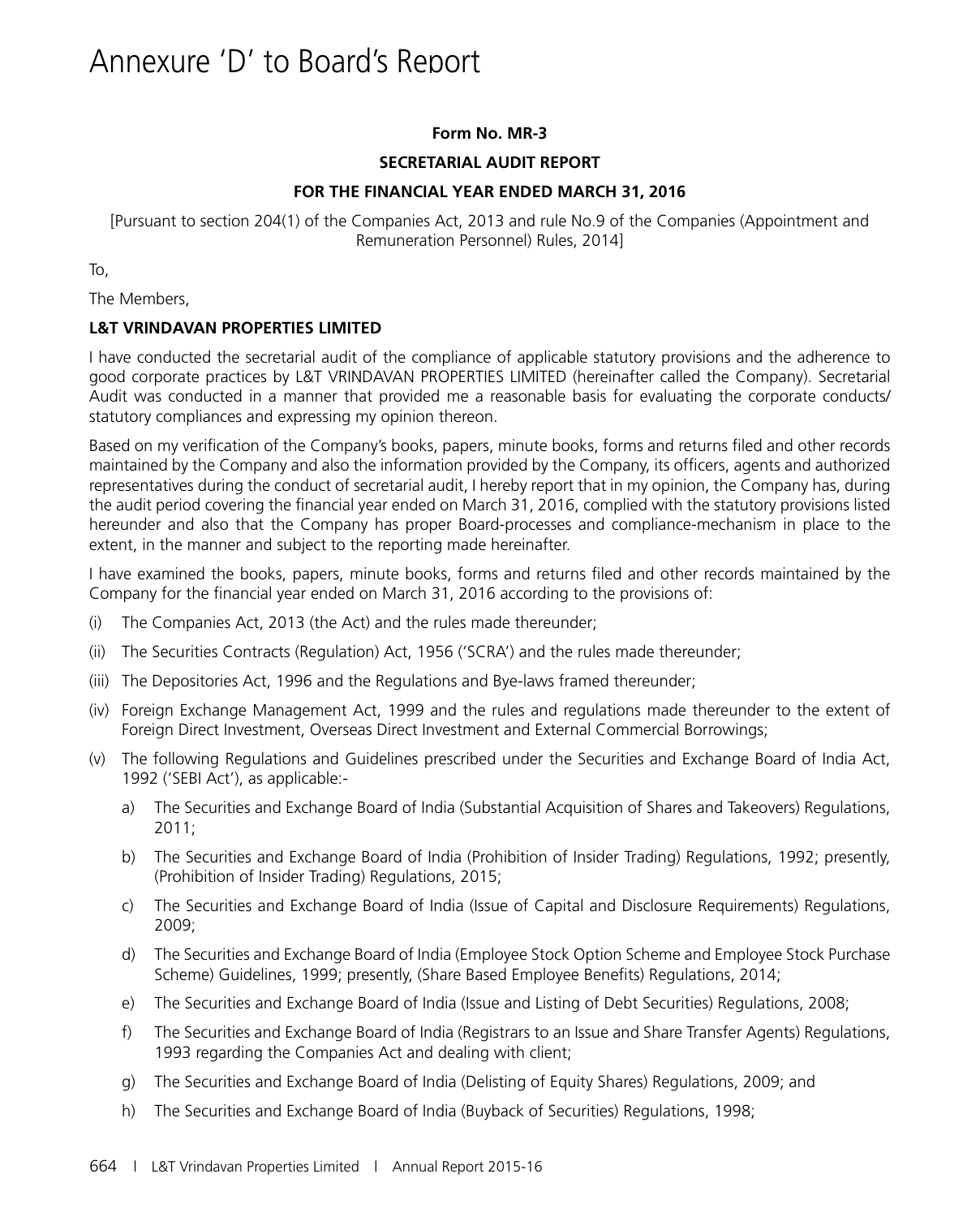(vi) No other specific business/industry related laws are applicable to the company (Confirmed vide email dt.11.4.16)

I have also examined compliance with the applicable clauses of the following:

- i. Secretarial Standards issued by The Institute of Company Secretaries of India –
- ii. The Securities and Exchange Board of India (Listing Obligations and Disclosure Requirements) Regulations, 2015 and the Listing Agreements entered into by the Company with Stock Exchange(s), if applicable. - Debt Listing Agreement with the BSE Limited (BSE).

During the period under review the Company has complied with the provisions of the Act, Rules, Regulations, Guidelines, Standards, etc. mentioned above, subject to the following observations:

- **Independent Director was appointed on March 31, 2015. No ID meeting was held in the calendar year 2015 and the financial year 2015-16.**
- **Review of Internal Financial Control and Risk Management Framework for the Financial Year 2015- 16 would be done at the Audit Committee Meeting scheduled on April 28, 2016.**

**I further report that** the Board of Directors of the Company is duly constituted with proper balance of Executive Directors, Non-Executive Directors and Independent Directors. The changes in the composition of the Board of Directors that took place during the period under review were carried out in compliance with the provisions of the Act.

Adequate notice is given to all directors to schedule the Board Meetings, agenda and detailed notes on agenda were sent at least seven days in advance, and a system exists for seeking and obtaining further information and clarifications on the agenda items before the meeting and for meaningful participation at the meeting. Majority decision is carried through while the dissenting members' views are captured and recorded as part of the minutes.

**I further report that,** I was informed there are adequate systems and processes in the company commensurate with the size and operations of the company to monitor and ensure compliance with applicable laws, rules, regulations and guidelines.

**I further report that** during the audit period the following events / actions have taken place having a major bearing on the company's affairs in pursuance of the above referred laws, rules, regulations, guidelines, standards, etc., like –

- (i) Public/Right/Preferential issue of shares / debentures/sweat equity, etc. **NIL**.
- (ii) Redemption / buy-back of securities. **NIL**.
- (iii) Major decisions taken by the members in pursuance to section 180 of the Companies Act, 2013. **NIL**.
- (iv) Merger / amalgamation / reconstruction, etc. **NIL**.
- (v) Foreign technical collaborations **NIL**.

NAINA R DESAI Practising Company Secretary Place: Mumbai Membership No. 1351 Date: April 23, 2016 Certificate of Practice No.13365

**This report is to be read with our letter of even date which is annexed as Annexure A and forms an integral part of this report.**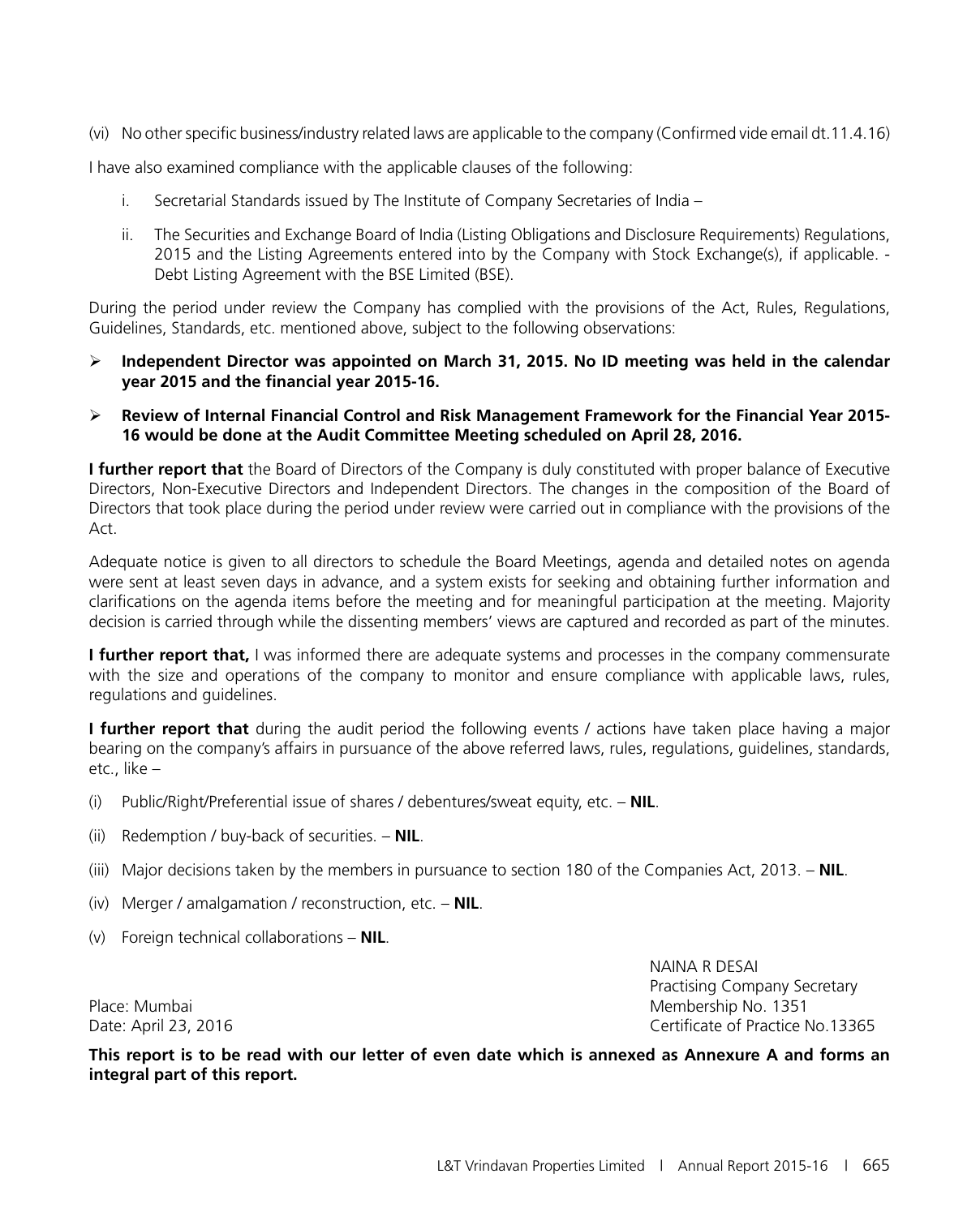#### **'Annexure A'**

To,

The Members

#### **L&T VRINDAVAN PROPERTIES LIMITED**

Our report of even date is to be read along with this letter.

- 1) Maintenance of secretarial record is the responsibility of the management of the Company. Our responsibility is to express an opinion on these secretarial records based on our audit.
- 2) We have followed the audit practices and processes as were appropriate to obtain reasonable assurance about the correctness of the contents of the Secretarial records. The verification was done on test basis to ensure that correct facts are reflected in secretarial records. We believe that the processes and practices, we followed provide a reasonable basis for our opinion.
- 3) We have not verified the correctness and appropriateness of financial records and Books of Account of the Company.
- 4) Where ever required, we have obtained the Management representation about the compliance of laws, rules and regulations and happening of events etc.
- 5) The compliance of the provisions of Corporate and other applicable laws, rules, regulations, standards is the responsibility of management. Our examination was limited to the verification of procedures on test basis.
- 6) The Secretarial Audit report is neither an assurance as to the future viability of the Company nor of the efficacy or effectiveness with which the management has conducted the affairs of the Company.

NAINA R DESAI Practising Company Secretary Place: Mumbai Membership No. 1351 Date: April 23, 2016 **Certificate of Practice No.13365**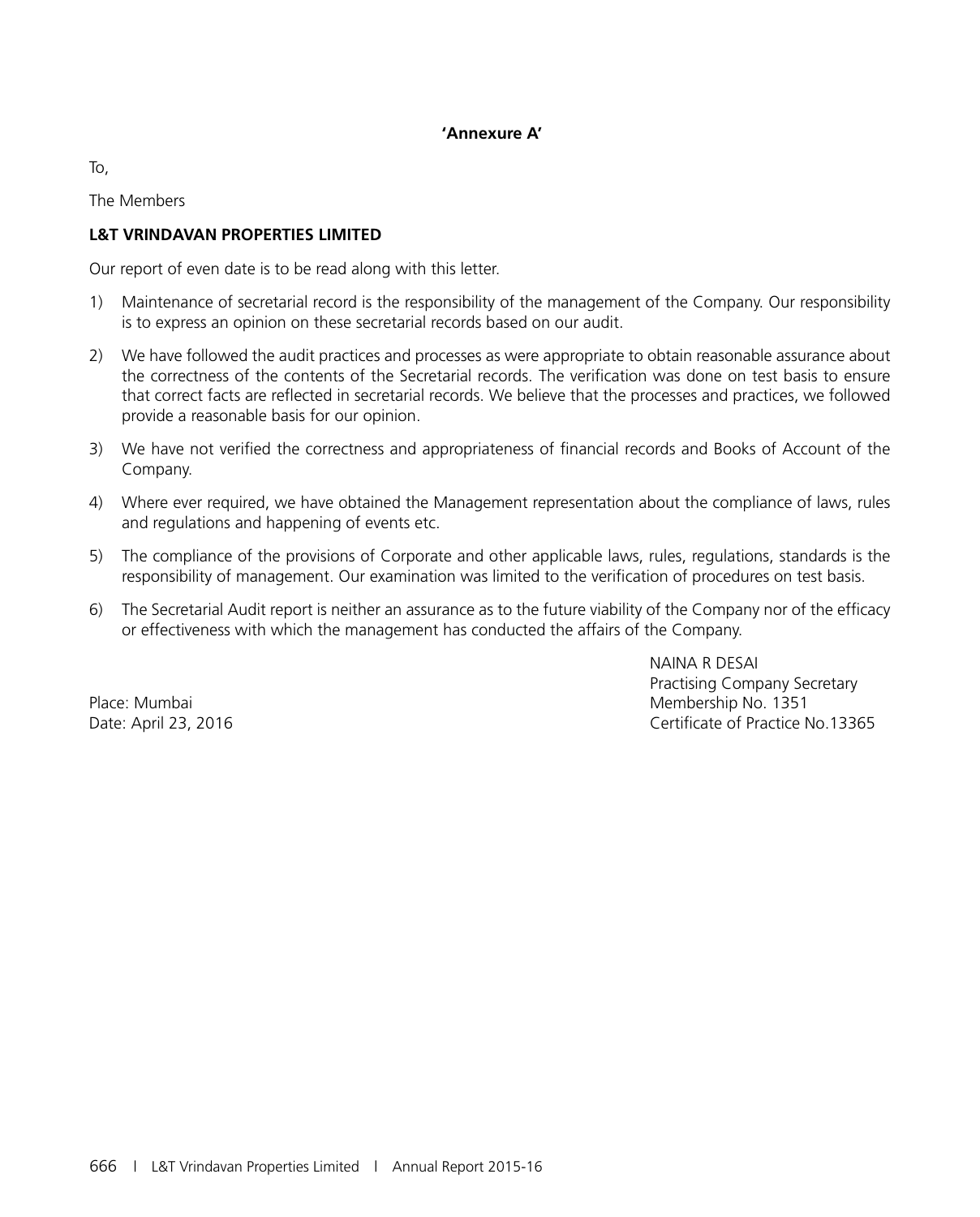# Annexure 'E' to Board's Report

#### **FORM NO. MGT 9**

#### **EXTRACT OF ANNUAL RETURN**

#### **as on the financial year ended on March 31, 2016**

#### **Pursuant to Section 92(3) of the Companies Act, 2013 and Rule 12(1) of the Companies (Management and Administration) Rules, 2014.**

#### **I. REGISTRATION AND OTHER DETAILS**

| $\vert i \rangle$ | <b>CIN</b>                                                                   | U70200TN2011PLC081100                                                                                                                                                                                                                            |
|-------------------|------------------------------------------------------------------------------|--------------------------------------------------------------------------------------------------------------------------------------------------------------------------------------------------------------------------------------------------|
| ii)               | <b>Registration Date</b>                                                     | June 16, 2011                                                                                                                                                                                                                                    |
| iii)              | Name of the Company                                                          | L&T Vrindavan Properties Limited                                                                                                                                                                                                                 |
| $ iv\rangle$      | Category / Sub- Category of the Company                                      | Company Limited by Shares/ Indian Non-Government Company                                                                                                                                                                                         |
| $ v\rangle$       | Address of the Registered office & contact<br>details                        | Mount Poonamallee Road,<br>Manapakkam,<br>Chennai - 600089,<br>Tamil Nadu.<br>Tel: 022 - 66217300<br>Website: www.ltvrindavanproperties.com                                                                                                      |
| lvi)              | <b>Whether listed company</b>                                                | Yes (Only Debentures are listed)                                                                                                                                                                                                                 |
| vii)              | Name, Address & contact details of the<br>Registrar & Transfer Agent, if any | Sharepro Services (India) Private Limited<br>13 AB, Samhita Warehousing Complex, 2 <sup>nd</sup> Floor,<br>Sakinaka Telephone Exchange Lane,<br>Andheri - Kurla Road, Sakinaka,<br>Andheri (East),<br>Mumbai - 400 072.<br>Tel: 022 61915400/412 |
|                   |                                                                              | Email Id: sharepro@shareproservices.com                                                                                                                                                                                                          |

#### **II. PRINCIPAL BUSINESS ACTIVITY OF THE COMPANY**

| No. | Sr. Name & Description of main products/<br>services | NIC Code of the Product / Service | % to total turnover of the Company |
|-----|------------------------------------------------------|-----------------------------------|------------------------------------|
|     | Dealing in Real Estate properties                    | 68100                             | 20%                                |

#### **III. PARTICUALRS OF HOLDING, SUBSIDIARY AND ASSOCIATE COMPANIES -**

| Sr.<br>No. | Name & Address of the<br>Company                                                                                                                        | <b>CIN/GLN</b>        | HOLDING/<br>SUBSIDIARY/<br><b>ASSOCIATE</b> | $%$ OF<br><b>SHARES HELD</b> | <b>APPLIC-ABLE</b><br><b>SECTION</b> |
|------------|---------------------------------------------------------------------------------------------------------------------------------------------------------|-----------------------|---------------------------------------------|------------------------------|--------------------------------------|
|            | L&T Finance Holdings Limited<br>Address: L&T House, N. M. Marg,<br>Ballard Estate, Mumbai - 400001.                                                     | L67120MH2008PLC181833 | Holding Company                             | 100.00                       | 2(46)                                |
|            | Mudit Cement Private Limited<br>Address: (Unit No. B-3, B-4,<br>B-7, B-8, B-9, 2nd Floor,<br>Samyak Tower, 39 Pusa Road,<br>New Delhi - 110025, India.) | U26942DL1990PTC041941 | Subsidiary<br>Company                       | 100.00                       | 2(87)                                |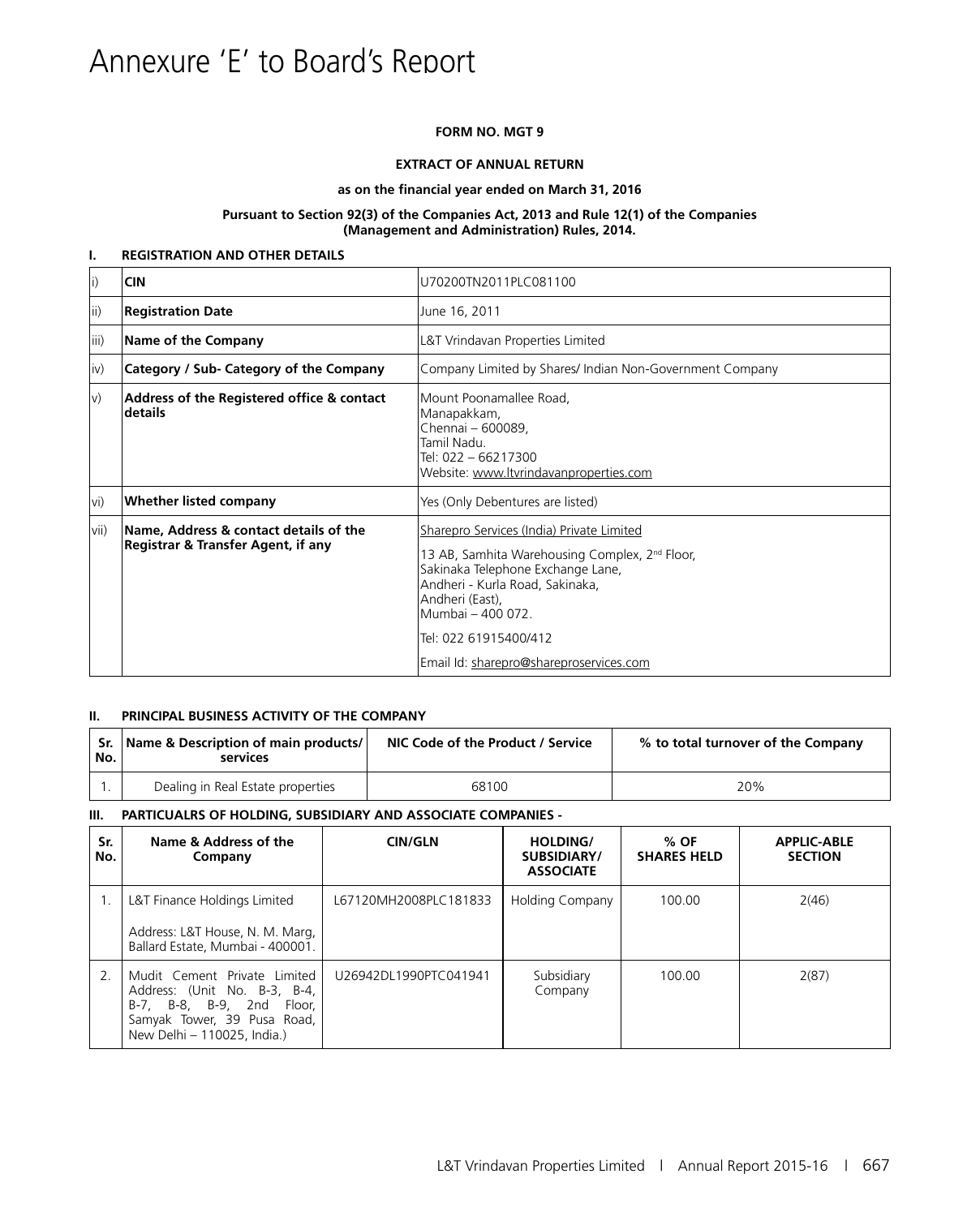# **IV. SHAREHOLDING PATTERN (Equity Share capital Breakup as % of total Equity)**<br>i) Category-wise Shareholding :-

| -: Category-wise Shareholding |  |
|-------------------------------|--|
|                               |  |

| Category of<br>Shareholders                                       |              | of the year<br>(As on April 1, 2015) | No. of shares held at the beginning |                        |              |             | No. of Shares held at the end of the year<br>(As on March 31, 2016) |                          | % change<br>during the<br>year |       |
|-------------------------------------------------------------------|--------------|--------------------------------------|-------------------------------------|------------------------|--------------|-------------|---------------------------------------------------------------------|--------------------------|--------------------------------|-------|
|                                                                   | <b>Demat</b> | <b>Phys-ical</b>                     | <b>Total</b>                        | % of To-<br>tal shares | <b>Demat</b> | Physi-cal   | <b>Total</b>                                                        | $%$ of To-<br>tal shares |                                |       |
| A. Promoters                                                      |              |                                      |                                     |                        |              |             |                                                                     |                          |                                |       |
| (1) Indian                                                        |              |                                      |                                     |                        |              |             |                                                                     |                          |                                |       |
| a) Individual/HUF                                                 | -----        | 6#                                   | 6#                                  | $\mathsf{O}\xspace$    | $- - - - -$  | 6#          | 6#                                                                  | $\mathsf{O}\xspace$      | $\cdots$                       | $---$ |
| b) Central Govt                                                   | -----        | -----                                | $-----$                             | -----                  | -----        | -----       | -----                                                               | -----                    | $-----$                        | ---   |
| c) State Govt (s)                                                 |              |                                      |                                     |                        |              |             |                                                                     |                          |                                |       |
| d) Bodies Corp.                                                   | 1,87,49,994  | $-----1$                             | 1,87,49,994                         | 100                    | 1,87,49,994  | $-----$     | 1,87,49,994                                                         | 100                      | $---$                          | ---   |
| e) Bank/Fl                                                        | $- - - - -$  | $--- - - -$                          | $- - - - -$                         | -----                  | $- - - - -$  | $- - - - -$ | $- - - - -$                                                         | -----                    | $---$                          | ---   |
| f) Any other                                                      | $\cdots$     | $--- - - -$                          | $- - - - -$                         | -----                  | $- - - - -$  | $- - - - -$ | $- - - - -$                                                         | $- - - - -$              | $---$                          | $---$ |
| Sub- total:(A) (1) :-                                             | 1,87,49,994  | 6#                                   | 1,87,50,000                         | 100                    | 1,87,49,994  | 6#          | 1,87,50,000                                                         | 100                      | ----                           | ---   |
| (2) Foreign                                                       |              |                                      |                                     |                        |              |             |                                                                     |                          |                                |       |
| a) NRIs- Individuals                                              | -----        | -----                                | -----                               | -----                  | -----        | -----       | -----                                                               | -----                    | ----                           | ---   |
| b) Other- Individuals                                             | -----        | -----                                | -----                               | -----                  | -----        | -----       | -----                                                               | -----                    | ----                           | ---   |
| c) Bodies Corp.                                                   | -----        | -----                                | -----                               | -----                  | -----        | -----       | -----                                                               | -----                    | $-----$                        | ---   |
| d) Banks/Fl                                                       | -----        | $- - - - -$                          | $- - - - -$                         | -----                  | $- - - - -$  | -----       | $- - - - -$                                                         | -----                    | $\cdots$                       | $---$ |
| e) Any other                                                      | $- - - - -$  | $- - - - -$                          | $- - - - -$                         | $--- - -$              | $- - - - -$  | $- - - - -$ | $- - - - -$                                                         | -----                    | $---$                          | $---$ |
| Sub -total (A) (2) :-                                             | -----        | -----                                | -----                               | -----                  | -----        | -----       | -----                                                               | -----                    | ----                           | ---   |
| <b>Total shareholding</b><br>of Promoter<br>$(A) = (A)(1)+(A)(2)$ | 1,87,49,994  | 6#                                   | 1,87,50,000                         | 100                    | 1,87,49,994  | 6#          | 1,87,50,000                                                         | 100                      | ----                           |       |
| <b>B. Public</b><br>Shareholding                                  |              |                                      |                                     |                        |              |             |                                                                     |                          |                                |       |
| (1) Institutions                                                  |              |                                      |                                     |                        |              |             |                                                                     |                          |                                |       |
| a) Mutual Funds                                                   | -----        | -----                                | -----                               | -----                  | -----        | -----       | -----                                                               | -----                    | $---$                          | ---   |
| b) Banks/FI                                                       | -----        | $--- -$                              | $- - - - -$                         | -----                  | $- - - - -$  | -----       | $- - - - -$                                                         | -----                    | $---$                          | $---$ |
| c) Central Govt                                                   | $- - - - -$  | $- - - - -$                          | $- - - - -$                         | $- - - - -$            | $- - - - -$  | $- - - - -$ | $- - - - -$                                                         | $- - - - -$              | $---$                          | $---$ |
| d) State Govt (s)                                                 | -----        | $- - - - -$                          | $- - - - -$                         | $- - - - -$            | $- - - - -$  | $------$    | $- - - - -$                                                         | -----                    | $---$                          | $---$ |
| e) Venture Capital<br>Funds                                       | -----        | -----                                | $--- -$                             | -----                  | -----        | -----       | -----                                                               | -----                    | $---$                          | ---   |
| f) Insurance<br>Companies                                         | -----        | -----                                | $--- -$                             | -----                  | $- - - - -$  | -----       | $- - - - -$                                                         | -----                    | $---$                          | $---$ |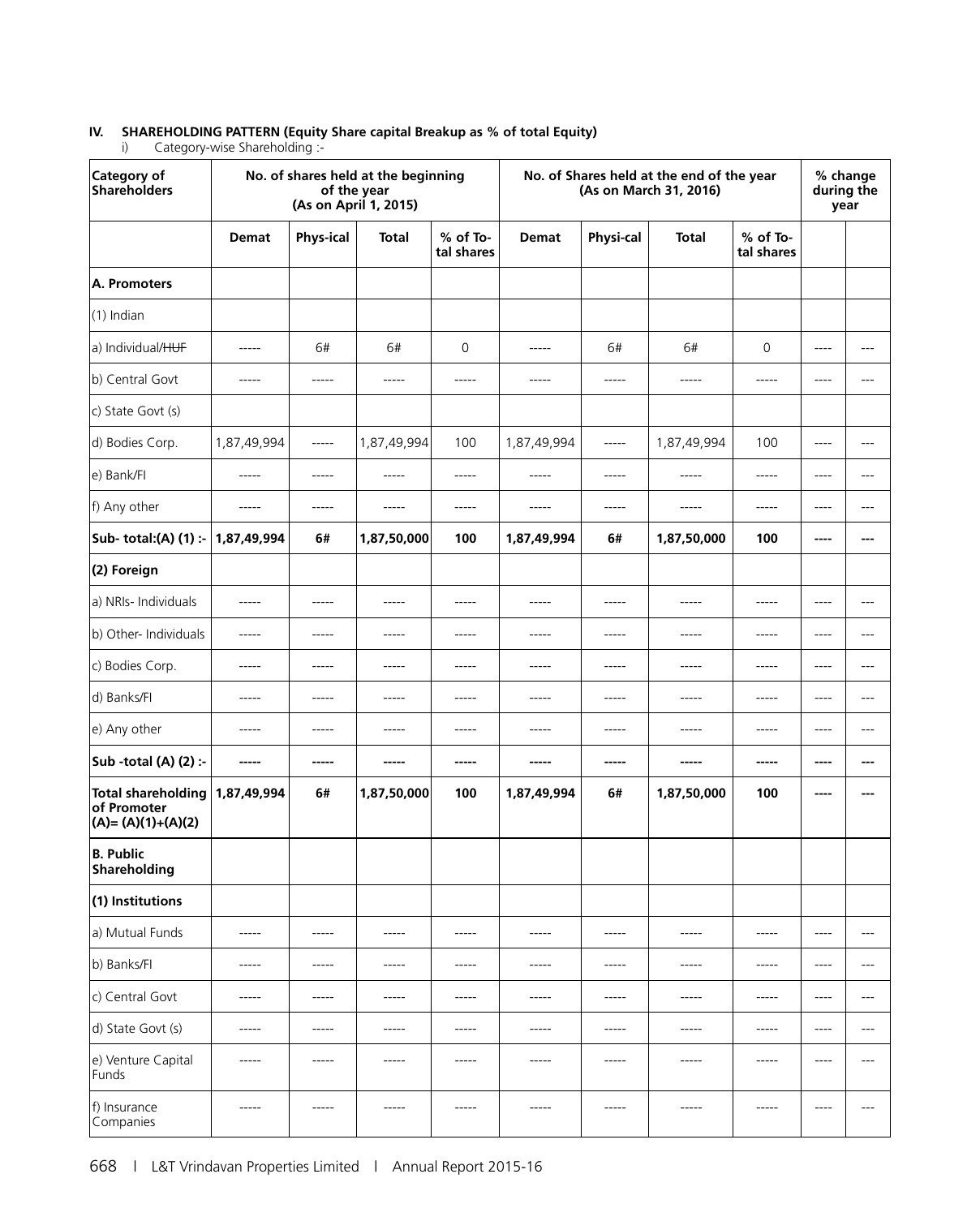# Annexure 'E' to Board's Report

| Category of<br><b>Shareholders</b>                                                           | No. of shares held at the beginning<br>of the year<br>(As on April 1, 2015) |                  |              | No. of Shares held at the end of the year<br>(As on March 31, 2016) |              |             |              | % change<br>during the<br>year |           |       |
|----------------------------------------------------------------------------------------------|-----------------------------------------------------------------------------|------------------|--------------|---------------------------------------------------------------------|--------------|-------------|--------------|--------------------------------|-----------|-------|
|                                                                                              | <b>Demat</b>                                                                | <b>Phys-ical</b> | <b>Total</b> | % of To-<br>tal shares                                              | <b>Demat</b> | Physi-cal   | <b>Total</b> | % of To-<br>tal shares         |           |       |
| g) Flls                                                                                      | $- - - - -$                                                                 | $- - - - -$      | $- - - - -$  | -----                                                               | $- - - - -$  | $- - - - -$ | $- - - - -$  | $-----1$                       | $---$     | $---$ |
| h) Foreign Venture<br>Capital Funds                                                          | $-----$                                                                     | -----            | -----        | -----                                                               | -----        | -----       | $-----$      | $- - - - -$                    | ----      | ---   |
| i) Others (specify)                                                                          | $- - - - -$                                                                 | $-----1$         | $-----$      | -----                                                               | -----        | $- - - - -$ | -----        | $- - - - -$                    | $-----$   | $---$ |
| Sub -total (B)(1):                                                                           |                                                                             |                  |              |                                                                     |              |             |              |                                |           |       |
| (2) Non-<br>Institutions                                                                     |                                                                             |                  |              |                                                                     |              |             |              |                                |           |       |
| a) Bodies Corp.                                                                              | $- - - - -$                                                                 | $- - - - -$      | $- - - - -$  | $- - - - -$                                                         | $- - - - -$  | $- - - - -$ | $- - - - -$  | $--- -$                        | ----      | $---$ |
| i) Indian                                                                                    | $- - - - -$                                                                 | $- - - - -$      | $- - - - -$  | -----                                                               | -----        | -----       | $- - - - -$  | $- - - - -$                    | $- - - -$ | $---$ |
| ii) Overseas                                                                                 | $- - - - -$                                                                 | $- - - - -$      | $- - - - -$  | $--- - -$                                                           | $- - - - -$  | $- - - - -$ | $- - - - -$  | $- - - - -$                    | $- - - -$ | $---$ |
| b) Individuals                                                                               | -----                                                                       | $- - - - -$      | -----        | -----                                                               | -----        | -----       | -----        | $- - - - -$                    | $---$     | $---$ |
| i) Individual<br>shareholders holding<br>nominal share<br>capital upto ₹1 lakh               | -----                                                                       | -----            | -----        | -----                                                               | -----        | -----       | -----        | -----                          | ----      | $---$ |
| ii) Individual<br>shareholders holding<br>nominal share<br>capital in excess of<br>l₹ 1 lakh | -----                                                                       | -----            | -----        |                                                                     |              | -----       | -----        | -----                          | $---$     |       |
| c) Others (specify)                                                                          | $- - - - -$                                                                 | $- - - - -$      | $- - - - -$  | $- - - - -$                                                         | -----        | -----       | -----        | $- - - - -$                    | $---$     | $---$ |
|                                                                                              |                                                                             |                  |              |                                                                     |              |             |              |                                |           |       |
| Sub -total (B)(2):                                                                           | ----                                                                        | ----             | -----        | -----                                                               | -----        | ----        | -----        | ----                           | ---       | --    |
|                                                                                              |                                                                             |                  |              |                                                                     |              |             |              |                                |           |       |
| <b>Total Public</b><br>Shareholding<br>$(B)=(B)(1)+(B)(2)$                                   | $---$                                                                       | ----             | -----        | -----                                                               | -----        | ----        | -----        | ----                           | ---       | $-$   |
|                                                                                              |                                                                             |                  |              |                                                                     |              |             |              |                                |           |       |
| C. Shares held by<br><b>Custodian for</b><br><b>GDRs &amp; ADRs</b>                          | ----                                                                        |                  |              |                                                                     |              |             |              |                                | ---       |       |
| <b>Grand Total</b><br>$(A+B+C)$                                                              | 1,87,49,994                                                                 | 6#               | 1,87,50,000  | 100                                                                 | 1,87,49,994  | 6#          | 1,87,50,000  | 100                            | ----      | ---   |

# Held Jointly with L&T Finance Holdings Limited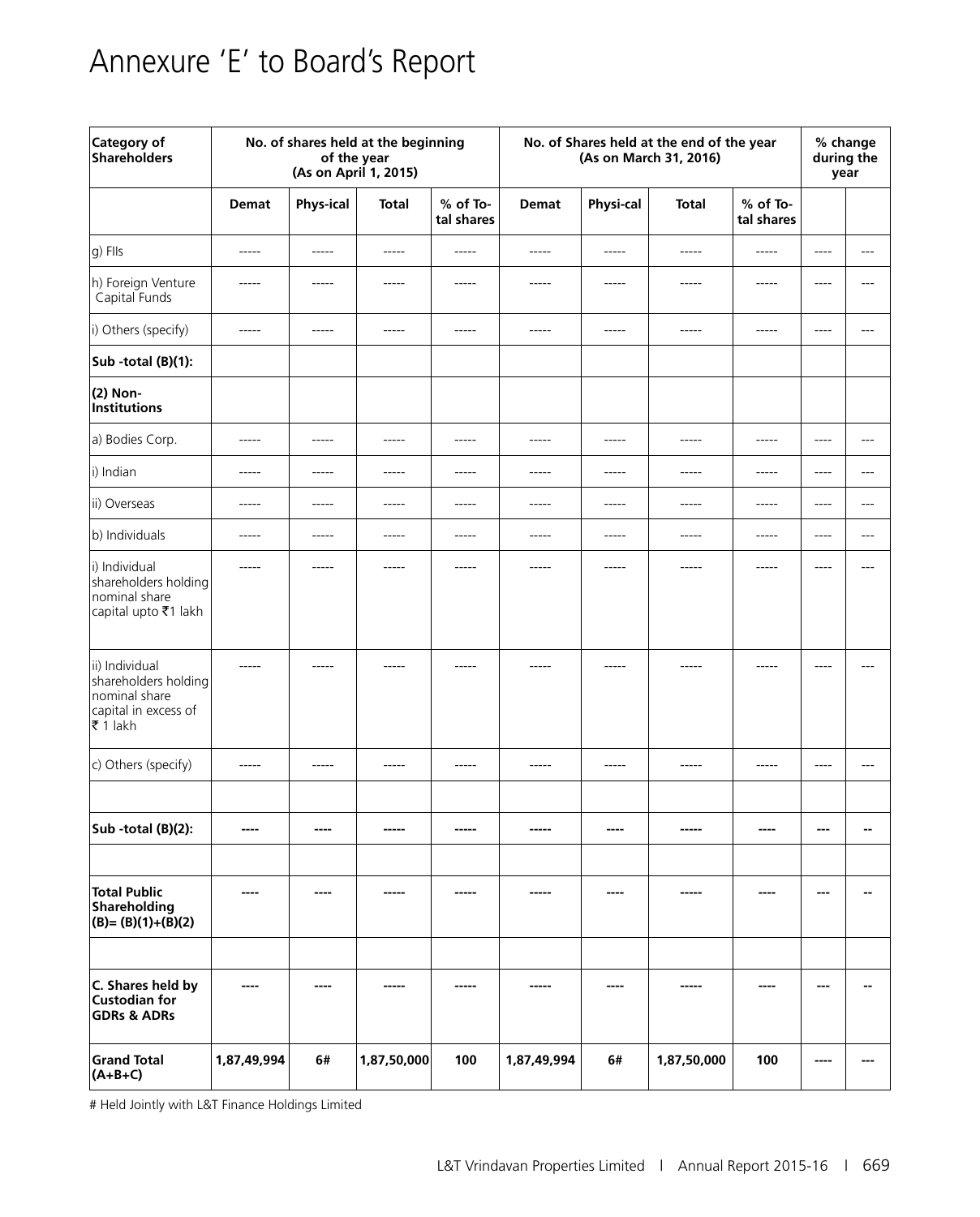#### **ii) Shareholding of Promoters:**

| Sr.<br>No. | <b>Shareholder's Name</b>    |              | Shareholding at the<br>beginning of the year<br>(As on April 1, 2015) |                                                              | Shareholding at the<br>end of the year<br>(As on March 31, 2016) |                                                       |                                                             | %<br>change<br>in share<br>holding<br>during<br>the year |
|------------|------------------------------|--------------|-----------------------------------------------------------------------|--------------------------------------------------------------|------------------------------------------------------------------|-------------------------------------------------------|-------------------------------------------------------------|----------------------------------------------------------|
|            |                              | No of shares | │% of total shares<br>of the company                                  | % of shares<br>pledged /<br>encumbered<br>to total<br>shares | No of shares                                                     | $\frac{1}{6}$ of total<br>shares<br>of the<br>company | % of shares<br>pledged/<br>encumbered<br>to total<br>shares |                                                          |
|            | L&T Finance Holdings Limited | 1,87,50,000* | 100.00                                                                | 0                                                            | 1,87,50,000*                                                     | 100.00                                                | 0                                                           | 0                                                        |
|            | Total                        | ,87,50,000   | 100.00                                                                | 0                                                            | 1,87,50,000                                                      | 100.00                                                | $\Omega$                                                    | $\Omega$                                                 |

\*Includes six shares held by Individuals jointly with L&T Finance Holdings Limited

#### **iii) Change in Promoters' Shareholding (please specify, if there is no change) - None**

| Sr.<br>No. |                                                                                                                                                                                         | Shareholding at the beginning of the<br>Year<br>(As on April 1, 2015) |                                     | <b>Cumulative Shareholding during the year</b><br>(April 1, 2014 to March 31, 2016) |                                                |  |
|------------|-----------------------------------------------------------------------------------------------------------------------------------------------------------------------------------------|-----------------------------------------------------------------------|-------------------------------------|-------------------------------------------------------------------------------------|------------------------------------------------|--|
|            |                                                                                                                                                                                         | No. of shares                                                         | % of total shares of<br>the Company | No. of shares                                                                       | $\mathcal V$ of total shares of<br>the Company |  |
|            | L&T Finance Holdings Limited                                                                                                                                                            |                                                                       |                                     |                                                                                     |                                                |  |
|            | At the beginning of the year                                                                                                                                                            | 1,87,50,000*                                                          | 100.00                              |                                                                                     |                                                |  |
|            |                                                                                                                                                                                         |                                                                       |                                     |                                                                                     |                                                |  |
|            | Date wise increase/ decrease in Promoters<br>Share holding during the year specifying<br>the reasons for increase/decrease<br>(e.g. allotment/ transfer/ bonus/ sweat eq-<br>uity, etc) |                                                                       |                                     |                                                                                     |                                                |  |
|            | At the end of the year                                                                                                                                                                  |                                                                       |                                     | 1,87,50,000*                                                                        | 100.00                                         |  |

\*Includes six shares held by Individuals jointly with L&T Finance Holdings Limited

#### **iv) Shareholding Pattern of top ten Shareholders (other than Directors, Promoters & Holders of GDRs & ADRs) : NIL**

#### **v) Shareholding of Directors & Key Managerial Personnel:**

| Sr. No |                                 | Shareholding at the beginning of<br>the year |                                        | <b>Cumulative Shareholding during</b><br>the year |                                        |
|--------|---------------------------------|----------------------------------------------|----------------------------------------|---------------------------------------------------|----------------------------------------|
|        | For Each of the Directors & KMP | No. of shares                                | % of total<br>shares of the<br>company | No of shares                                      | % of total<br>shares of the<br>company |
|        | Mr. N. Sivaraman*               |                                              |                                        |                                                   |                                        |
|        | At the beginning of the year    |                                              | 0                                      |                                                   |                                        |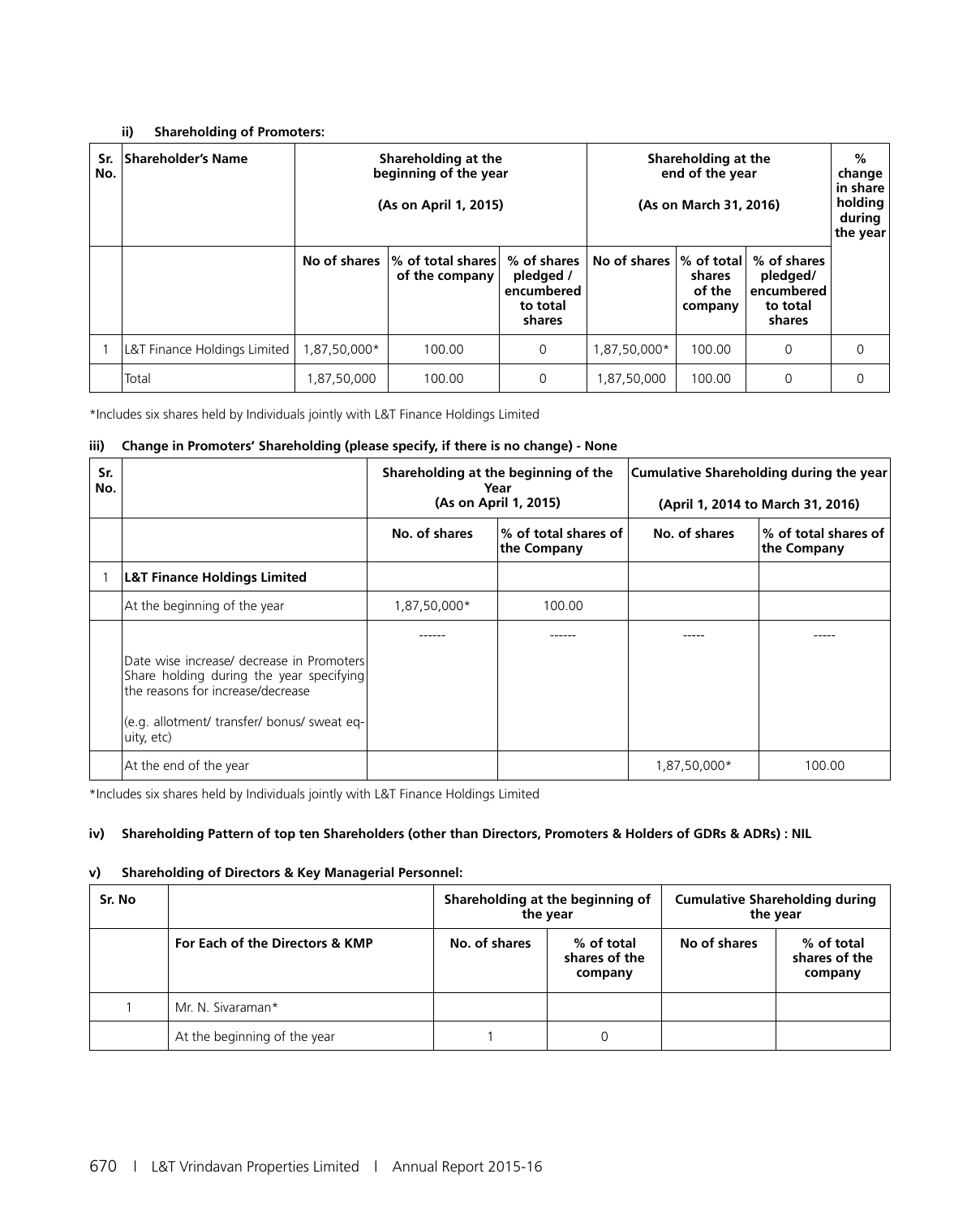| Sr. No |                                                                                                                                                                                       |               | Shareholding at the beginning of<br>the year | <b>Cumulative Shareholding during</b><br>the year |                                        |  |
|--------|---------------------------------------------------------------------------------------------------------------------------------------------------------------------------------------|---------------|----------------------------------------------|---------------------------------------------------|----------------------------------------|--|
|        | For Each of the Directors & KMP                                                                                                                                                       | No. of shares | % of total<br>shares of the<br>company       | No of shares                                      | % of total<br>shares of the<br>company |  |
|        | Date wise increase/ decrease in Promoters<br>Share holding during the year specifying the<br>reasons for increase/decrease<br>(e.g. allotment/ transfer/ bonus/ sweat<br>equity, etc) |               |                                              |                                                   |                                        |  |
|        | At the end of the year                                                                                                                                                                |               |                                              |                                                   | 0                                      |  |
| 2      | Mr. Dinanath Dubhashi*                                                                                                                                                                |               |                                              |                                                   |                                        |  |
|        | At the beginning of the year                                                                                                                                                          |               | 0                                            |                                                   |                                        |  |
|        | Date wise increase/ decrease in Promoters<br>Share holding during the year specifying the<br>reasons for increase/decrease<br>(e.g. allotment/ transfer/ bonus/ sweat<br>equity, etc) |               |                                              |                                                   |                                        |  |
|        | At the end of the year                                                                                                                                                                |               |                                              |                                                   | $\Omega$                               |  |

\*Held Jointly with L&T Finance Holdings Limited

#### **V. INDEBTEDNESS**

#### **(Indebtedness of the Company including interest outstanding/accrued but not due for payment)**

|                                                        |                                            |                           |                 | $(\bar{\bar{\mathbf{z}}}$ in crore) |
|--------------------------------------------------------|--------------------------------------------|---------------------------|-----------------|-------------------------------------|
|                                                        | <b>Secured Loans</b><br>excluding deposits | <b>Unsecured</b><br>Loans | <b>Deposits</b> | <b>Total</b><br><b>Indebtedness</b> |
| Indebtedness at the beginning of the<br>financial year |                                            |                           |                 |                                     |
| i) Principal Amount                                    | 200.00                                     | <b>NIL</b>                | 279.34          | 479.34                              |
| ii) Interest due but not paid                          | <b>NIL</b>                                 | <b>NIL</b>                | <b>NIL</b>      | <b>NIL</b>                          |
| iii) Interest accrued but not due                      | 0.34                                       | <b>NIL</b>                | 8.04            | 8.38                                |
| Total (i+ii+iii)                                       | 200.34                                     | <b>NIL</b>                | 287.38          | 487.72                              |
| Change in Indebtedness during the<br>financial year    |                                            |                           |                 |                                     |
| Additions                                              | <b>NIL</b>                                 | <b>NIL</b>                | 191.46          | 191.46                              |
| Reduction                                              | <b>NIL</b>                                 | <b>NIL</b>                | 282.09          | 282.09                              |
| <b>Net Change</b>                                      | <b>NIL</b>                                 | <b>NIL</b>                | 196.75          | 397.09                              |
| Indebtedness at the end of the financial<br>year       |                                            |                           |                 |                                     |
| i) Principal Amount                                    | 200                                        | <b>NIL</b>                | 188.71          | 388.71                              |
| ii) Interest due but not paid                          | <b>NIL</b>                                 | <b>NIL</b>                | <b>NIL</b>      | <b>NIL</b>                          |
| iii) Interest accrued but not due                      | 0.23                                       | <b>NIL</b>                | 2.60            | 2.83                                |
| Total (i+ii+iii)                                       | 200.23                                     | <b>NIL</b>                | 191.31          | 391.54                              |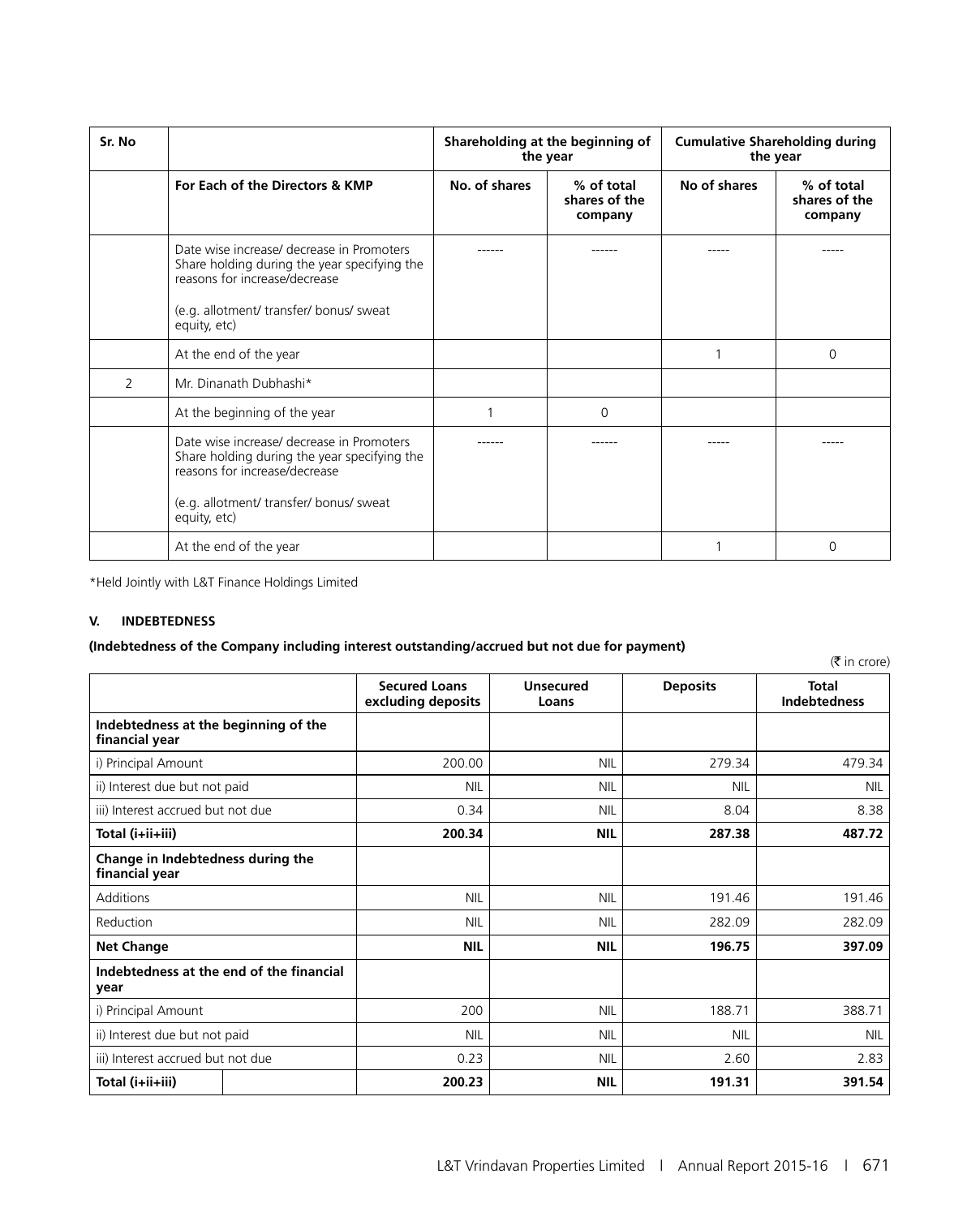#### **VI. REMUNERATION OF DIRECTORS AND KEY MANAGERIAL PERSONNEL**

| Sr.<br>No. | <b>Particulars of Remuneration</b>                                                                         | Name of the Manager  | <b>Total Amount</b> |
|------------|------------------------------------------------------------------------------------------------------------|----------------------|---------------------|
|            |                                                                                                            | Mr. Pradeep Shintre@ | Nil                 |
| 1.         | Gross salary<br>$(a)$ Salary as per provisions contained in section 17(1) of the Income<br>Tax Act, 1961.  | ------               | ------              |
|            | (b) Value of perquisites $u/s$ 17(2) of the Income Tax Act, 1961                                           | ------               | ------              |
|            | $ c\rangle$ Profits in lieu of salary under section 17(3) of the Income Tax Act,<br>1961                   | ------               | ------              |
| 2.         | Stock option                                                                                               | ------               | ------              |
| 3.         | Sweat Equity                                                                                               | -----                |                     |
| 4.         | l Commission<br>as % of profit<br>$\overline{\phantom{a}}$<br>others (specify)<br>$\overline{\phantom{a}}$ | -----                |                     |
| 5.         | Others, please specify                                                                                     | ------               | ------              |
|            | Total (A)                                                                                                  | ------               | ------              |
|            | Ceiling as per the Act                                                                                     | -----                |                     |

#### **A. Remuneration to Managing Director, Whole time director and/or Manager: Nil#**

@ Ceased to be a Manager of the Company w.e.f. February 26, 2016.

# The Manager of the Company is on deputation, and draws his remuneration from the deputing company within the L&T Financial Services Group. Hence, the remuneration paid to him by the Company is NIL.

#### **B. Remuneration to other directors:**

| S.<br>No. | <b>Particulars of Remuneration</b>                 |                   | <b>Name of the Directors</b> |                   | <b>Total</b><br>Amount |
|-----------|----------------------------------------------------|-------------------|------------------------------|-------------------|------------------------|
|           |                                                    | Mr. Prabhakar B.@ | Mr. Subramaniam N.           | Dr. Rajani Gupte* |                        |
|           | Independent Directors                              |                   |                              |                   |                        |
|           | (a) Fee for attending board and Committee meetings | 80,000            | 1,80,000                     | 80,000            | 3,40,000               |
|           | (b) Commission                                     | Nil               | Nil                          | Nil               |                        |
|           | (c) Others, please specify                         |                   | ------                       |                   | ------                 |
|           | Total (1)                                          |                   |                              |                   |                        |
| 2         | Other Non Executive Directors                      |                   |                              |                   |                        |
|           | (a) Fee for attending board committee meetings     |                   |                              |                   |                        |
|           | (b) Commission                                     |                   |                              |                   |                        |
|           | (c) Others, please specify                         |                   |                              |                   |                        |
|           | Total (2)                                          | -----             | ------                       |                   |                        |
|           | Total (B)=(1+2)                                    |                   |                              |                   |                        |
|           | <b>Total Managerial Remuneration</b>               |                   |                              |                   |                        |
|           | Overall Ceiling as per the Act#                    | N.A.              | N.A.                         | N.A.              | <b>N.A.</b>            |

@Ceased to be a Director of the Company w.e.f. October 1, 2015

\*Appointed as a Director of the Company w.e.f. October 23, 2015 #Not applicable, since the Company has no profits during the year ended March 31, 2016.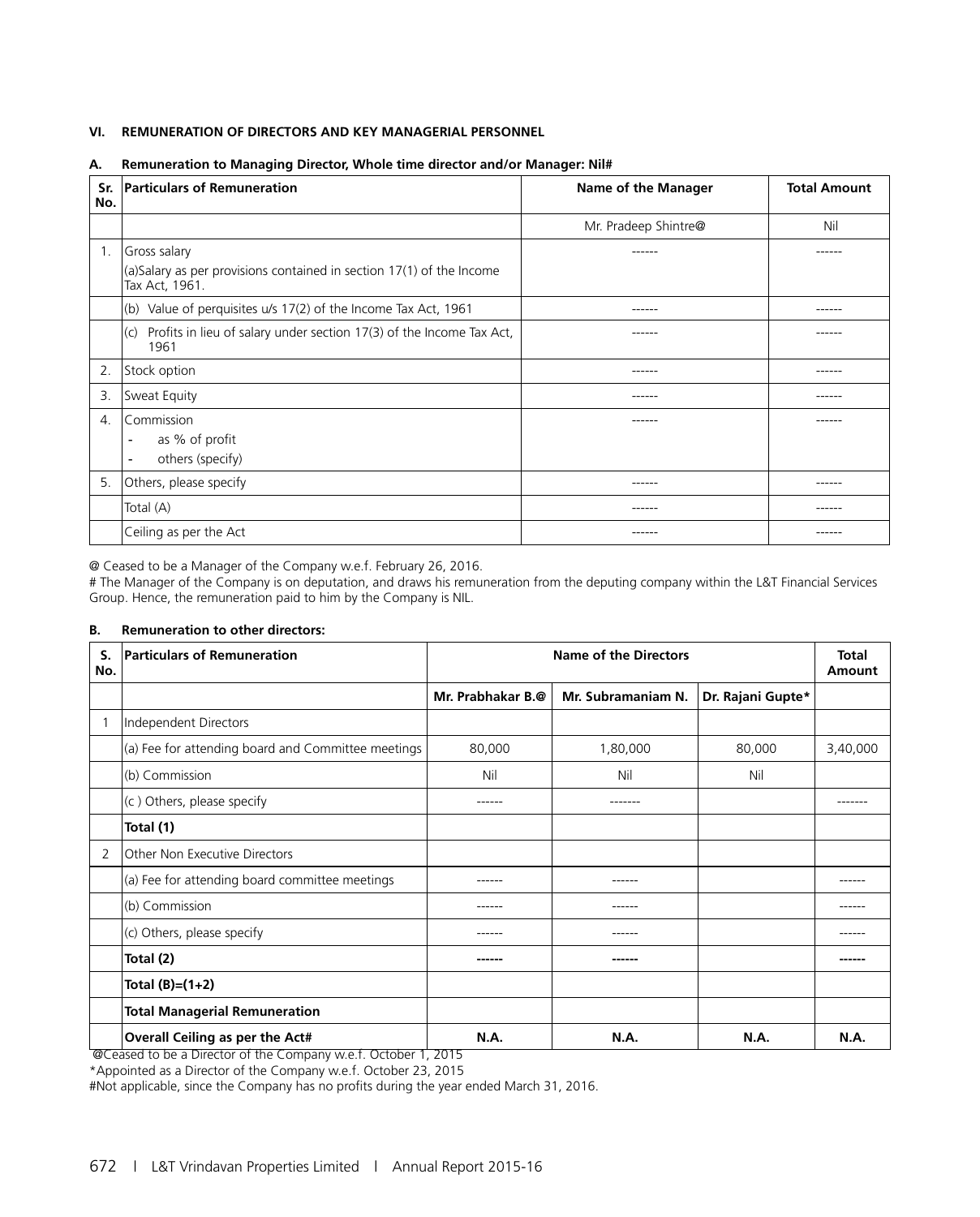| Sr.<br>No. | <b>Particulars of Remuneration</b>                                                     |                          | <b>Key Managerial Personnel</b> |                          |              |
|------------|----------------------------------------------------------------------------------------|--------------------------|---------------------------------|--------------------------|--------------|
|            |                                                                                        | <b>CEO</b>               | Company<br>Secretary            | <b>CFO</b>               | <b>Total</b> |
|            |                                                                                        | $\overline{\phantom{a}}$ | ۰                               | $\overline{\phantom{a}}$ | Nil          |
| 1.         | <b>Gross Salary</b>                                                                    | ------                   | ------                          | ------                   |              |
|            | (a)Salary as per provisions contained in section 17(1) of the<br>Income Tax Act, 1961. |                          |                                 |                          |              |
|            | (b) Value of perquisites u/s 17(2) of the Income Tax Act, 1961                         | ------                   | ------                          | ------                   | ------       |
|            | (c) Profits in lieu of salary under section 17(3) of the Income Tax<br>Act, 1961       | ------                   | ------                          | ------                   | ------       |
| 2.         | Stock Option                                                                           | ------                   | ------                          | ------                   | ------       |
| 3.         | Sweat Equity                                                                           | ------                   | ------                          | ------                   | ------       |
|            | Commission                                                                             | ------                   | ------                          | ------                   | ------       |
|            | as % of profit                                                                         | ------                   | ------                          | ------                   | ------       |
|            | others, specify                                                                        | -------                  | ------                          | ------                   | ------       |
|            | Others, please specify                                                                 | ------                   | ------                          | ------                   | ------       |
| 5.         | Others, please specify                                                                 | ------                   | ------                          | ------                   | ------       |
|            | Total                                                                                  |                          |                                 | ------                   |              |

#### **C. REMUNERATION TO KEY MANAGERIAL PERSONNEL OTHER THAN MD/MANAGER/WTD: Not Applicable#**

#The above KMPs are on deputation and draw their remuneration from the deputing company within the L&T Financial Services Group. Hence, the remuneration paid to them by the Company is NIL.

#### **VII. PENALTIES/PUNISHMENT/COMPOUNDING OF OFFENCES: NONE**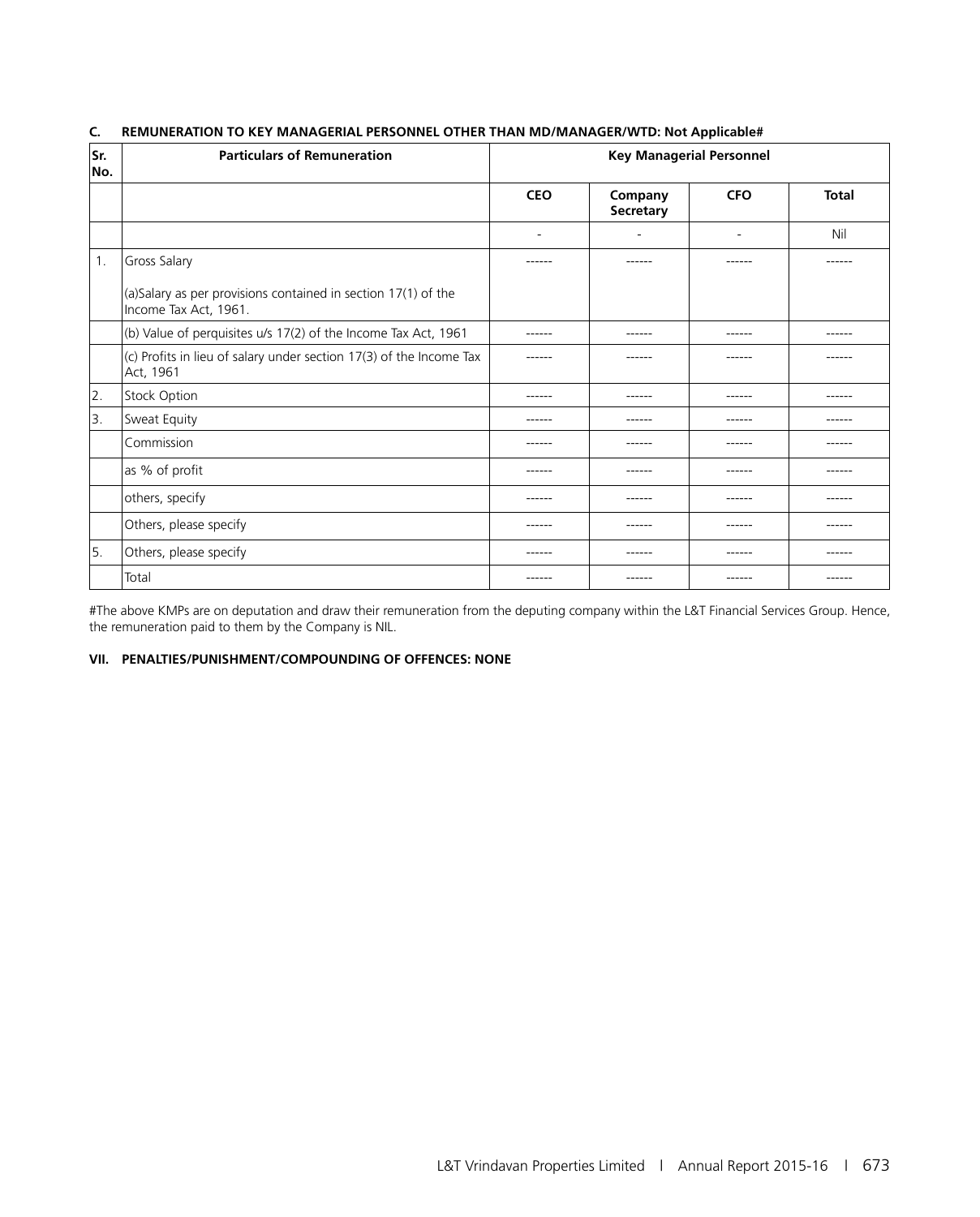#### **To the Members of L&T Vrindavan Properties Limited**

#### **Report on the standalone financial statements**

We have audited the accompanying standalone financial statements of L&T Vrindavan Properties Limited ('the Company'), which comprise the balance sheet as at 31 March 2016, the statement of profit and loss, the cash flow statement for the year then ended, and a summary of the significant accounting policies and other explanatory information.

#### **Management's responsibility for the standalone financial statements**

The Company's board of directors is responsible for the matters stated in section 134(5) of the Companies Act, 2013 ('the Act') with respect to the preparation of these standalone financial statements that give a true and fair view of the financial position, financial performance and cash flows of the Company in accordance with the accounting principles generally accepted in India, including the Accounting Standards specified under section 133 of the Act, read with Rule 7 of the Companies (Accounts) Rules, 2014. This responsibility also includes maintenance of adequate accounting records in accordance with the provisions of the Act for safeguarding the assets of the Company and for preventing and detecting frauds and other irregularities; selection and application of appropriate accounting policies; making judgments and estimates that are reasonable and prudent; and design, implementation and maintenance of adequate internal financial controls, that were operating effectively for ensuring the accuracy and completeness of the accounting records, relevant to the preparation and presentation of the financial statements that give a true and fair view and are free from material misstatement, whether due to fraud or error.

#### **Auditor's responsibility**

Our responsibility is to express an opinion on these standalone financial statements based on our audit.

We have taken into account the provisions of the Act, the accounting and auditing standards and matters which are required to be included in the audit report under the provisions of the Act and the Rules made there under.

We conducted our audit in accordance with the

Standards on Auditing specified under section 143(10) of the Act. Those Standards require that we comply with ethical requirements and plan and perform the audit to obtain reasonable assurance about whether the financial statements are free from material misstatement.

An audit involves performing procedures to obtain audit evidence about the amounts and the disclosures in the financial statements. The procedures selected depend on the auditor's judgment, including the assessment of the risks of material misstatement of the financial statements, whether due to fraud or error. In making those risk assessments, the auditor considers internal financial control relevant to the Company's preparation of the financial statements that give a true and fair view in order to design audit procedures that are appropriate in the circumstances. An audit also includes evaluating the appropriateness of the accounting policies used and the reasonableness of the accounting estimates made by the Company's Directors, as well as evaluating the overall presentation of the financial statements.

We believe that the audit evidence we have obtained is sufficient and appropriate to provide a basis for our audit opinion on the standalone financial statements.

#### **Opinion**

In our opinion and to the best of our information and according to the explanations given to us, the aforesaid standalone financial statements give the information required by the Act in the manner so required and give a true and fair view in conformity with the accounting principles generally accepted in India, of the state of affairs of the Company as at 31 March 2016, and its loss and its cash flows for the year ended on that date.

#### **Report on other legal and regulatory requirements**

- 1 As required by the Companies (Auditor's Report) Order, 2016 ('the Order') issued by the Central Government of India in terms of sub-section (11) of section 143 of the Act, we give in Annexure 'A' a statement on the matters specified in paragraphs 3 and 4 of the Order.
- 2 As required by section 143 (3) of the Act, we report that:
	- (a) we have sought and obtained all the information and explanations which to the best of our knowledge and belief were necessary for the purposes of our audit;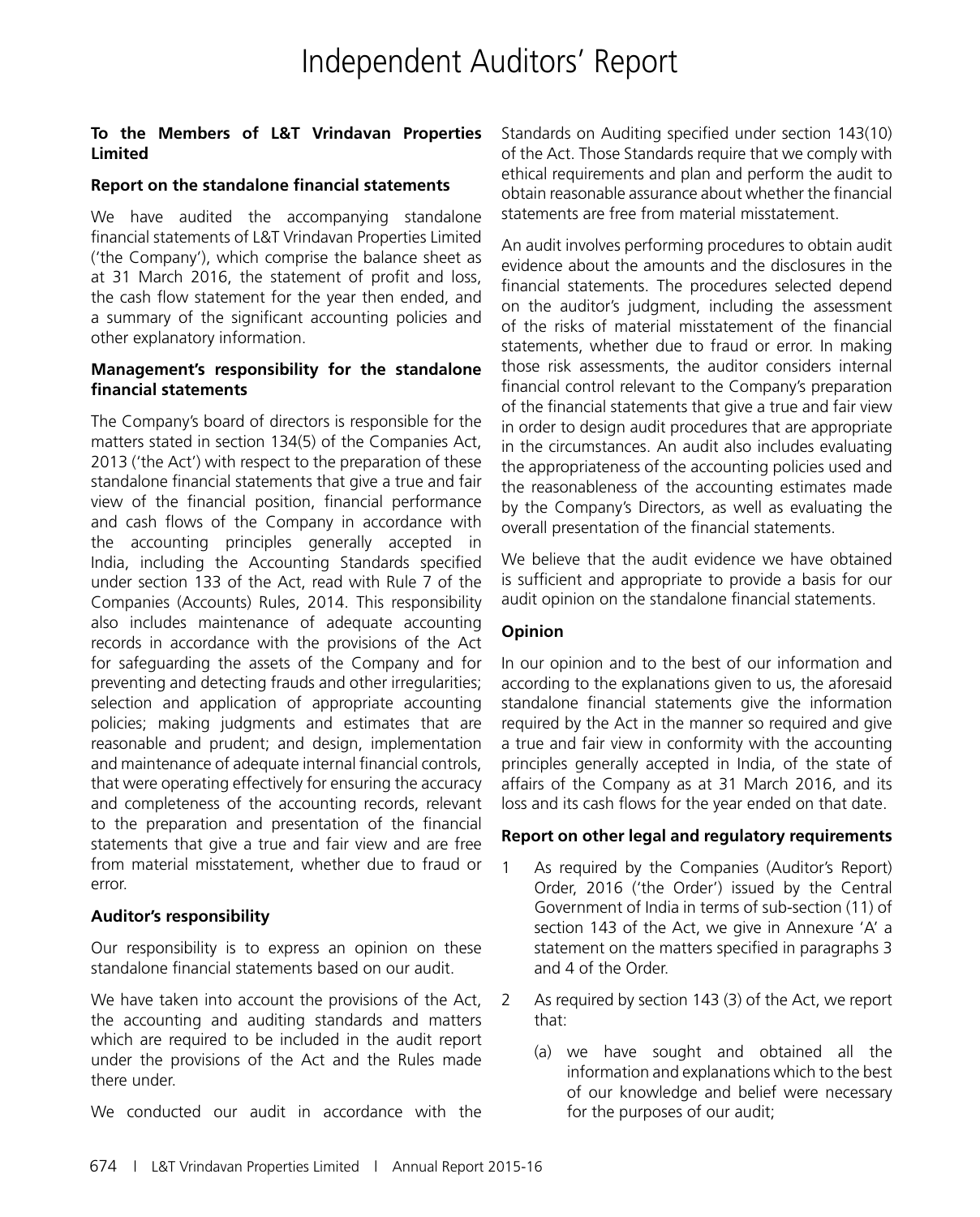- (b) in our opinion, proper books of account as required by law have been kept by the Company so far as it appears from our examination of those books;
- (c) the balance sheet, the statement of profit and loss, and the cash flow statement dealt with by this report are in agreement with the books of account;
- (d) in our opinion, the aforesaid standalone financial statements comply with the Accounting Standards specified under section 133 of the Act, read with Rule 7 of the Companies (Accounts) Rules, 2014;
- (e) on the basis of the written representations received from the directors as on 31 March 2016 taken on record by the Board of Directors, none of the directors is disqualified as on 31 March 2016 from being appointed as a director in terms of section 164 (2) of the Act;
- (f) with respect to the adequacy of the internal financial controls over financial reporting of the Company and the operating effectiveness of such controls, refer to our separate report in Annexure 'B'; and
- (g) with respect to the other matters to be included in the Auditor's Report in accordance

with Rule 11 of the Companies (Audit and Auditors) Rules, 2014, in our opinion and to the best of our information and according to the explanations given to us:

- i. The Company does not have any pending litigations which would impact its financial position in its financial statements;
- ii. The Company did not have any long-term contracts including derivative contracts for which there were any material foreseeable losses; and
- iii. There were no amounts required to be transferred to the Investor Education and Protection Fund by the Company.

**SHARP & TANNAN** Chartered Accountants Firm's registration no.109982W by the hand of

**R. P. Acharya**

Partner Mumbai, 28 April 2016 Membership No. 039920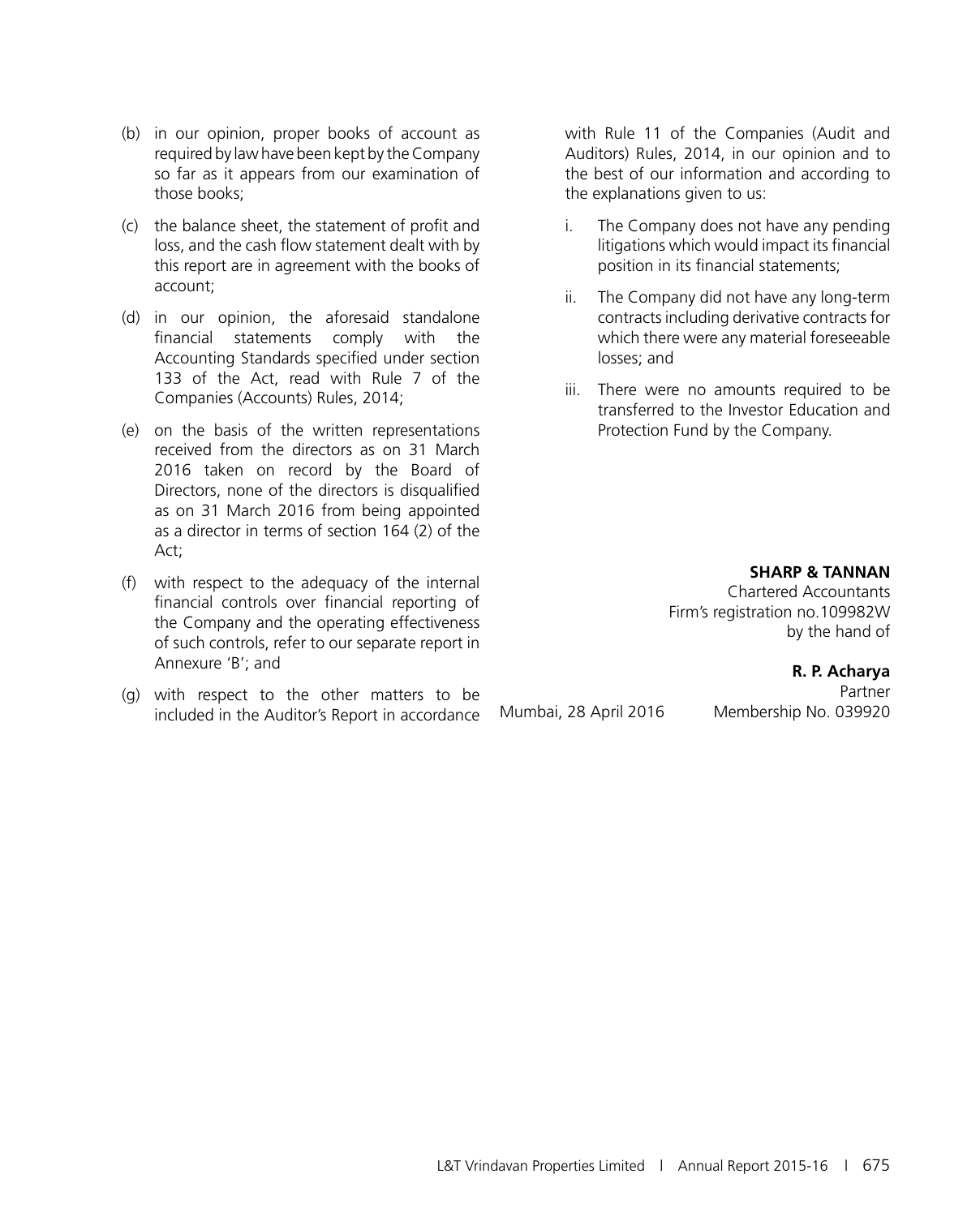# Annexure 'A' To The Independent Auditors' Report

#### **(Referred to in paragraph (1) under 'Report on other legal and regulatory requirements' of our report of even date)**

- 1. (a) The Company is maintaining proper records to show full particulars, including quantitative details and situation of all fixed assets.
	- (b) The physical verification of the fixed assets has been carried out by management at reasonable intervals and no material discrepancies were noticed on such verification.
	- (c) The title deeds of immovable properties are held in the name of the Company.
- 2. There was no inventory during the year. Accordingly, paragraph 2 of the Order is not applicable.
- 3. According to the information and explanations given to us, the Company has not granted any loans, secured or unsecured, to companies, firms, Limited Liability Partnerships and other parties covered in the register maintained under section 189 of the Act. Accordingly, paragraphs 3 (a), (b) and (c) of the Order are not applicable.
- 4. In respect of loans, investments, guarantees and security, provisions of section 185 and 186 of the Act have been complied with.
- 5. According to the information and explanations given to us, the Company has not accepted deposits from the public. Accordingly, paragraph 5 of the Order is not applicable.
- 6. Maintenance of cost records has not been specified by the Central Government under sub-section (1) of section 148 of the Act. Accordingly, paragraph 6 of the Order is not applicable.
- 7. (a) According to the information and explanations given to us and the records of the Company examined by us, in our opinion, the Company is generally regular in depositing undisputed statutory dues including provident fund, employees state insurance, income-tax, salestax, service tax, duty of customs, duty of excise, value added tax, cess and other statutory dues as applicable with the appropriate authorities.
	- (b) According to the information and explanations given to us, there were no undisputed amounts payable as at 31 March 2016 in respect of income-tax, sales-tax, service tax, duty of customs, duty of excise and value added tax.
- 8. According to the information and explanations given to us and the records of the Company examined by us, the Company has not defaulted in repayment of dues to any financial institution,

bank, government or debenture holders as at the balance sheet date.

- 9. According to the information and explanations given to us, no moneys were raised by way of further public offer (including debt instruments) and term loans. Accordingly, paragraph 9 of the Order is not applicable.
- 10. During the course of our examination of the books and records of the Company, carried out in accordance with the generally accepted auditing practices in India, and according to the information and explanations given to us, we have neither come across any instances of material fraud by the Company nor on the Company by its officers or employees, noticed or reported during the year, nor have we been informed of such case by management.
- 11. Managerial remuneration has not been paid or provided for during the year. Accordingly, paragraph 11 of the order is not applicable.
- 12. The Company is not a Nidhi Company. Accordingly, paragraph 12 of the Order is not applicable..
- 13. All transactions with the related parties are in compliance with sections 177 and 188 of the Act, and the details have been disclosed in the Financial Statements etc., as required by the applicable accounting standards.
- 14. The Company has not made any preferential allotment or private placement of shares or fully or partly convertible debentures during the year under review. Accordingly, paragraph 14 of the Order is not applicable.
- 15. The Company has not entered into any non-cash transactions with directors or persons connected with him. Accordingly, paragraph 15 of the Order is not applicable.
- 16. The Company is not required to be registered under section 45-IA of the Reserve Bank of India Act, 1934. Accordingly, paragraph 16 of the Order is not applicable.s

#### **SHARP & TANNAN**

Chartered Accountants Firm's registration no.109982W by the hand of

**R. P. Acharya**

Partner Mumbai, 28 April 2016 Membership No. 039920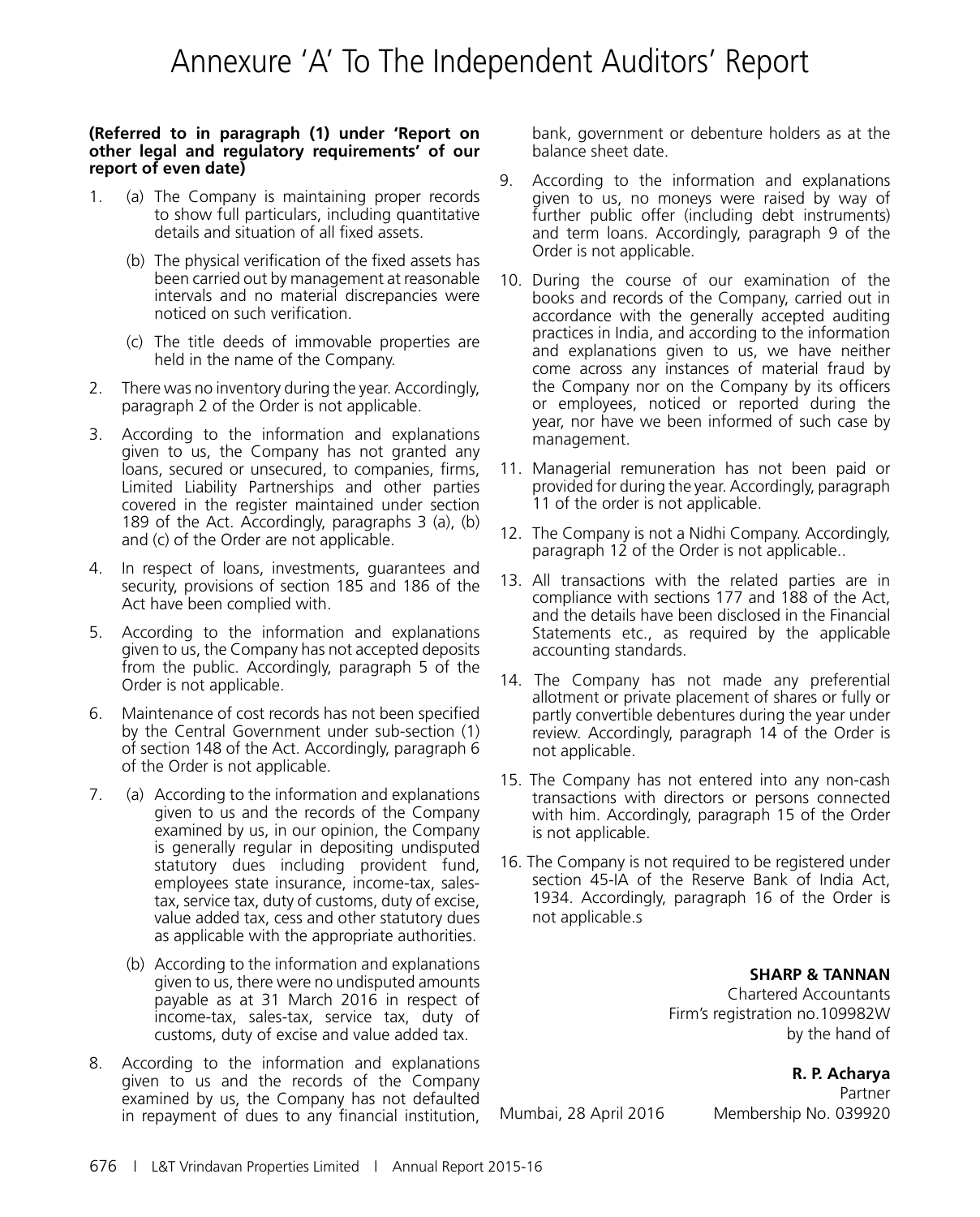(Referred to in paragraph 2(f) under 'Report on other legal and regulatory requirements' of our report of even date)

#### **Report on the internal financial controls under clause (i) of sub-section (3) of section 143 of the Companies Act, 2013 ('the Act')**

We have audited the internal financial controls over financial reporting of **L&T Vrindavan Properties Limited** ('the Company') as of 31 March 2016 in conjunction with our audit of the standalone financial statements of the Company for the year ended on that date.

#### **Management's responsibility for internal financial controls**

The Company's management is responsible for establishing and maintaining internal financial controls based on the internal control over financial reporting criteria established by the Company considering the essential components of internal control stated in the Guidance Note on Audit of Internal Financial Controls Over Financial Reporting ('the Guidance Note') issued by the Institute of Chartered Accountants of India ('the ICAI'). These responsibilities include the design, implementation and maintenance of adequate internal financial controls that were operating effectively for ensuring the orderly and efficient conduct of its business, including adherence to the Company's policies, the safeguarding of its assets, the prevention and detection of frauds and errors, the accuracy and completeness of the accounting records, and the timely preparation of reliable financial information, as required under the Act.

#### **Auditor's responsibility**

Our responsibility is to express an opinion on the Company's internal financial controls over financial reporting based on our audit. We conducted our audit in accordance with the Guidance Note and the Standards on Auditing, issued by ICAI and deemed to be prescribed under section 143(10) of the Act, to the extent applicable, to an audit of internal financial controls, both applicable to an audit of internal financial controls and both issued by the ICAI. Those Standards and the Guidance Note require that we comply with ethical requirements and plan and perform the audit to obtain reasonable assurance about whether adequate internal financial controls over financial reporting was established and maintained and if such controls operated effectively in all material respects.

Our audit involved performing procedures to obtain audit evidence about the adequacy of the internal financial controls system over financial reporting and their operating effectiveness. Our audit of internal financial controls over financial reporting included obtaining an understanding of internal financial controls over financial reporting, assessing the risk that a material weakness exists, and testing and evaluating the design and operating effectiveness of internal control based on the assessed risk. The procedures selected depend on the auditor's judgment, including the assessment of the risks of material misstatement of the financial statements, whether due to fraud or error.

We believe that the audit evidence we have obtained is sufficient and appropriate to provide a basis for our audit opinion on the Company's internal financial controls system over financial reporting.

#### **Meaning of internal financial controls over financial reporting**

A company's internal financial control over financial reporting is a process designed to provide reasonable assurance regarding the reliability of financial reporting and the preparation of financial statements for external purposes in accordance with generally accepted accounting principles. A company's internal financial control over financial reporting includes those policies and procedures that: (1) pertain to the maintenance of records that, in reasonable detail, accurately and fairly reflect the transactions and dispositions of the assets of the company; (2) provide reasonable assurance that transactions are recorded as necessary to permit preparation of financial statements in accordance with generally accepted accounting principles, and that receipts and expenditures of the company are being made only in accordance with authorisations of management and directors of the company; and (3) provide reasonable assurance regarding prevention or timely detection of unauthorised acquisition, use, or disposition of the company's assets that could have a material effect on the financial statements.

#### **Inherent limitations of internal financial controls over financial reporting**

Because of the inherent limitations of internal financial controls over financial reporting, including the possibility of collusion or improper management override of controls, material misstatements due to error or fraud may occur and not be detected. Also, projections of any evaluation of the internal financial controls over financial reporting to future periods are subject to the risk that the internal financial control over financial reporting may become inadequate because of changes in conditions, or that the degree of compliance with the policies or procedures may deteriorate.

#### **Opinion**

In our opinion, the Company has, in all material respects, an adequate internal financial controls system over financial reporting and such internal financial controls over financial reporting were operating effectively as at 31 March 2016, based on the internal control over financial reporting criteria established by the Company considering the essential components of internal control stated in the Guidance Note issued by the ICAI.

> **SHARP & TANNAN** Chartered Accountants Firm's registration no.109982W

> > **R. P. Acharya**

by the hand of

Partner Mumbai, 28 April 2016 Membership No. 039920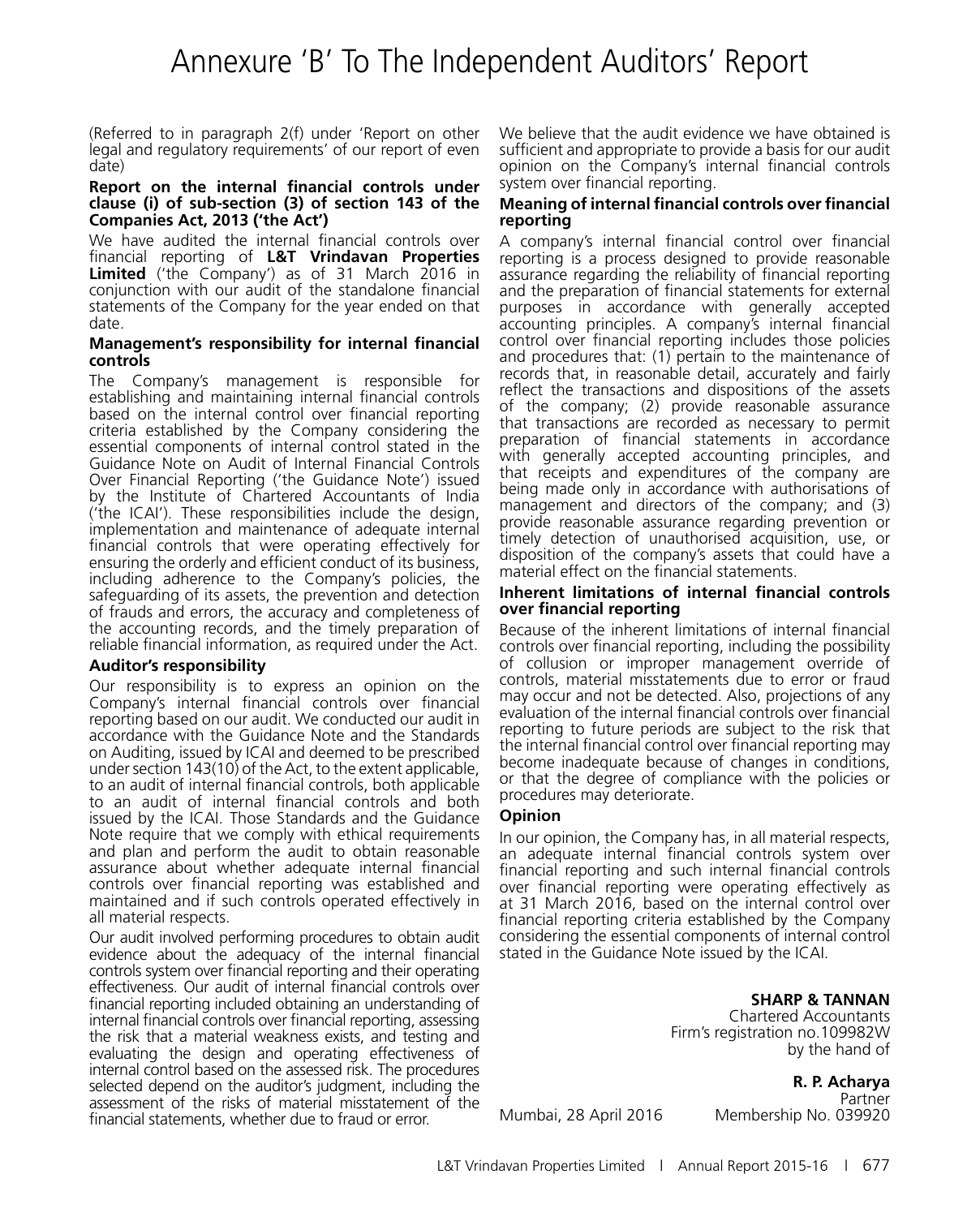# Balance Sheet as at March 31, 2016

|                                                                       |                         |                      |           |                                                | (₹ in Lakhs) |
|-----------------------------------------------------------------------|-------------------------|----------------------|-----------|------------------------------------------------|--------------|
|                                                                       | <b>Note No</b>          | As at March 31, 2016 |           | As at March 31, 2015                           |              |
| <b>EQUITY AND LIABILITIES:</b>                                        |                         |                      |           |                                                |              |
| <b>Shareholders' funds</b>                                            |                         |                      |           |                                                |              |
| (a) Share capital                                                     | $\overline{\mathbf{2}}$ | 1,875.00             |           | 1,875.00                                       |              |
| (b) Reserves and surplus                                              | $\overline{\mathbf{3}}$ | 7,159.01             |           | 9,589.10                                       |              |
|                                                                       |                         |                      | 9,034.01  |                                                | 11,464.10    |
| <b>Non current liabilities</b>                                        |                         |                      |           |                                                |              |
| (a) Long term borrowings                                              | 4                       | 290.00               |           | 20,005.00                                      |              |
| (b) Other long term liabilities                                       | 5                       | 1,559.69             |           | 1,476.93                                       |              |
| (c) Long term-provisions                                              | 6                       | 18.43                |           | 42.54                                          |              |
|                                                                       |                         |                      | 1,868.12  |                                                | 21,524.47    |
| <b>Current liabilities</b>                                            |                         |                      |           |                                                |              |
| (a) Short term borrowings                                             | 7                       | 18,581.17            |           | 14,776.98                                      |              |
| (b) Current maturities of long term borrowings                        | 4                       | 20,000.00            |           | 13,151.58                                      |              |
| (c) Other current liabilities                                         | 8                       | 649.78               |           | 1,434.72                                       |              |
| (d) Short term-provisions                                             | $\mathbf{9}$            | 15.94                |           | 8.59                                           |              |
|                                                                       |                         |                      | 39,246.89 |                                                | 29,371.87    |
| <b>TOTAL</b>                                                          |                         |                      | 50,149.02 |                                                | 62,360.44    |
| <b>ASSETS:</b>                                                        |                         |                      |           |                                                |              |
| Non - current assets                                                  |                         |                      |           |                                                |              |
| (a) Fixed assets                                                      | 10                      |                      |           |                                                |              |
| (i) Tangible assets                                                   |                         | 39,555.40            |           | 20,987.67                                      |              |
| (ii) Intangible assets                                                |                         | 5.94                 |           |                                                |              |
| (iii) Capital work-in-progress                                        |                         | 2,507.62             |           | 18,091.88                                      |              |
|                                                                       |                         | 42,068.96            |           | 39,079.55                                      |              |
| (b) Non-current investments                                           | 11                      | 426.10               |           | 426.10                                         |              |
| (c) Deferred tax assets (net)                                         | 12                      | 313.85               |           | 573.91                                         |              |
| (d) Long term loans and advances                                      | 13                      | 5,182.15             |           | 1,850.39                                       |              |
|                                                                       |                         |                      | 47,991.06 |                                                | 41,929.95    |
| <b>Current assets</b>                                                 |                         |                      |           |                                                |              |
| (a) Current investments                                               | 14                      | 1,483.61             |           | 17,110.87                                      |              |
| (b) Cash and bank balances                                            | 15                      | 44.44                |           | 50.31                                          |              |
| (c) Short term loans and advances                                     | 16                      | 131.02               |           | 23.29                                          |              |
| (d) Other current assets                                              | 17                      | 498.89               |           | 3,246.02                                       |              |
|                                                                       |                         |                      | 2,157.96  |                                                | 20,430.49    |
| TOTAL                                                                 |                         |                      | 50,149.02 |                                                | 62,360.44    |
| Significant accounting policies                                       | 1<br>23                 |                      |           |                                                |              |
| Other notes to the financial statements<br>As per our report attached |                         |                      |           | For and on behalf of the board of directors of |              |
| <b>SHARP &amp; TANNAN</b>                                             |                         |                      |           | <b>L&amp;T Vrindavan Properties Limited</b>    |              |
| <b>Chartered Accountants</b>                                          |                         |                      |           |                                                |              |
| Firm's registration no. 109982W                                       |                         | Dinanath Dubhashi    |           | G. Krishnamurthy                               |              |
| by the hand of                                                        |                         | Director             |           | <b>Director</b>                                |              |
|                                                                       |                         | (DIN-03545900)       |           | (DIN-06560170)                                 |              |
| R. P. Acharya                                                         |                         |                      |           |                                                |              |
| Partner                                                               |                         | Romesh S. A. Sankhe  |           | <b>Swanand Shintre</b>                         |              |
| Membership no. 039920                                                 |                         | Head-Accounts        |           | Company Secretary                              |              |

**Mumbai, April 28, 2016 Mumbai, April 28, 2016**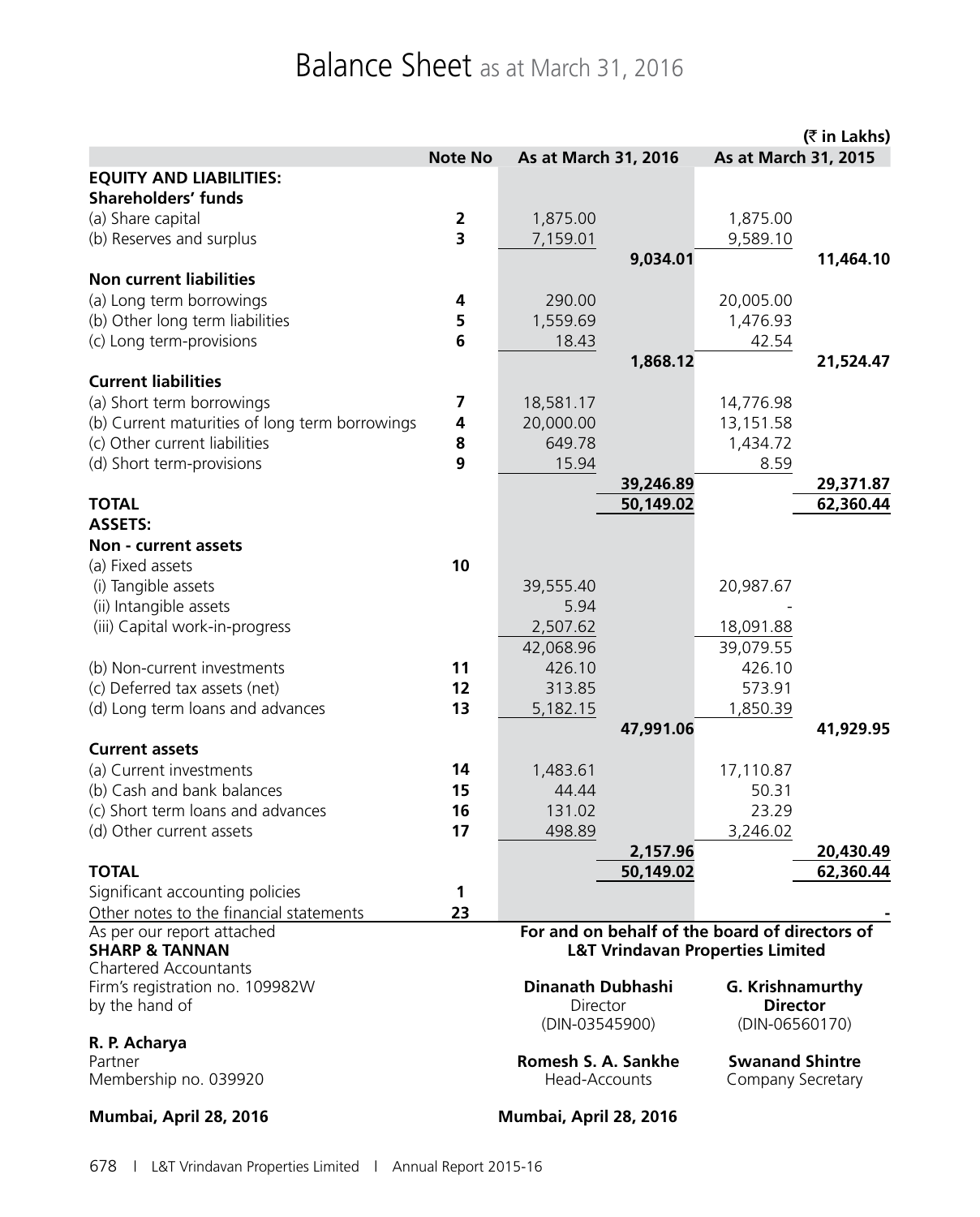# Statement of Profit and Loss for the year ended March 31, 2016

|                                                                                         |                |                                                                                               |             |                                                       | (₹ in Lakhs) |
|-----------------------------------------------------------------------------------------|----------------|-----------------------------------------------------------------------------------------------|-------------|-------------------------------------------------------|--------------|
|                                                                                         | <b>Note No</b> | 2015-16                                                                                       |             | 2014-15                                               |              |
| Income                                                                                  |                |                                                                                               |             |                                                       |              |
| Revenue from operations                                                                 | 18             | 1,086.89                                                                                      |             | 289.34                                                |              |
| Other income                                                                            | 19             | 566.08                                                                                        |             | 1,159.00                                              |              |
| <b>Total income</b>                                                                     |                |                                                                                               | 1,652.97    |                                                       | 1,448.34     |
| <b>Expenses</b>                                                                         |                |                                                                                               |             |                                                       |              |
| Employee benefits expense                                                               | 20             | 61.70                                                                                         |             | 30.43                                                 |              |
| Finance costs                                                                           | 21             | 3,109.89                                                                                      |             | 2,989.19                                              |              |
| Administration and other expenses                                                       | 22             | 411.68                                                                                        |             | 90.11                                                 |              |
| Depreciation                                                                            |                | 239.73                                                                                        |             | 102.50                                                |              |
| Total expenses                                                                          |                |                                                                                               | 3,823.00    |                                                       | 3,212.23     |
| Profit/(loss) before exceptional and<br>extraordinary items and taxes                   |                |                                                                                               | (2, 170.03) |                                                       | (1,763.89)   |
| Exceptional items                                                                       | 23.8           |                                                                                               |             |                                                       | 14,389.42    |
| Profit/(loss) before extraordinary items<br>and taxes                                   |                |                                                                                               | (2, 170.03) |                                                       | 12,625.53    |
| Extraordinary items                                                                     |                |                                                                                               |             |                                                       |              |
| Profit/(loss) before tax                                                                |                |                                                                                               | (2, 170.03) |                                                       | 12,625.53    |
| Tax expense:                                                                            |                |                                                                                               |             |                                                       |              |
| - Current tax                                                                           |                |                                                                                               |             | 2,543.72                                              |              |
| Less: MAT Credit Entitlement                                                            |                |                                                                                               |             | (1,200.00)                                            |              |
| - Deferred tax                                                                          |                | 260.06                                                                                        |             | (234.52)                                              |              |
|                                                                                         |                |                                                                                               | 260.06      |                                                       | 1,109.20     |
| Profit/(loss) for the year                                                              |                |                                                                                               | (2,430.09)  |                                                       | 11,516.33    |
| <b>Earnings per equity share:</b>                                                       | 23.6           |                                                                                               |             |                                                       |              |
| Basic earnings per equity share $(\bar{\zeta})$                                         |                |                                                                                               | (12.96)     |                                                       | 61.42        |
| Diluted earnings per equity share $(\bar{\zeta})$                                       |                |                                                                                               | (12.96)     |                                                       | 61.42        |
| Face value per equity share $(\bar{\zeta})$                                             |                |                                                                                               | 10.00       |                                                       | 10.00        |
| Significant accounting policies                                                         | 1              |                                                                                               |             |                                                       |              |
| Other notes to the financial statements                                                 | 23             |                                                                                               |             |                                                       |              |
| As per our report attached<br><b>SHARP &amp; TANNAN</b><br><b>Chartered Accountants</b> |                | For and on behalf of the board of directors of<br><b>L&amp;T Vrindavan Properties Limited</b> |             |                                                       |              |
| Firm's registration no. 109982W<br>by the hand of                                       |                | Dinanath Dubhashi<br>Director<br>(DIN-03545900)                                               |             | G. Krishnamurthy<br><b>Director</b><br>(DIN-06560170) |              |
| R. P. Acharya<br>Partner<br>Membership no. 039920                                       |                | Romesh S. A. Sankhe<br>Head-Accounts                                                          |             | <b>Swanand Shintre</b><br>Company Secretary           |              |
| Mumbai, April 28, 2016                                                                  |                | Mumbai, April 28, 2016                                                                        |             |                                                       |              |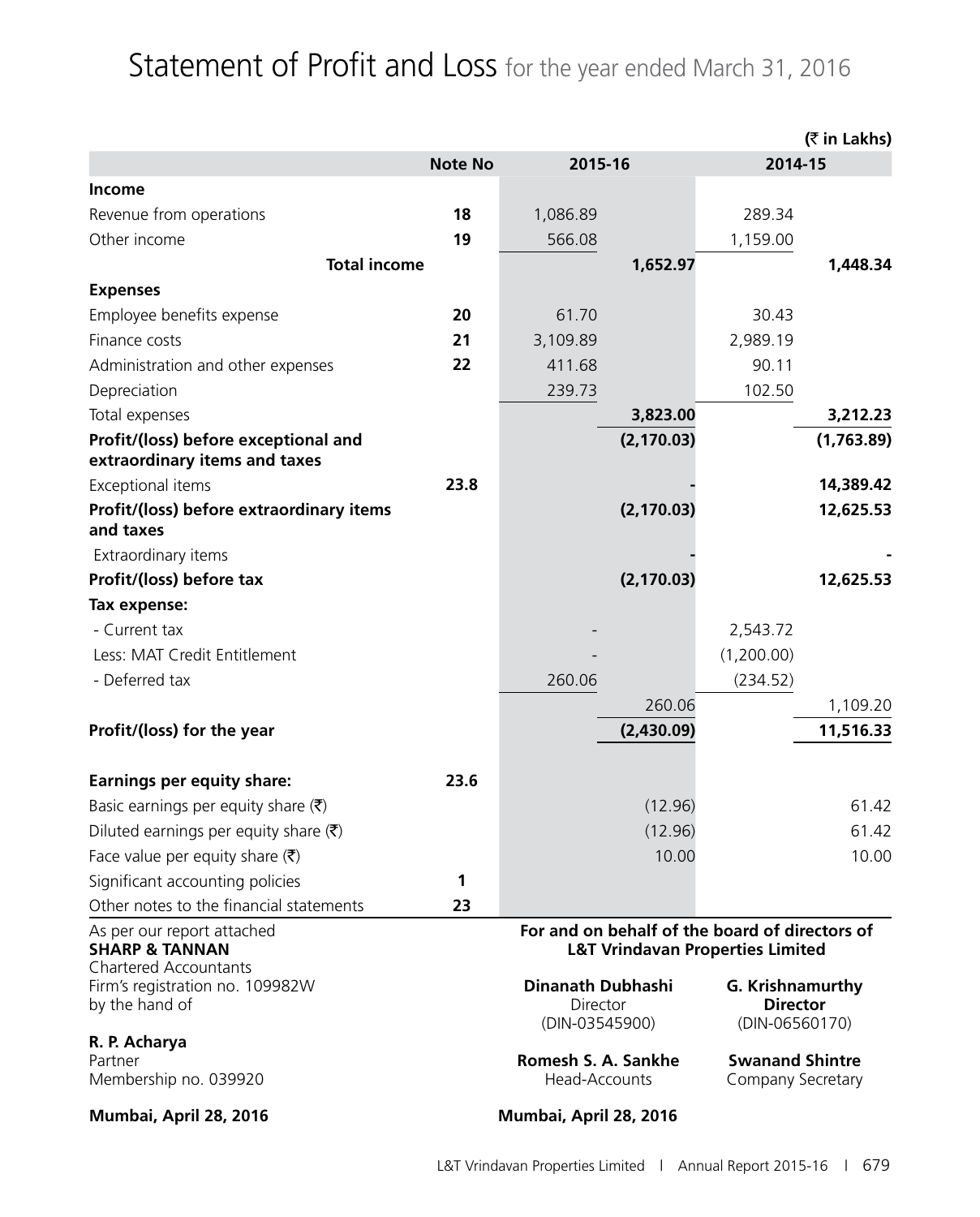# Cash Flow Statement for the year ended March 31, 2016

|             |                                                                                                          | 2015-16                | (₹ in Lakhs)<br>2014-15  |
|-------------|----------------------------------------------------------------------------------------------------------|------------------------|--------------------------|
| А.          | Cash flow from operating activities                                                                      |                        |                          |
|             | Profit/(loss) before tax as per statement of profit and loss<br><b>Adjustment for:</b>                   | (2, 170.03)            | 12,625.53                |
|             | Provision for employee benefits                                                                          | 17.43                  | 2.64                     |
|             | Depreciation                                                                                             | 239.73                 | 102.50                   |
|             | Dividend / profit on sale of current investment                                                          | (234.01)               | (860.48)                 |
|             | Interest income on ICD                                                                                   | (332.04)               | (298.52)                 |
|             | Interest expenses<br>Profit on sale of investment in equity shares                                       | 3,101.81               | 2,982.94<br>(14, 389.42) |
|             | Operating profit before working capital changes                                                          | 622.89                 | 165.19                   |
|             | Changes in working capital                                                                               |                        |                          |
|             | (Increase)/ Decrease in loans and advances                                                               | (3,282.54)             | 1,018.49                 |
|             | (Increase)/ decrease in current and non current assets                                                   | 3,079.17               | (3, 177.06)              |
|             | Increase/ (decrease) in current and non current liabilities and provisions                               | 362.91                 | 2,205.49                 |
|             | <b>Cash generated from operations</b>                                                                    | 782.43                 | 212.11<br>(1, 285.58)    |
|             | Direct taxes paid<br>Net cash generated from operating activities (A)                                    | (189.43)<br>593.00     | (1,073.47)               |
|             |                                                                                                          |                        |                          |
| В.          | Cash flows from investing activities                                                                     |                        |                          |
|             | Add: Inflows from investing activities                                                                   |                        |                          |
|             | Sale of investment in equity shares                                                                      |                        | 18,280.03                |
|             | Redemption of current investments                                                                        | 15,861.27<br>15,861.27 | 18,280.03                |
|             | Less: Outflow for investing activities                                                                   |                        |                          |
|             | Investment in current investments (net)                                                                  |                        | 10,951.87                |
|             | Purchases of fixed assets (including capital work in progress)                                           | 3,229.14               | 3,854.10                 |
|             |                                                                                                          | 3,229.14               | 14,805.97                |
|             | Net cash from(used in) investing activities (B)                                                          | 12,632.13              | 3,474.06                 |
| C.          | <b>Cash flows from financing activities</b>                                                              |                        |                          |
|             | Add: Inflows from financing activities                                                                   |                        |                          |
|             | Proceeds from long term borrowings                                                                       | 290.00                 |                          |
|             | Proceeds from other borrowings (net)                                                                     | 3,804.19               | 14,777.00                |
|             |                                                                                                          | 4,094.19               | 14,777.00                |
|             | Less: Outflows for financing activities                                                                  |                        |                          |
|             | Interest expenses paid                                                                                   | 4,168.61               | 4,468.50                 |
|             | Repayment of long term borrowings                                                                        | 13,156.58              | 12,729.63                |
|             |                                                                                                          | 17,325.19              | 17,198.13                |
|             | Net cash generated from(used in) financing activities (C)                                                | (13,231.00)            | (2,421.13)               |
|             | Net increase/(decrease) in cash and cash equivalents (A+B+C)                                             | (5.87)                 | (20.54)                  |
| $N = 4 - 4$ | Cash and cash equivalents as at beginning of the year<br>Cash and cash equivalents as at end of the year | 50.31<br>44.44         | 70.85<br>50.31           |

#### **Notes:**

1. Cash flow statement has been prepared under indirect method as set out in the Accounting Standard (AS) 3 "Cash Flow Statements".

2. Cash and cash equivalents represent cash and bank balances.

3. Previous year figures have been regrouped/reclassified wherever applicable.

Chartered Accountants Firm's registration no. 109982W **Dinanath Dubhashi G. Krishnamurthy**<br>by the hand of **Director** Director **Director** by the hand of **Director Director Director Director Director Director** 

#### **R. P. Acharya**

Membership no. 039920 **Membership no. 039920** Head-Accounts Company Secretary

**Mumbai, April 28, 2016 Mumbai, April 28, 2016**

As per our report attached<br> **For and on behalf of the board of directors of**<br> **EXT Vrindavan Properties Limited**<br> **EXT Vrindavan Properties Limited L&T Vrindavan Properties Limited** 

(DIN-03545900) (DIN-06560170)

Partner **Communist State Swand Shintre** Romesh S. A. Sankhe Swanand Shintre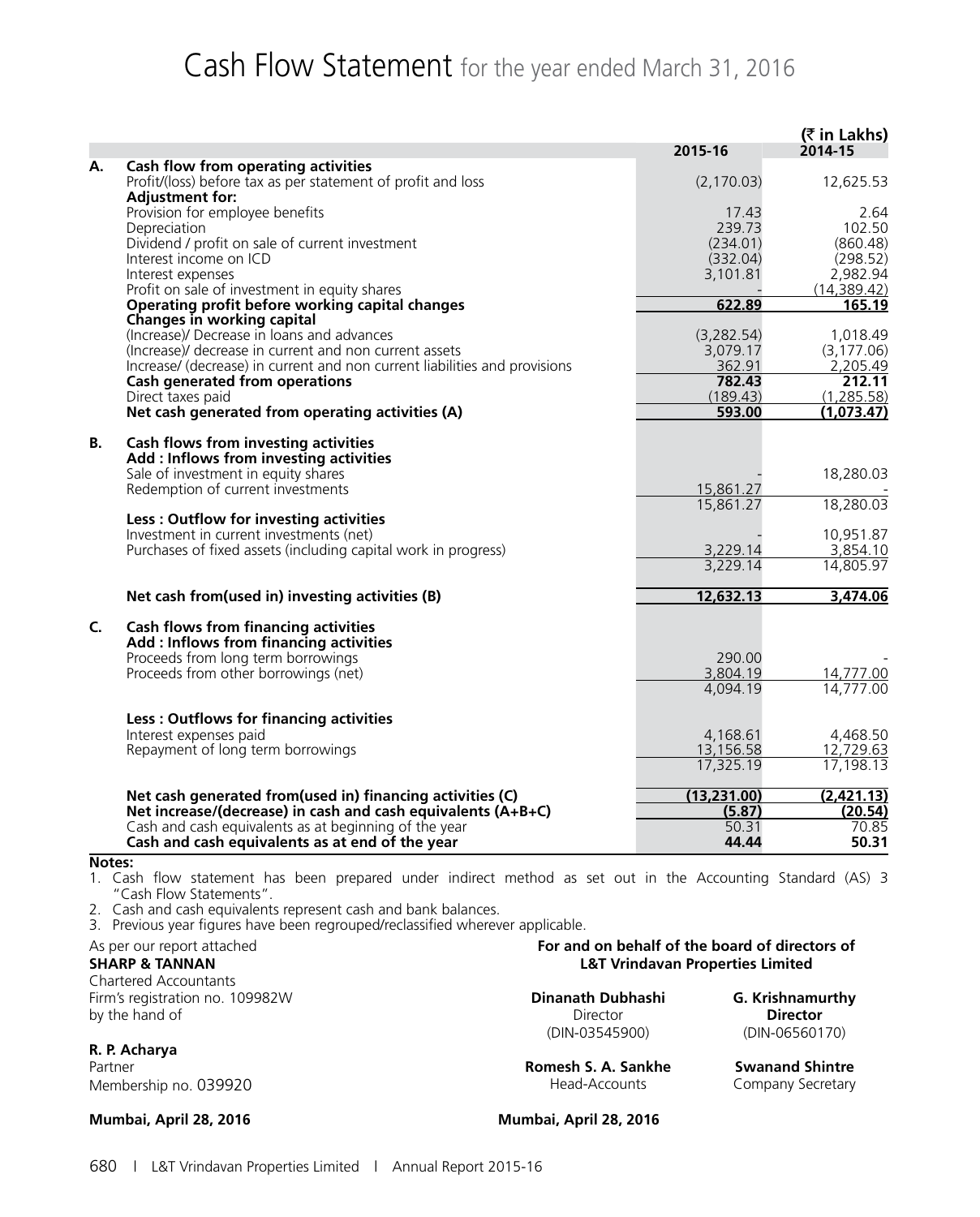#### **1. Significant accounting policies**

#### **A. Basis of Accounting**

The financial statements have been prepared in accordance with the generally accepted accounting principles in India ('Indian GAAP'), Accounting Standards notified under Rule 7 of the Companies (Accounts) Rules, 2014, the provision of Section 133 of the Companies Act, 2013 (the "2013 Act").

#### **B. Use of Estimates**

The preparation of financial statements requires the Management to make estimates and assumptions considered in the reported amounts of assets and liabilities (including contingent liabilities) as of the date of the financial statements and the reported income and expenses during the reporting year. Management believes that the estimates used in preparation of the financial statements are prudent and reasonable. Actual results could differ from these estimates. Any change in such estimates is recognised prospectively.

#### **C. Revenue Recognition**

- Revenue is recognized to the extent that it is probable that the economic benefits will flow to the Company and the revenue can be reliably measured.
- Income from services is recognized as per the terms of contracts on accrual basis.
- Interest income on deposits is recognised on a time proportion basis taking into account the amount outstanding and the rate applicable.
- Profit/loss on sale of investments is recognised at the time of actual sale/redemption.
- Dividend is accounted when the right to its receipt is established.
- Rental income is recognised on accrual basis.

#### **D. Tangible and Intangible fixed assets**

Tangible fixed assets are stated at cost of acquisition including any cost attributable for bringing the asset to its working condition, less accumulated depreciation.

Intangible fixed assets comprising of software licenses are stated at cost of acquisition including any cost attributable for bringing the asset to its working condition, less accumulated amortisation. Any expenses on such software licenses for support and maintenance payable annually are charged to the statement of Profit and Loss.

Tangible Assets not ready for the intended use on the date of the Balance Sheet are disclosed as "Capital Work in Progress".

#### **E. Income Taxes**

Current tax is determined as the amount of tax payable in respect of taxable income for the year as determined in accordance with the provision of Income Tax Act, 1961.

Deferred tax is recognised on timing differences, between taxable income and accounting income that originated in one period and is capable of reversal in one or more subsequent periods. Deferred tax assets are recognised with regard to all deductible timing differences to the extent it is probable that taxable profit will be available against which deductible timing differences can be utilised. When the Company carries forward unused tax losses and unabsorbed depreciation, deferred tax assets are recognised only to the extent there is virtual certainty backed by convincing evidence that sufficient future taxable income will be available against which deferred tax assets can be realised. The carrying amounts of deferred tax assets are reviewed at each balance sheet date and reduced by the extent that it is no longer probable that sufficient taxable profit will be available to allow all or a part of the deferred tax asset to be utilised.

Minimum Alternate Tax (MAT) credit is recognised as an asset only when and to the extent there is convincing evidence that the Company will pay normal Income Tax during the specified period. In the year in which the MAT credit becomes eligible to be recognised as an asset in accordance with the Guidance Note issued by the ICAI, the said assets is created by way of a credit to the Statement of Profit and Loss.

#### **1.1 Provisions and Contingent Liabilities and Contingent Assets**

A provision is recognised when the Company has a present legal or constructive obligation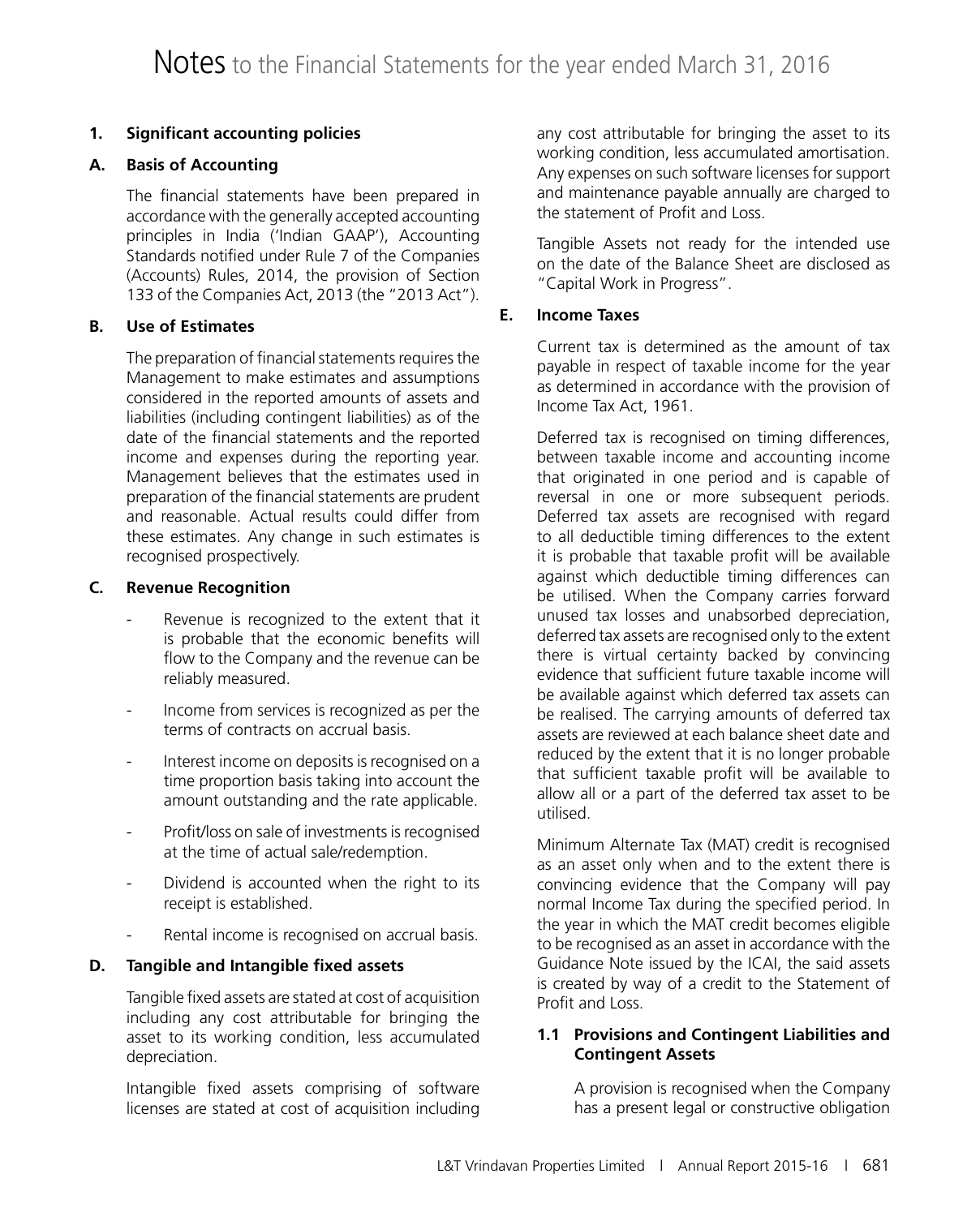as a result of past events and it is probable that an outflow of resources will be required to settle the obligation, in respect of which reliable estimate can be made. Provisions are not discounted to their present value and are determined based on best estimate required to settle the obligation at the Balance Sheet date. These are reviewed at each Balance Sheet date and adjusted to reflect the current best estimates.

A contingent liability is a possible obligation that arises from past events whose existence will be confirmed by the occurrence or nonoccurrence of one or more uncertain future events beyond the control of the Company or a present obligation that is not recognized because it is not probable that an outflow of resources will be required to settle the obligation. A contingent liability also arises in extremely rare cases where there is a liability that cannot be recognized because it cannot be measured reliably. The Company does not recognize a contingent liability but discloses its existence in the financial statements. Contingent Assets are not recognised.

#### **F. Cash and Cash Equivalents**

Cash and Bank Balances that have insignificant risk of change in value including term deposits, which have original durations up to three months, are included in cash and cash equivalents in the Cash Flow Statement.

#### **G. Investments**

Investments are classified under two categories i.e. Current and Long Term and are valued in accordance with the Accounting Standard (AS) 13 on 'Accounting for Investments'.

'Long Term Investments' are carried at acquisition / amortised cost. A provision is made for diminution other than temporary on an individual investment basis.

'Current Investments' are carried at the lower of cost or fair value on an individual investment basis.

#### **H. Leases**

#### **Where the company is lessee**

#### **Operating lease:**

Operating leases, where the lessor effectively retains substantially all the risks and benefits of ownership of the leased item, are classified as operating leases. Operating lease payments are recognized as an expense in the Statement of Profit and Loss on a straight-line basis over the lease term in accordance with Accounting Standard 19 on 'Leases' asnotified under the Rule 7 of the Companies (Accounts) Rules, 2014. Initial direct costs incurred specifically for operating leases are recognised as expenses in the year in which they are incurred.

#### **Where the company is lessor**

#### **Finance Lease:**

Leases in which the company transfers substantially all the risks and benefits of ownership of the asset are classified as finance leases. Assets given under finance lease are recognized as a receivable at an amount equal to the net investment in the lease. After initial recognition, the company apportions lease rentals between the principal repayment and interest income so as to achieve a constant periodic rate of return on the net investment outstanding in respect of the finance lease. The interest income is recognized in the Statement of Profit and Loss. Initial direct costs such as legal costs, brokerage costs, etc. are recognized immediately in the Statement of Profit and Loss.

#### **Operating Lease:**

Leases in which the company does not transfer substantially all the risks and benefits of ownership of the asset are classified as operating leases. Assets subject to operating leases are included in fixed assets. Lease income on an operating lease is recognized in the Statement of Profit and Loss on a straight-line basis over the lease term. Costs, including depreciation, are recognized as an expense in the Statement of Profit and Loss. Initial direct costs such as legal costs, brokerage costs, etc. are recognized immediately in the Statement of Profit and Loss.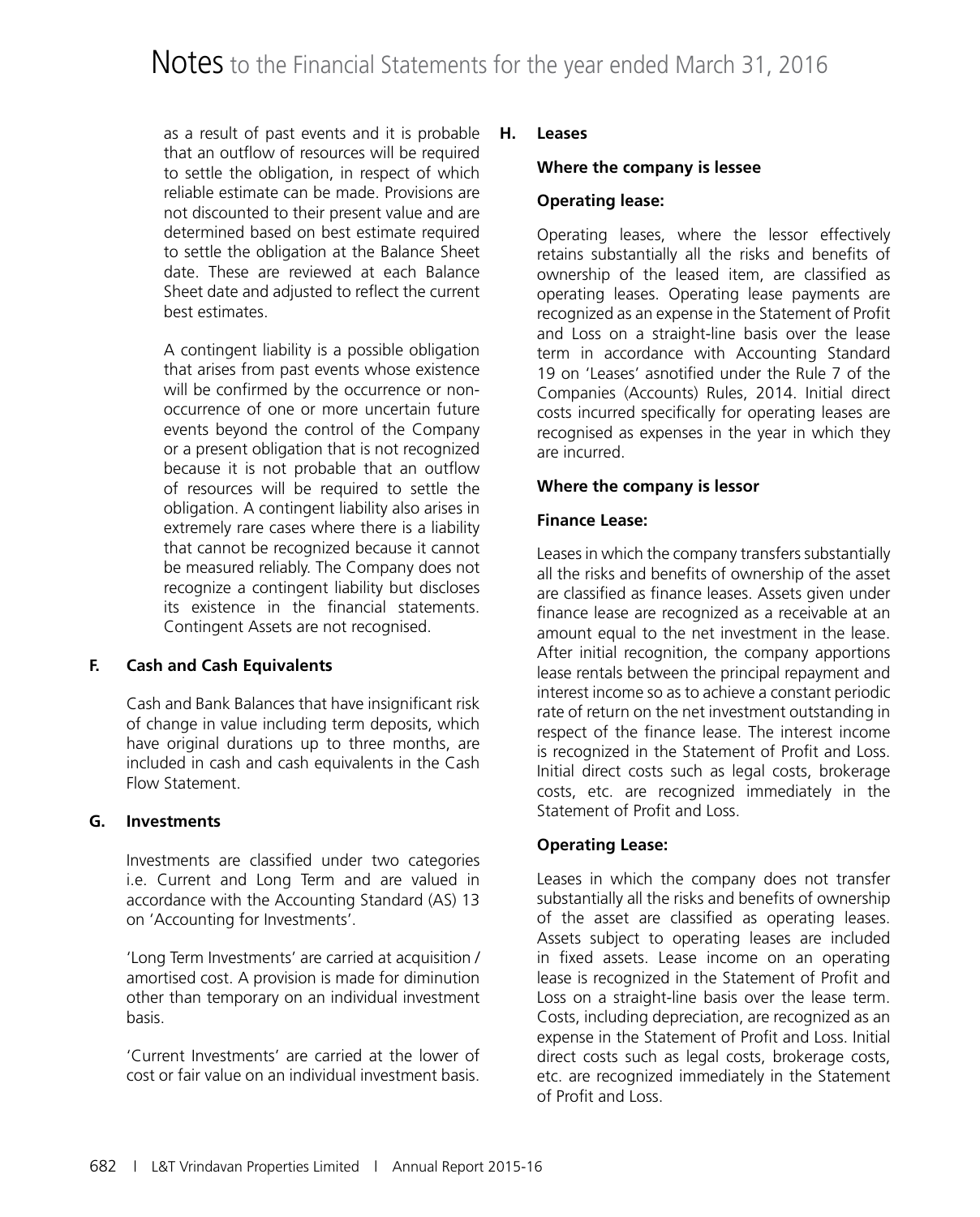#### **I. Depreciation and Amortisation**

Depreciation/Amortization on fixed assets is calculated on a straight-line which reflect the management's estimate of the useful lives of respective fixed assets and are greater than or equal to the corresponding rate prescribed in Schedule II of the Companies Act, 2013.

- Fixed assets costing  $\bar{\bar{\xi}}$  5,000/- or less are fully depreciated in the year of installation.
- Depreciation is charged for the full month in the month of purchase/sale even used for part of the month.

#### **J. Earnings per share**

Basic and diluted earnings per share are computed in accordance with Accounting Standard-20 – Earnings per share.

Basic earnings per share is calculated by dividing the net profit or loss after tax for the year attributable to equity shareholders by the weighted average number of equity shares outstanding during the year. Diluted earnings per equity share are computed using the weighted average number of equity shares and dilutive potential equity shares outstanding during the year, except where the results are anti-dilutive.

#### **K. Retirement and other employee benefits**

#### **Short term employee benefits:**

All employee benefits falling due wholly within twelve months of rendering the services are classified as short-term employee benefits. Benefits such as salaries, short term compensated absences etc. and estimated variable remuneration are recognized in the period in which the employee renders the related service.

#### **Post employment benefits:**

#### **(a) Defined contribution plans:**

The Company's provident fund and pension are defined contribution plans. The contribution paid/ payable under the scheme is recognized during the period in which the employee renders the related services.

#### **(b) Defined benefit plan**

The Company's gratuity scheme is defined benefit plan. The employee gratuity obligation is determined based on actuarial valuation using Projected Unit Credit method which recognizes each period of service as giving rise to additional unit of employee benefit entitlement and measures each unit separately to build up the final obligation.

The obligation is measured at the present value of the estimated future cash flows. The discount rate used for determining the present value of the obligation under defined benefit plans, is based on the market yield on government securities of a maturity period equivalent to the weighted average maturity profile of the related obligations at the balance sheet date.

Actuarial gains and losses are recognised immediately in the statement of profit and loss.

#### **Long Term Employee Benefits:**

Accumulated leave, which is expected to be utilized within the next twelve months, is treated as short-term employee benefit. The Company measures the expected cost of such absences as the additional amount that it expects to pay as a result of the unused entitlement that has accumulated at the reporting date.

The Company treats accumulated leave expected to be carried forward beyond twelve months, as longterm employee benefit for measurement purposes. Such long-term compensated absences are provided for based on the actuarial valuation using the projected unit credit method at the reporting date. Actuarial gains/losses are immediately taken to the statement of profit and loss and are not deferred.

The Company presents the entire leave as a current liability in the balance sheet, since it does not have an Unconditional right to defer its settlement for twelve months after the reporting date.

#### **L. Impairment of Assets**

Tangible fixed assets and intangible fixed assets are reviewed for impairment whenever events or changes in circumstances indicate that the carrying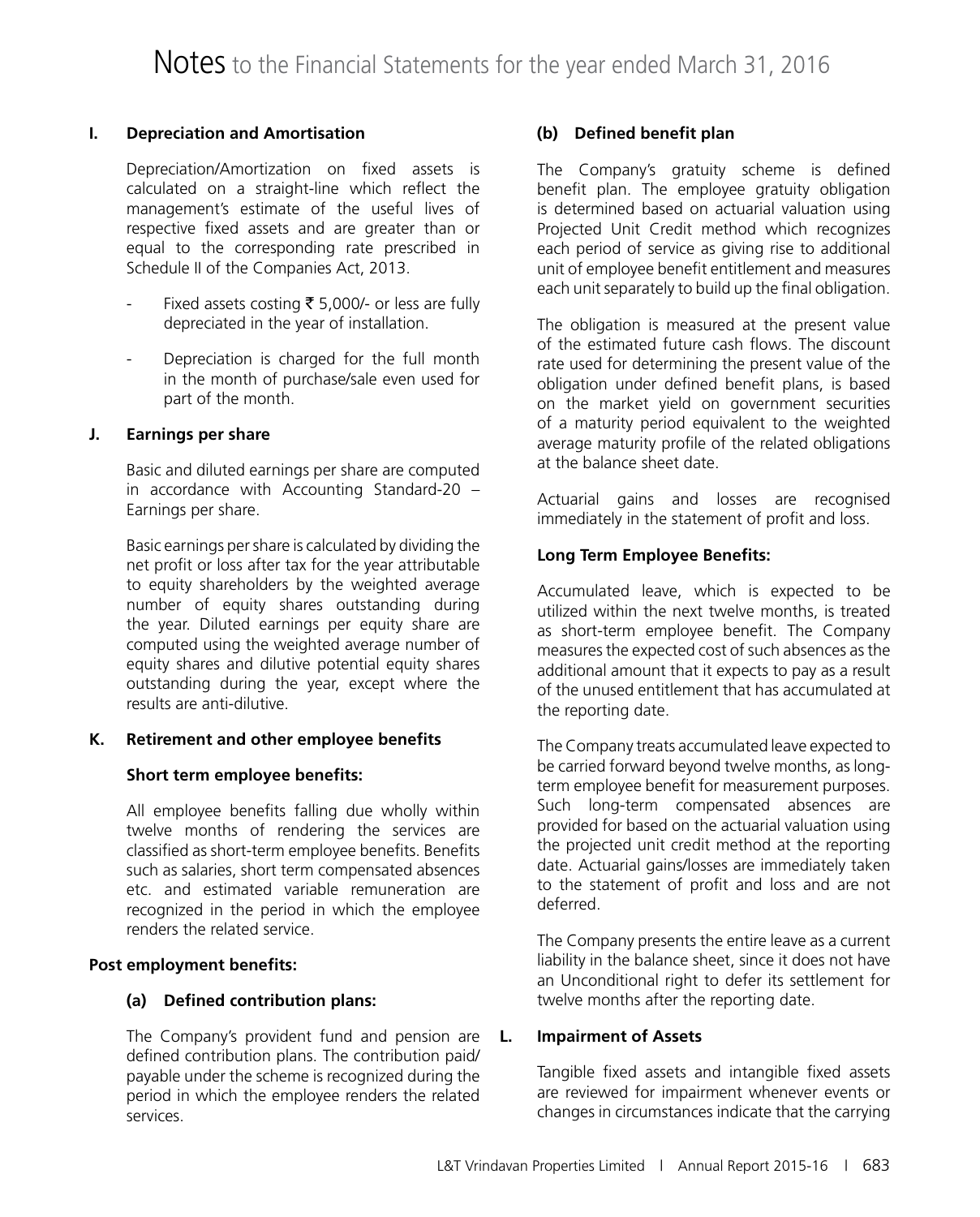amount may not be recoverable. An impairment loss is recognised for the amount by which the asset's carrying amount exceeds its recoverable amount, which is the higher of the asset's net selling price or its value in use.

#### **M. Commitments**

Commitments are future liabilities for contracted expenditure. Commitments are classified and disclosed as follows:-

- a. Estimated amount of contracts remaining to be executed on capital account are not provided for.
- b. Other non cancellable commitments, if any to the extent they are considered material and relevant in the opinion of the management.

#### **N. Borrowing Costs**

Borrowing cost includes interest and exchange differences arising from foreign currency borrowings to the extent they are regarded as an adjustment to the interest cost.

Borrowing costs that are attributable to the construction of a qualifying asset are capitalised as part of cost of such asset till such time the asset is ready for its intended use. A qualifying asset is an asset that necessarily requires a substantial period of time to get ready for its intended

use. All other borrowing costs are recognised as an expense in the period in which they are incurred.

#### **O. Cash flow Statements**

Cash flows are reported using the indirect method whereby cash flows from operating, investing and financing activities of the Company are segregated and profit before tax is adjusted for the effects of transactions of non-cash nature and any deferrals or accruals of past or future cash receipts or payments.

#### **P. Extraordinary and exceptional items**

Income or expenses that arise from events or transactions that are clearly distinct from the ordinary activities of the Company are classified as extraordinary items. Specific disclosure of such events/transactions is made in the financial statements. Similarly, any external event beyond the control of the Company, significantly impacting income or expense, is also treated as extraordinary item and disclosed as such.

On certain occasions, the size, type or incidence of an item of income or expense, pertaining to the ordinary activities of the Company, is such that its disclosure improves an understanding of the performance of the Company. Such income or expense is classified as an exceptional item and accordingly disclosed in the notes to the financial statements.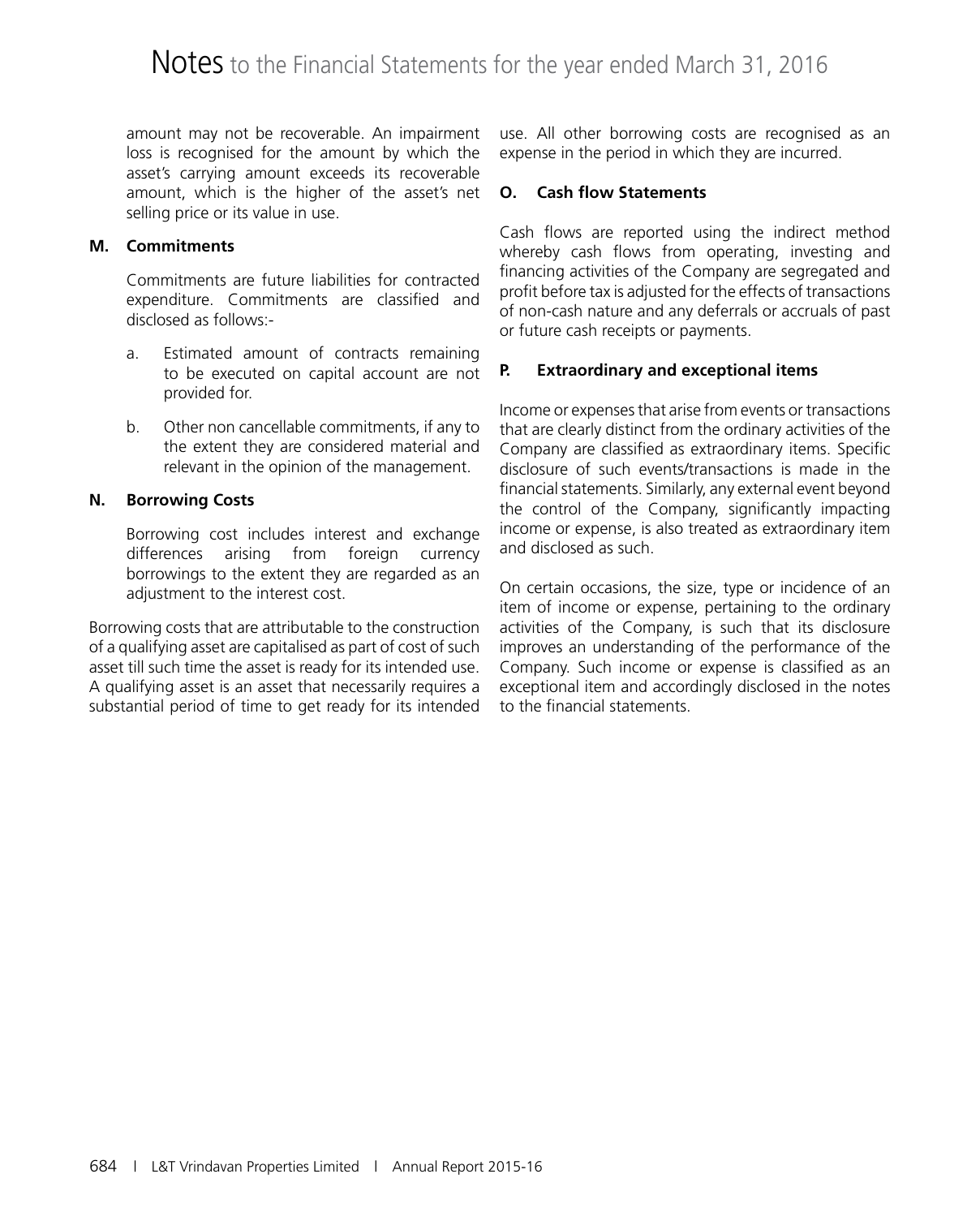#### **2 Share Capital**

#### **(I) Share capital authorized, issued and subscribed**

|                                            | As at March 31, 2016 |              | As at March 31, 2015 |              |
|--------------------------------------------|----------------------|--------------|----------------------|--------------|
|                                            | No. of Shares        | (₹ in Lakhs) | No. of Shares        | (₹ in Lakhs) |
| Authorized                                 |                      |              |                      |              |
| Equity Share of ₹10 each                   | 25,000,000           | 2,500.00     | 25,000,000           | 2,500.00     |
|                                            |                      |              |                      |              |
| <b>Issued, Subscribed &amp; Paid up</b>    |                      |              |                      |              |
| Equity Shares of ₹10 each fully paid       | 18,750,000           | 1,875.00     | 18,750,000           | 1,875.00     |
|                                            |                      |              |                      |              |
| Total Issued, subscribed & paid up capital | 18,750,000           | 1,875,00     | 18,750,000           | 1,875,00     |

#### **(II) Terms/rights attached to equity shares**

The Company has only one class of equity shares having a par value of  $\bar{\tau}$  10 per share. Members of the Company holding equity shares capital therein have a right to vote, on every resolution placed before the Company and right to receive dividend. The voting rights on a poll is in proportion to the share of the paid up equity capital of the Company held by the shareholders. The Company declares dividends in Indian rupees. The final dividend proposed by the Board of Directors is subject to the approval of the Shareholders in the ensuing Annual General Meeting.

#### **(III) Reconciliation of the shares outstanding at the beginning and at the end of the year**

| <b>Equity shares</b>                  | As at March 31, 2016     |              | As at March 31, 2015     |              |
|---------------------------------------|--------------------------|--------------|--------------------------|--------------|
|                                       | No. of Shares            | (₹ in Lakhs) | No. of Shares            | (₹ in Lakhs) |
| At the beginning of the year          | 18,750,000               | 1,875,00     | 18,750,000               | 1,875.00     |
| Issued during the year                |                          |              |                          |              |
| - Capital infusion by holding company | $\overline{\phantom{a}}$ |              | $\overline{\phantom{0}}$ |              |
| Outstanding at the end of the year    | 18,750,000               | 1,875.00     | 18,750,000               | 1,875.00     |

#### **(IV) Equity shares in the Company held by the holding Company**

|                                                                      | As at March 31, 2016 |          | As at March 31, 2015                    |          |
|----------------------------------------------------------------------|----------------------|----------|-----------------------------------------|----------|
|                                                                      | No. of Shares        |          | (₹ in Lakhs) No. of Shares (₹ in Lakhs) |          |
| L&T Finance Holdings Limited<br>Equity Shares of ₹10 each fully paid |                      |          |                                         |          |
| * Held by L&T Finance Holdings Limited and<br>its nominee            | 18,750,000           | 1,875,00 | 18,750,000                              | 1,875.00 |
|                                                                      | 18,750,000           | 1,875,00 | 18,750,000                              | 1,875,00 |

#### **(V) Details of shareholders holding more than 5% shares in the Company**

| <b>Equity shares</b>                                                 | As at March 31, 2016 |      | As at March 31, 2015    |           |
|----------------------------------------------------------------------|----------------------|------|-------------------------|-----------|
|                                                                      | No. of Shares        |      | % holding No. of Shares | % holding |
| L&T Finance Holdings Limited<br>Equity Shares of ₹10 each fully paid |                      |      |                         |           |
| * Held by L&T Finance Holdings Limited and<br>its nominee            | 18,750,000           | 100% | 18,750,000              | 100%      |
|                                                                      | 18,750,000           |      | 18,750,000              |           |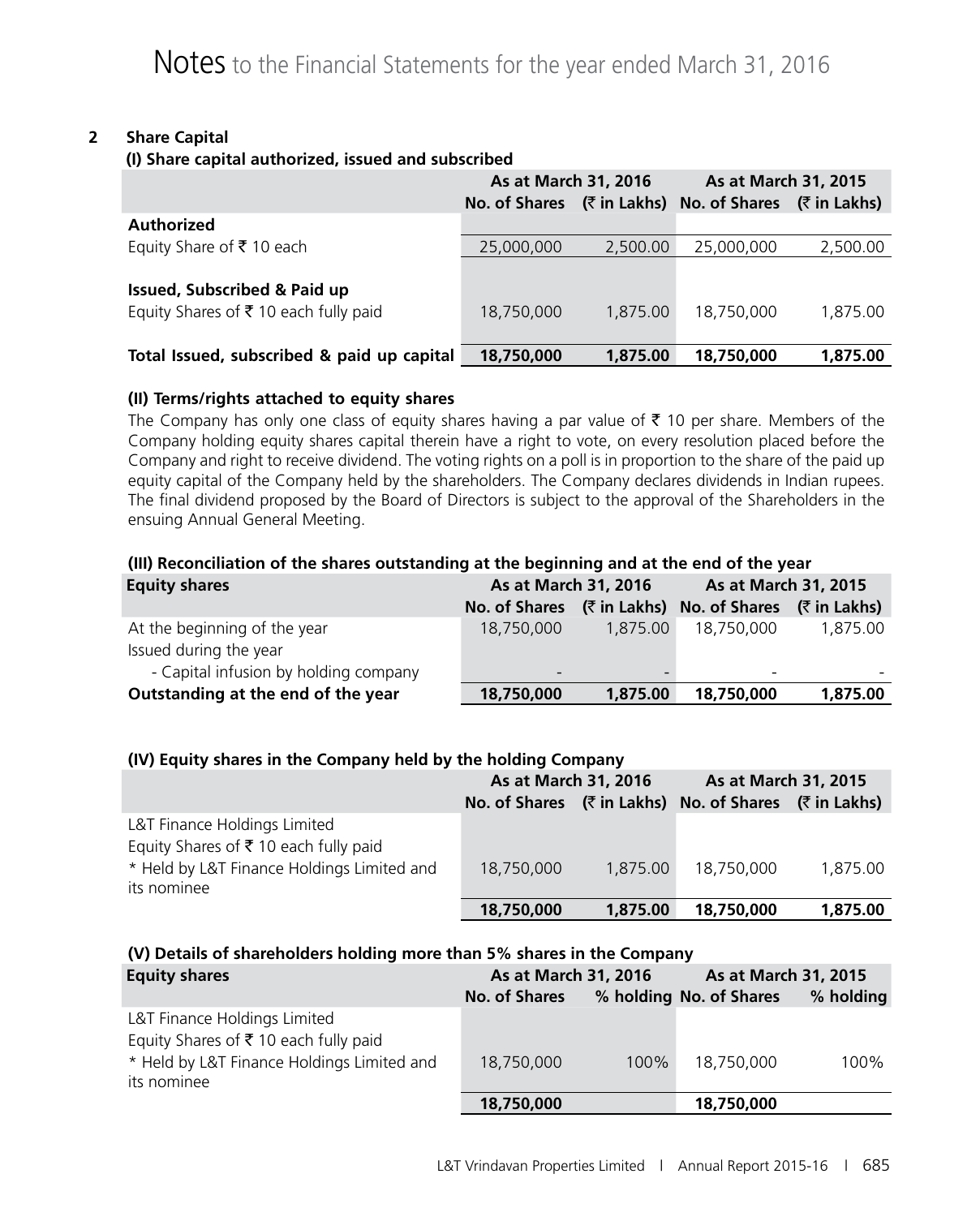#### **3 Reserves and surplus**

|                                                       |            |                      |                      | $(\bar{\bar{\mathbf{x}}}$ in Lakhs) |
|-------------------------------------------------------|------------|----------------------|----------------------|-------------------------------------|
|                                                       |            | As at March 31, 2016 | As at March 31, 2015 |                                     |
| a. Debenture Redemption Reserve                       |            |                      |                      |                                     |
| As per last balance sheet                             |            | 1,696.00             |                      |                                     |
| Add: Transferred from statement of profit and<br>loss |            | 1,672.37             |                      | 1,696.00                            |
| <b>Closing Balance</b>                                |            | 3,368.37             |                      | 1,696.00                            |
| b. Surplus in the Statement of Profit and Loss        |            |                      |                      |                                     |
| As per last balance sheet                             | 7,893.10   |                      | (1,927.23)           |                                     |
| Add: Profit/(loss) for the year                       | (2,430.09) |                      | 11,516.33            |                                     |
|                                                       |            | 5,463.01             |                      | 9,589.10                            |
| Less: Transferred to Debenture Redemption<br>Reserve  |            | 1,672.37             |                      | 1,696.00                            |
| <b>Closing Balance</b>                                |            | 3,790.64             |                      | 7,893.10                            |
| <b>Total reserves and surplus</b>                     |            | 7,159.01             |                      | 9,589.10                            |

#### **4 Long term borrowings**

|                                                                    |                                            |                            |                                            | $(\bar{\bar{\mathbf{x}}}$ in Lakhs) |
|--------------------------------------------------------------------|--------------------------------------------|----------------------------|--------------------------------------------|-------------------------------------|
|                                                                    | As at March 31, 2016<br><b>Non Current</b> | Current<br><b>Maturity</b> | As at March 31, 2015<br><b>Non Current</b> | Current<br><b>Maturity</b>          |
| <b>Secured</b>                                                     |                                            |                            |                                            |                                     |
| Redeemable non-convertible debentures                              |                                            | 20,000.00                  | 20,000.00                                  |                                     |
| <b>Unsecured</b>                                                   |                                            |                            |                                            |                                     |
| Inter corporate borrowings                                         | 290.00                                     |                            | 5.00                                       | 13,151.58                           |
| <b>Total long term borrowings</b>                                  | 290.00                                     | 20,000.00                  | 20,005.00                                  | 13,151.58                           |
| Secured - Redeemable non-convertible debentures - Series A 2013-14 |                                            |                            |                                            |                                     |
| Face value                                                         |                                            |                            |                                            | ₹ 25 lakh each                      |
| Amount ( $\bar{\tau}$ in Lakhs)                                    |                                            |                            |                                            | 20,000.00                           |
| Interest rate % p.a                                                |                                            |                            |                                            | 10.40%                              |
| Date of allotment                                                  |                                            |                            |                                            | March 26, 2014                      |
| Date of redemption                                                 |                                            |                            |                                            | March 24, 2017                      |
| Redeemable terms                                                   |                                            |                            |                                            | Redeemable at par                   |

Note:

Security: The debentures are secured by pari-passu charge on market value of fixed assets.

Utilisation of proceeds: The funds raised through the above issues have been utilized for the Company's financing activities, repayment of existing loans and for its business operations including capital expenditure and working capital requirements.

#### **5 Other long term liabilities**

|                                            |                      | $(\bar{\bar{\mathbf{x}}}$ in Lakhs) |
|--------------------------------------------|----------------------|-------------------------------------|
|                                            | As at March 31, 2016 | As at March 31, 2015                |
| Security deposit                           | 1,558.26             | 1.476.93                            |
| Interest accrued but not due on borrowings | 1.43                 |                                     |
| Total other Long term liabilities          | 1,559.69             | 1,476.93                            |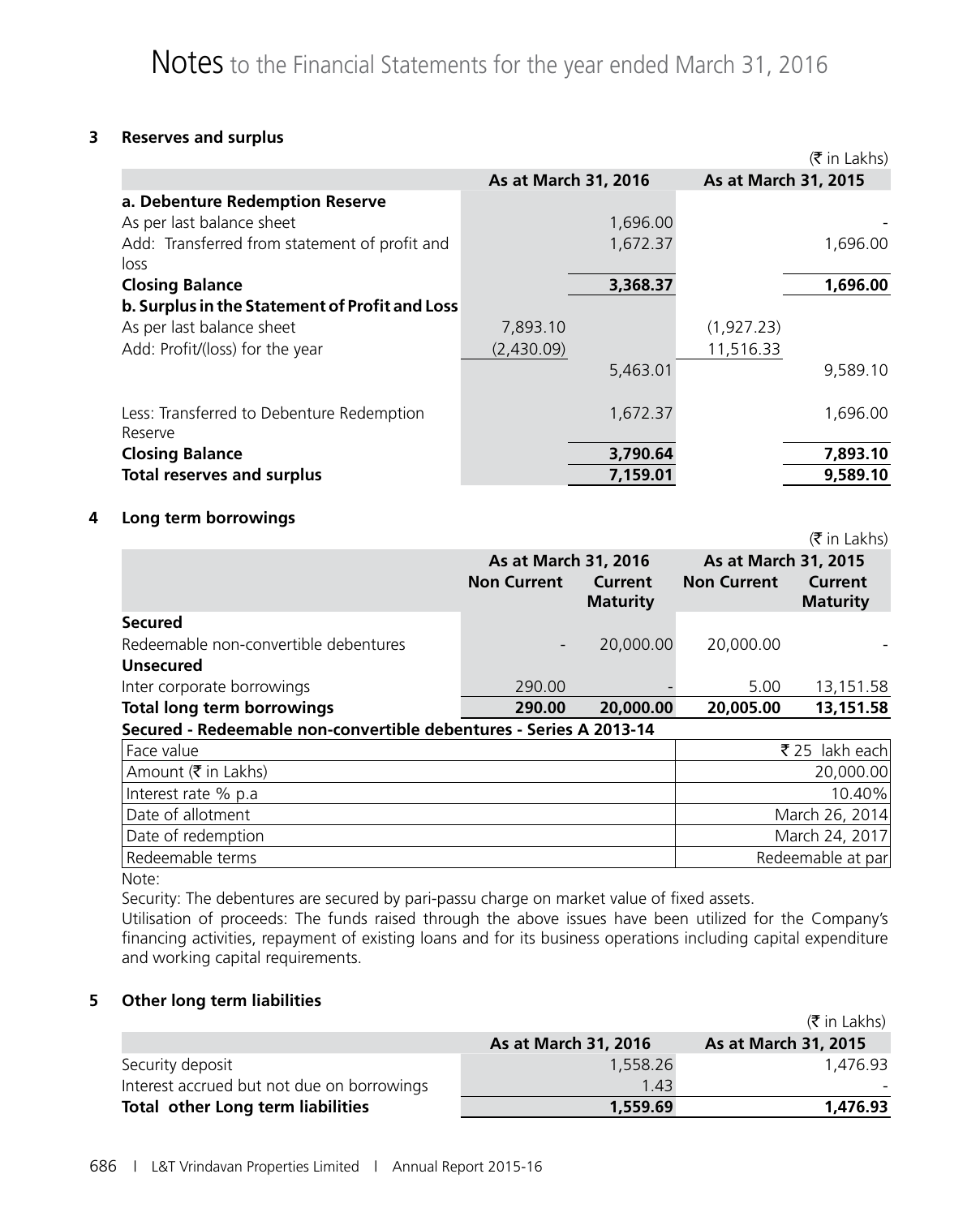## **6 Long term provisions**

|                                     |                      | $(\bar{\bar{\mathbf{x}}}$ in Lakhs) |
|-------------------------------------|----------------------|-------------------------------------|
|                                     | As at March 31, 2016 | As at March 31, 2015                |
| For employee benefit                |                      |                                     |
| Gratuity                            | 18.43                | 10.06                               |
| Other                               |                      |                                     |
| Tax provisions (net of advance tax) |                      | 32.48                               |
| <b>Total long term provisions</b>   | 18.43                | 42.54                               |

#### **7 Short term borrowings**

|                                    |                      | $(\bar{\bar{\mathbf{x}}}$ in Lakhs) |
|------------------------------------|----------------------|-------------------------------------|
|                                    | As at March 31, 2016 | As at March 31, 2015                |
| <b>Unsecured</b>                   |                      |                                     |
| Inter corporate borrowings         | 18,581.17            | 14.776.98                           |
| <b>Total short term borrowings</b> | 18,581.17            | 14,776.98                           |

#### **8 Other current Liabilities**

|                                            |                      | $(\bar{\bar{\mathbf{x}}}$ in Lakhs) |
|--------------------------------------------|----------------------|-------------------------------------|
|                                            | As at March 31, 2016 | As at March 31, 2015                |
| Interest accrued but not due on borrowings | 281.49               | 854.36                              |
| Statutory dues                             | 19.69                | 24.62                               |
| Accrued expenses                           | 114.37               | 35.76                               |
| Payable to related parties                 | 69.77                | 479.99                              |
| <b>Other Liabilities</b>                   | 164.46               | 39.99                               |
| <b>Total other current liabilities</b>     | 649.78               | 1,434.72                            |

#### **9 Short-term provisions**

|                                    |                      | $(\bar{\bar{\mathbf{x}}}$ in Lakhs) |
|------------------------------------|----------------------|-------------------------------------|
|                                    | As at March 31, 2016 | As at March 31, 2015                |
| For employee benefit               |                      |                                     |
| - Gratuity                         | 0.34                 | 0.22                                |
| - Leave encashment                 | 15.60                | 8.37                                |
|                                    | 15.94                | 8.59                                |
| <b>Total short-term provisions</b> | 15.94                | 8.59                                |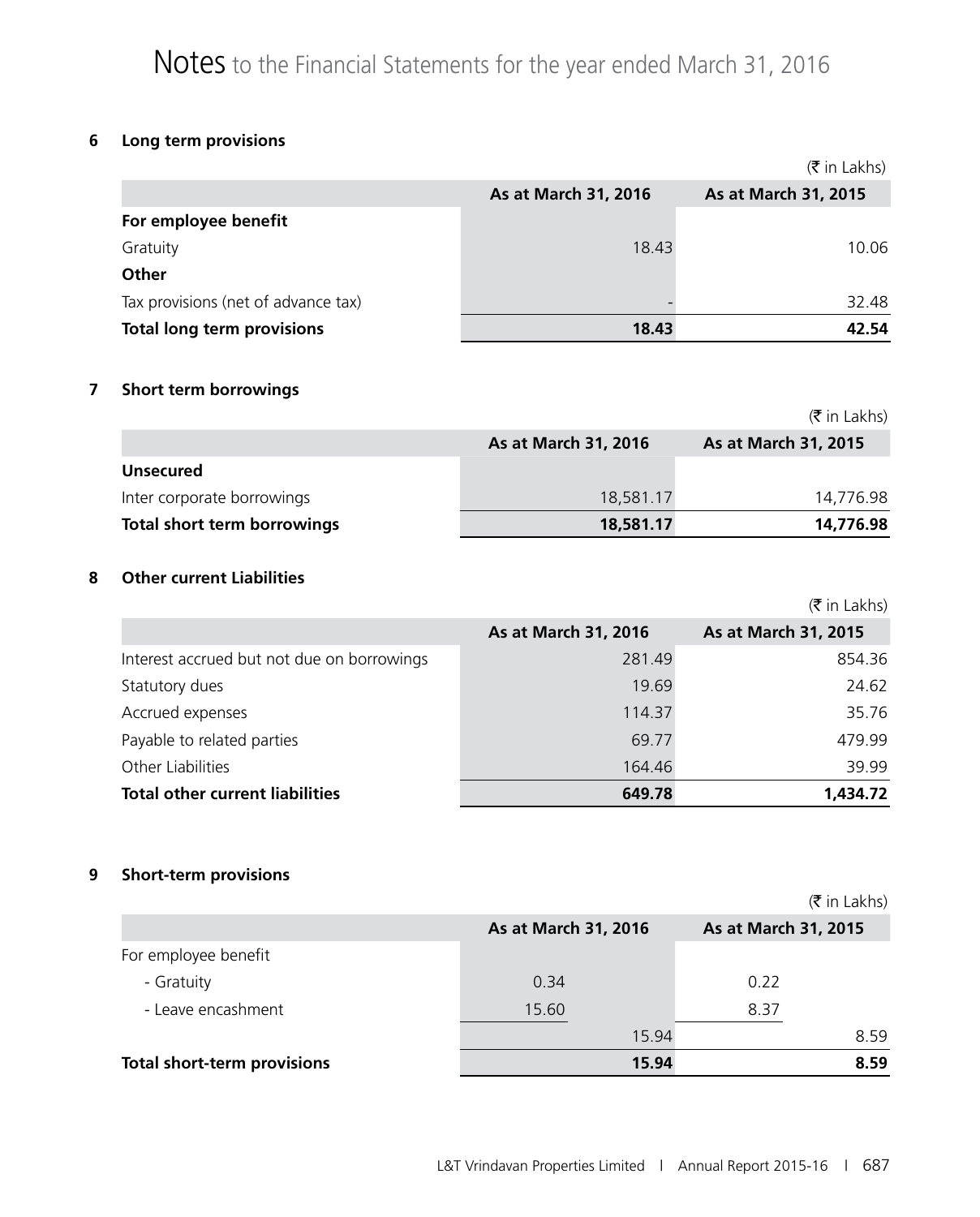#### **Note 10 : Fixed assets**

|                                |                          |                        |                          |                                            |                          |               |                                                                   |              |                            | (₹ in Lakhs)                    |
|--------------------------------|--------------------------|------------------------|--------------------------|--------------------------------------------|--------------------------|---------------|-------------------------------------------------------------------|--------------|----------------------------|---------------------------------|
| <b>Particulars</b>             |                          | Gross Block (at cost)  |                          |                                            |                          |               | <b>Depreciation / Amortization</b>                                |              | <b>Net Block</b>           |                                 |
|                                | April 1,<br>2015         | <b>As at Additions</b> | Deduc-                   | As at<br>tions March 31, March 31,<br>2016 | 2015                     |               | Upto For the Deductions /<br>year Adjustments March 31, March 31, | Upto<br>2016 | As at<br>2016              | As at<br><b>Mar 31,</b><br>2015 |
| <b>Tangible assets</b>         |                          |                        |                          |                                            |                          |               |                                                                   |              |                            |                                 |
| Land                           | 15,756.67                |                        |                          | 15,756.67                                  |                          |               |                                                                   |              | - 15,756.67 15,756.67      |                                 |
| <b>Building</b>                | 5,283.65                 | 15,078.01              |                          | 20,361.66                                  | 155.18                   | 123.92        |                                                                   |              | 279.10 20,082.56           | 5,128.47                        |
| Office equipments              | 81.28                    | 490.25                 | $\overline{\phantom{a}}$ | 571.53                                     | 20.98                    | 51.69         |                                                                   | 72.67        | 498.86                     | 60.30                           |
| Computers                      | 2.91                     | 17.63                  |                          | 20.54                                      | 1.16                     | 6.08          |                                                                   | 7.24         | 13.30                      | 1.75                            |
| Furniture & fixtures           | 61.18                    | 507.85                 |                          | 569.03                                     | 20.70                    | 12.49         |                                                                   | 33.19        | 535.84                     | 40.48                           |
| Electrical & Instal-<br>lation | $\overline{\phantom{a}}$ | 2.711.11               | $\overline{\phantom{a}}$ | 2,711.11                                   | $\overline{\phantom{a}}$ | 42.94         |                                                                   | 42.94        | 2,668.17                   |                                 |
| Total                          | 21,185.69                | 18,804.85              |                          | 39,990.54                                  |                          | 198.02 237.12 |                                                                   |              | 435.14 39,555.40 20,987.67 |                                 |
| Intangible assets              |                          |                        |                          |                                            |                          |               |                                                                   |              |                            |                                 |
| Computer Sotware               | $\overline{\phantom{a}}$ | 8.55                   |                          | 8.55                                       |                          | 2.61          |                                                                   | 2.61         | 5.94                       |                                 |
| Total                          | 21,185.69                | 18,813.40              |                          | 39,999.09                                  | 198.02                   | 239.73        | ۰                                                                 |              | 437.75 39,561.34 20,987.67 |                                 |
| Previous year                  | 20,505.34                | 680.35                 |                          | 21,185.69                                  | 95.52                    | 102.50        | н.                                                                |              | 198.02 20,987.67           |                                 |

#### **11 Non current investments**

|                                                               | As at March 31, 2016 |        | As at March 31, 2015       |                     |
|---------------------------------------------------------------|----------------------|--------|----------------------------|---------------------|
|                                                               | No. of Shares        |        | (₹ in Lakhs) No. of Shares | <b>(₹ in Lakhs)</b> |
| Trade investments (valued at cost unless<br>stated otherwise) |                      |        |                            |                     |
| <b>Unquoted equity instruments</b>                            |                      |        |                            |                     |
| <b>Investment in subsidiaries</b>                             |                      |        |                            |                     |
| Mudit Cement Private Limited                                  | 2,104,800            | 426.10 | 2,104,800                  | 426.10              |
| (Equity Shares of $\bar{\tau}$ 10 each fully paid)            |                      |        |                            |                     |
| <b>Total non current investments</b>                          |                      | 426.10 |                            | 426.10              |
| <b>Note</b>                                                   |                      |        |                            |                     |
| Aggregate amount of unquoted investments                      |                      | 426.10 |                            | 426.10              |

#### **12 Deferred tax assets (net)**

|                                              |                      | $(\bar{\bar{\mathbf{x}}}$ in Lakhs) |
|----------------------------------------------|----------------------|-------------------------------------|
|                                              | As at March 31, 2016 | As at March 31, 2015                |
| Deferred tax assets                          |                      |                                     |
| Other item giving rise to timing difference  | 16.36                | 6.45                                |
| On unabsorbed brought forward losses         | 959.91               | 879.57                              |
| <b>Total</b>                                 | 976.27               | 886.02                              |
| <b>Deferred tax liabilities</b>              |                      |                                     |
| Difference between book and tax depreciation | 662.42               | 312.11                              |
| <b>Total</b>                                 | 662.42               | 312.11                              |
| Total deferred tax assets (net)              | 313.85               | 573.91                              |

On the basis of prudence, deferred tax on carry forward losses are restricted to  $\bar{\tau}$  959.91 lakh. Additional deferred tax assets of  $\bar{\tau}$  1,770.41 lakh has not been recognized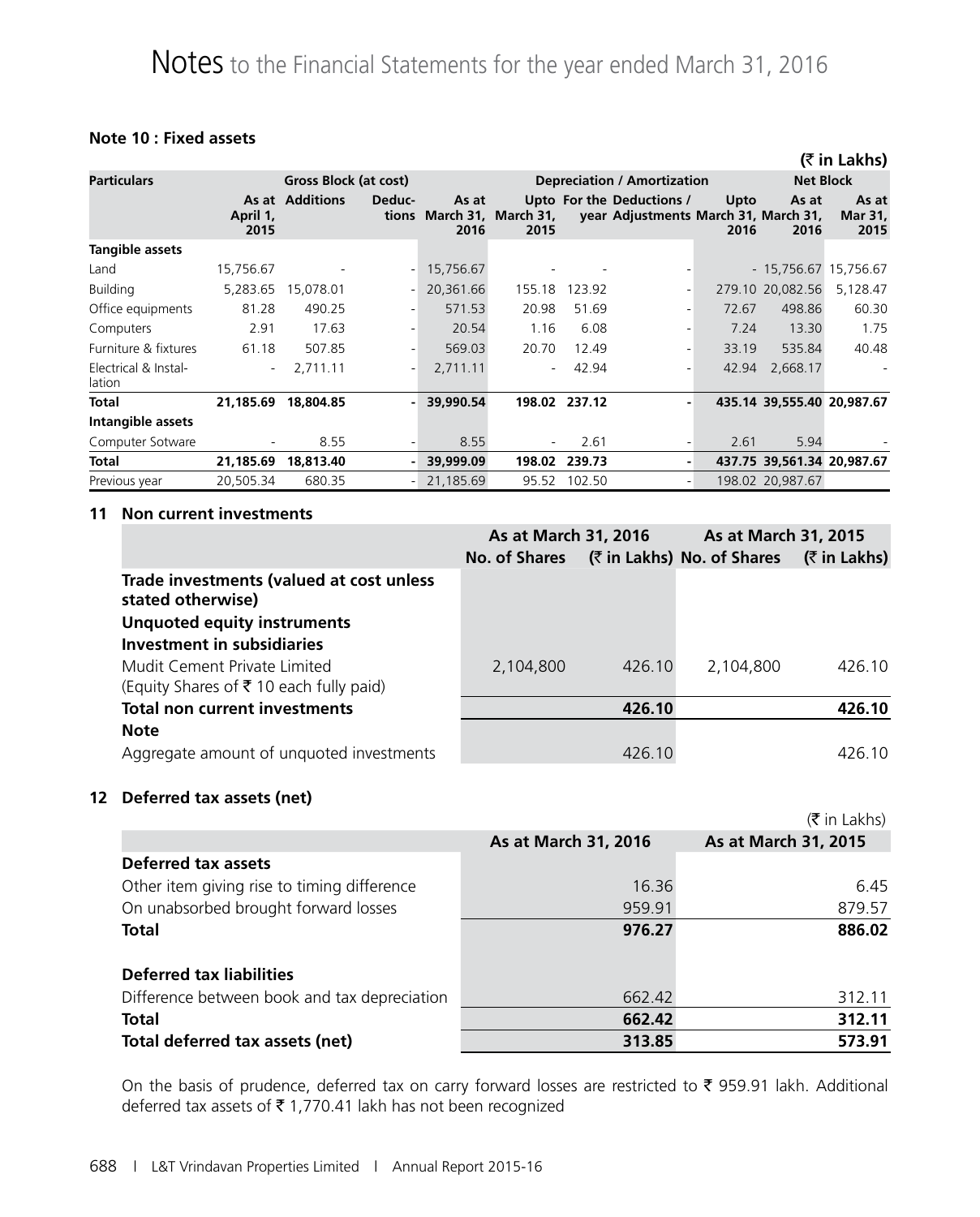#### **13 Long term loans and advances**

|                                    |                      | $(\bar{\bar{\mathbf{x}}}$ in Lakhs) |
|------------------------------------|----------------------|-------------------------------------|
|                                    | As at March 31, 2016 | As at March 31, 2015                |
| Advance taxes (net)                | 156.03               |                                     |
| Capital advance                    |                      | 379.63                              |
| MAT Credit Entitlement             | 1,200.00             | 1,200.00                            |
| Security deposit                   | 16.86                | 16.51                               |
| Inter corporate deposits           | 3,730.37             | 254.25                              |
| Interest accrued but not due       | 78.89                |                                     |
| Total long term loans and advances | 5,182.15             | 1,850.39                            |

#### **14 Current investments**

|                                                             |                      | $(\bar{\bar{\mathbf{x}}}$ in Lakhs) |
|-------------------------------------------------------------|----------------------|-------------------------------------|
|                                                             | As at March 31, 2016 | As at March 31, 2015                |
| <b>Unquoted investment</b>                                  |                      |                                     |
| Non Convertible Debentures (at cost)                        |                      |                                     |
| (Listed but not quoted)                                     |                      |                                     |
| 9.63% Jindal Steel & Power Limited                          | 1,483.61             |                                     |
| $(150$ debentures of ₹ 10 lakh each)                        |                      |                                     |
| <b>Mutual Fund (at cost)</b>                                |                      |                                     |
| L&T Short Term Opportunities Fund Direct Plan<br>- Dividend |                      | 10,323.63                           |
| L&T Liquid Fund Direct Plan - Daily Dividend                |                      | 4,697.60                            |
| L&T Arbitrage Opportunities Fund Direct<br>Monthly Dividend |                      | 2,089.64                            |
| <b>Total current investments</b>                            | 1,483,61             | 17,110.87                           |

#### **15 Cash and bank balances**

|                                     |                      | $(\bar{\bar{\mathbf{x}}}$ in Lakhs) |
|-------------------------------------|----------------------|-------------------------------------|
|                                     | As at March 31, 2016 | As at March 31, 2015                |
| <b>Cash and cash equivalents</b>    |                      |                                     |
| Balances with banks:                |                      |                                     |
| In current accounts                 | 44.44                | 50.31                               |
| <b>Total cash and bank balances</b> | 44.44                | 50.31                               |

#### **16 Short term loans and advances**

|                                     |                             | (₹ in Lakhs)                |
|-------------------------------------|-----------------------------|-----------------------------|
|                                     | <b>As at March 31, 2016</b> | <b>As at March 31, 2015</b> |
| Inter corporate deposits            | 131.02                      | 23.29                       |
| Total short term loans and advances | 131.02                      | 23.29                       |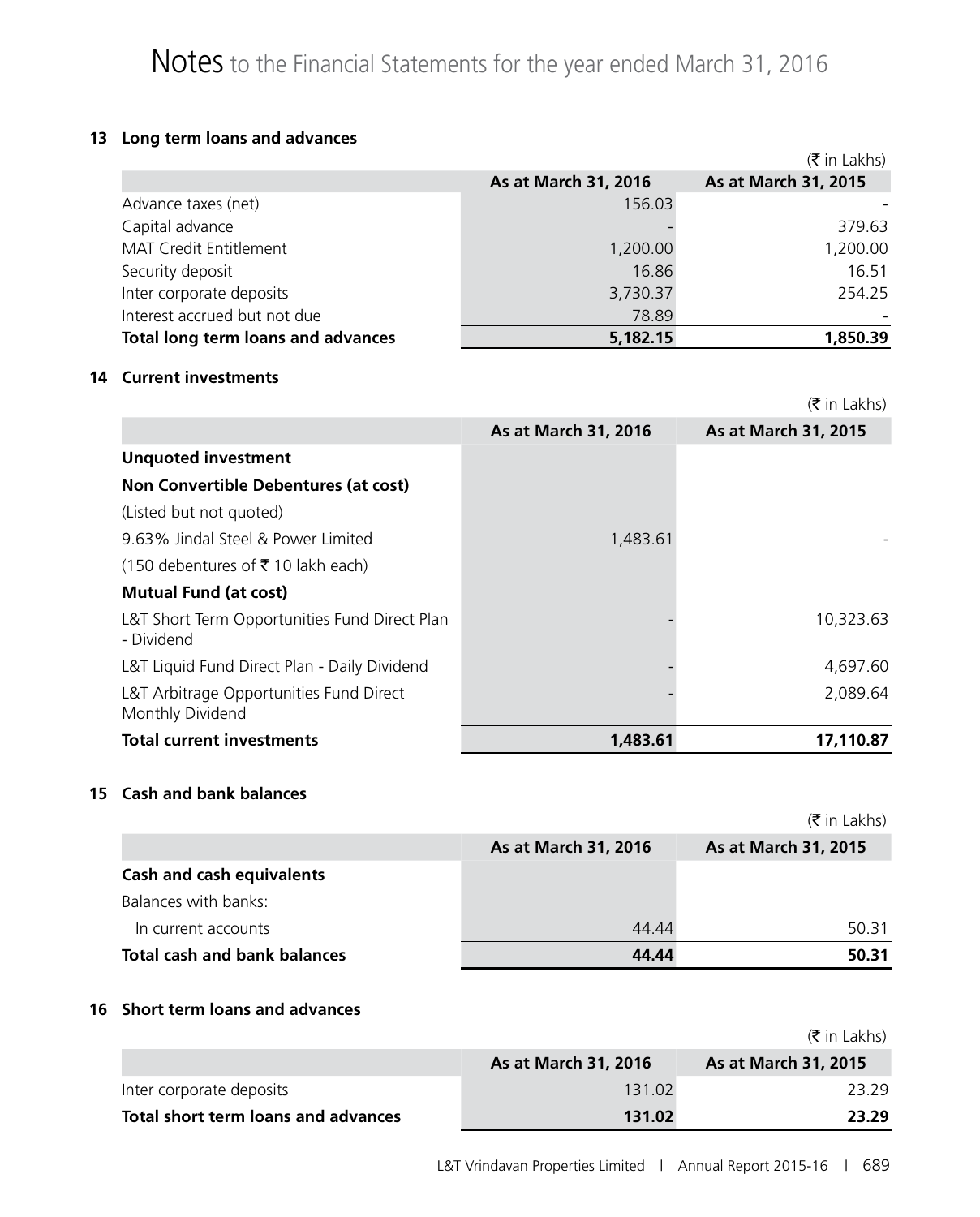#### **17 Other current assets**

|                                                     |                      | $(\bar{\bar{\mathbf{x}}}$ in Lakhs) |
|-----------------------------------------------------|----------------------|-------------------------------------|
|                                                     | As at March 31, 2016 | As at March 31, 2015                |
| Current maturity of long term loans and<br>advances | 254.25               | 2,875.66                            |
| Receivable from related Companies                   | 11.54                | 24.09                               |
| Interest accrued but not due                        | 178.60               | 335.59                              |
| Advances recoverable in cash or in kind             | 54.50                | 10.68                               |
| <b>Total other current assets</b>                   | 498.89               | 3,246.02                            |

#### **18 Revenue from operations**

|                               |                             | (₹ in Lakhs)                |
|-------------------------------|-----------------------------|-----------------------------|
|                               | <b>As at March 31, 2016</b> | <b>As at March 31, 2015</b> |
| Lease rental income           | 1.086.89                    | 289.34                      |
| Total revenue from operations | 1,086.89                    | 289.34                      |

#### **19 Other Income**

|                                                        |                      | $(\bar{\bar{\mathbf{x}}}$ in Lakhs) |
|--------------------------------------------------------|----------------------|-------------------------------------|
|                                                        | As at March 31, 2016 | As at March 31, 2015                |
| Dividend on investments                                | 4.83                 | 843.85                              |
| Interest on investments                                | 78.54                |                                     |
| Profit on sale of investment of current<br>investments | 150.64               | 16.63                               |
| Interest income on inter corporate deposit             | 332.04               | 298.52                              |
| Other Income                                           | 0.03                 |                                     |
| <b>Total other income</b>                              | 566.08               | 1,159.00                            |

### **20 Employee benefits expense**

|                                     |                      | $(\bar{\bar{\mathbf{x}}}$ in Lakhs) |
|-------------------------------------|----------------------|-------------------------------------|
|                                     | As at March 31, 2016 | As at March 31, 2015                |
| <b>Salaries</b>                     | 276.22               | 165.80                              |
| Contribution to and provision for:  |                      |                                     |
| Provident fund                      | 10.01                | 6.79                                |
| Gratuity                            | 9.59                 | 2.79                                |
| Leave encashment                    | 7.84                 | (0.15)                              |
|                                     | 27.44                | 9.43                                |
| Corporate Expenses Charged to group |                      |                                     |
| company                             | (263.22)             | (148.91)                            |
| <b>ESOP</b> charges                 | 0.01                 | (0.09)                              |
| Staff welfare                       | 21.25                | 4.20                                |
| Total employee benefits expense     | 61.70                | 30.43                               |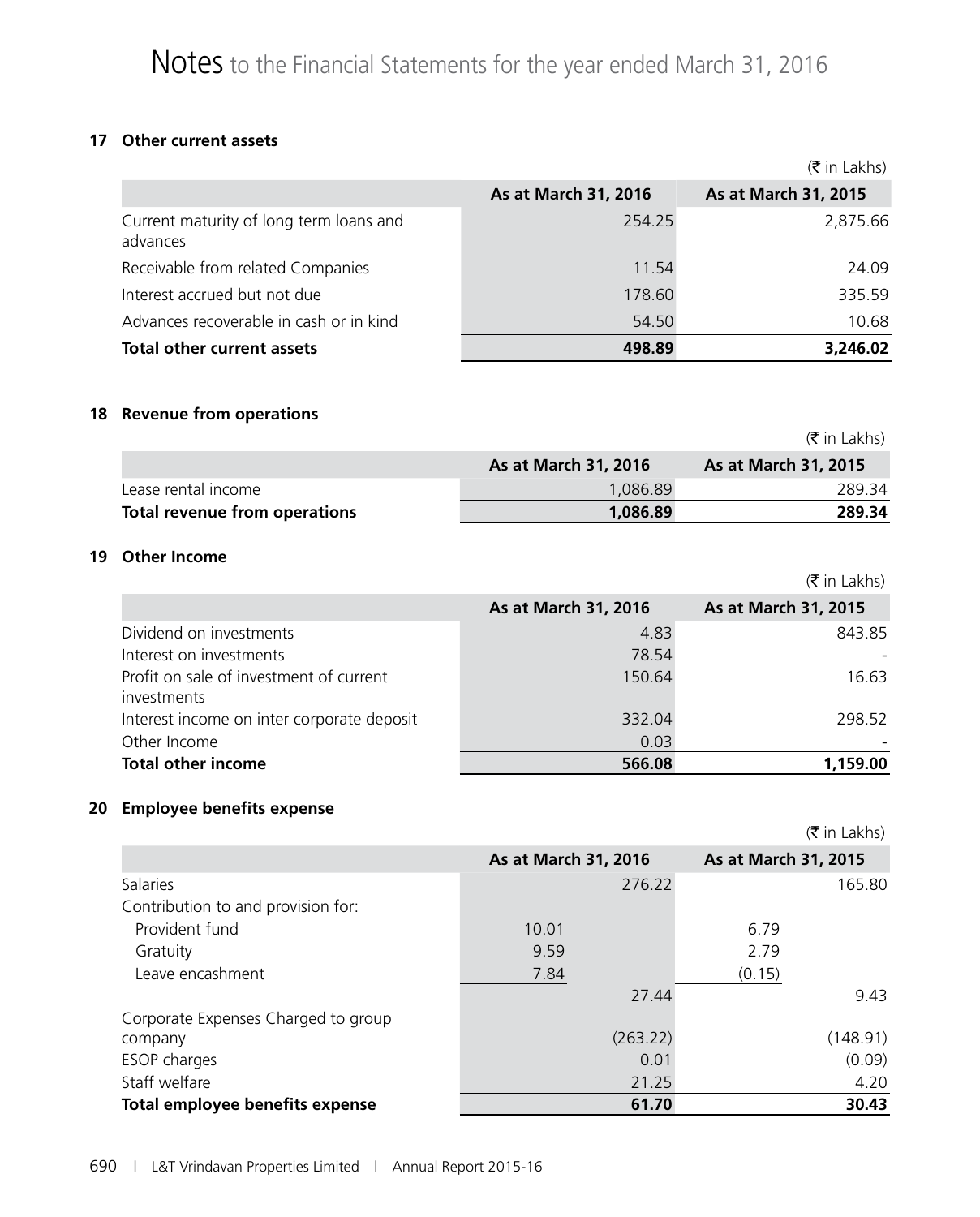## Notes to the Financial Statements for the year ended March 31, 2016

|    |                                      |                      | $(\bar{\bar{\mathbf{x}}}$ in Lakhs) |
|----|--------------------------------------|----------------------|-------------------------------------|
|    |                                      | As at March 31, 2016 | As at March 31, 2015                |
| 21 | <b>Finance costs</b>                 |                      |                                     |
|    | Interest on debentures               | 1,617.96             | 627.07                              |
|    | Interest on Inter corporate deposits | 1,483.85             | 2,355.87                            |
|    | <b>Others</b>                        | 8.08                 | 6.25                                |
|    | <b>Total finance costs</b>           | 3,109.89             | 2,989.19                            |

|    |                                                |                      |                      | $(\bar{\bar{\mathbf{x}}}$ in Lakhs) |
|----|------------------------------------------------|----------------------|----------------------|-------------------------------------|
|    |                                                | As at March 31, 2016 | As at March 31, 2015 |                                     |
| 22 | <b>Administration and other expenses</b>       |                      |                      |                                     |
|    | Professional fees                              | 25.50                |                      | 19.34                               |
|    | Travelling and conveyance                      | 2.00                 |                      | 13.82                               |
|    | Printing and stationery                        | 0.62                 |                      | 0.07                                |
|    | Electricity charges (net)                      | 102.43               |                      | 2.51                                |
|    | Insurance                                      | 10.35                |                      | 13.03                               |
|    | Telephone, postage and telegrams               | 2.07                 |                      | 0.67                                |
|    | Advertising and publicity                      | 1.14                 |                      | 0.44                                |
|    | Auditors remuneration                          |                      |                      |                                     |
|    | Audit fees                                     | 0.75                 | 0.75                 |                                     |
|    | Tax Audit Fees                                 | 0.25                 | 0.25                 |                                     |
|    | Limited review fees                            | 0.90                 | 0.90                 |                                     |
|    | Other services                                 | 1.28<br>3.18         |                      | 1.90                                |
|    | Rates & taxes                                  | 27.31                |                      | 4.23                                |
|    | Repairs & maintenance (net)                    | 206.74               |                      | 18.53                               |
|    | Listing and Custodian fees                     | 0.30                 |                      | 0.80                                |
|    | Miscellaneous expenses                         | 30.04                |                      | 14.77                               |
|    | <b>Total administration and other expenses</b> | 411.68               |                      | 90.11                               |

#### **23 Other notes to the financial statements**

#### **23.1 Disclosure pursuant to Accounting Standard (AS) 15 Revised "Employee Benefits" :**

#### **i) Defined Contribution Plans :**

Amount of  $\bar{\tau}$  10.01 lakh (previous year  $\bar{\tau}$  6.79/- lakh) towards contribution to Provident fund. It is recognized as an expense and included in employee benefits expenses in the statement of profit and loss.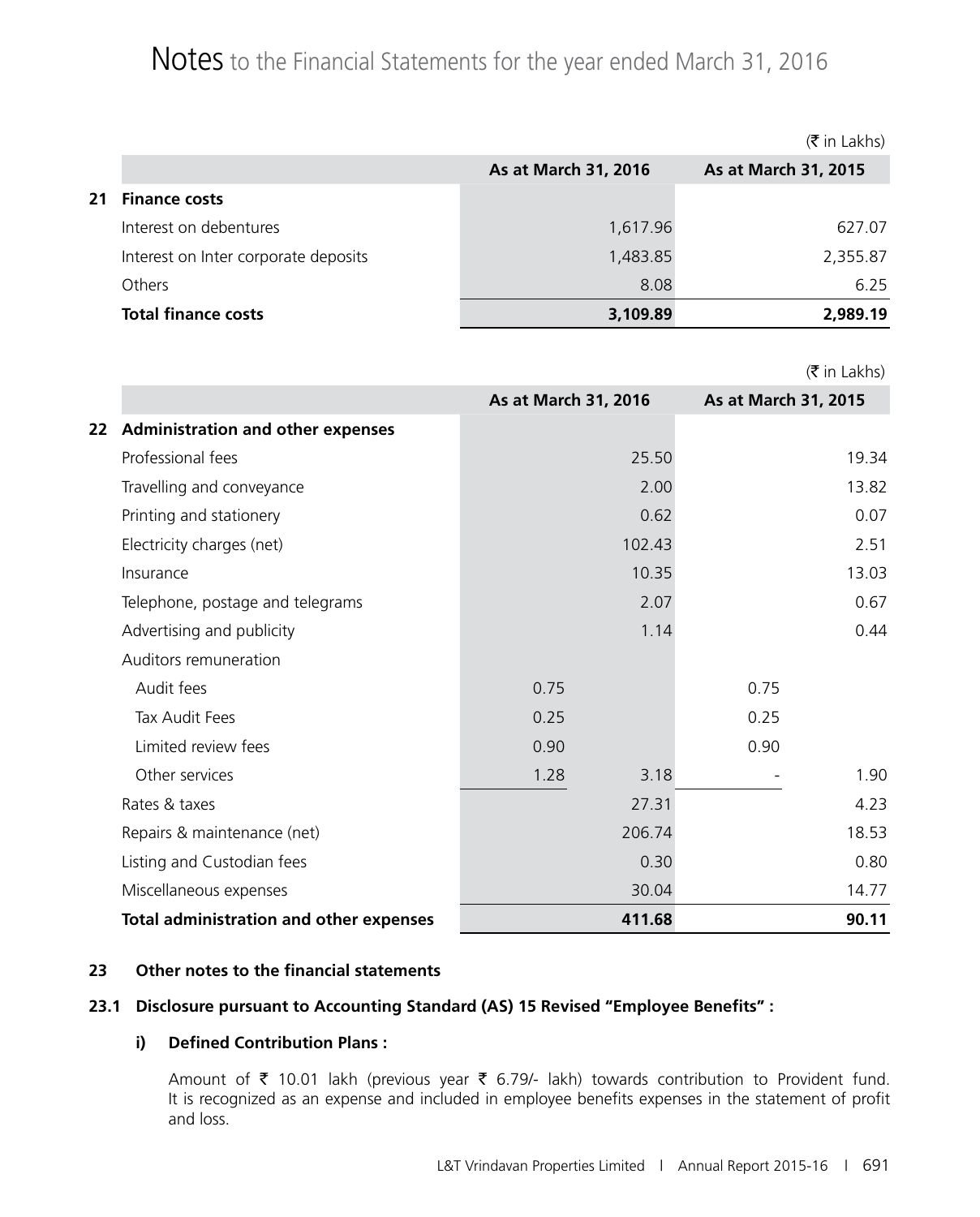#### **ii) Defined Benefit Plans (Gratuity):**

The details of the Company's post-retirement benefit plans for gratuity for its employees are given below which are certified by the actuary and complied by the management upon which auditors have relied:

|                                                                         |                      | $(\bar{\bar{\mathbf{x}}}$ in Lakhs) |
|-------------------------------------------------------------------------|----------------------|-------------------------------------|
|                                                                         | As at March 31, 2016 | As at March 31, 2015                |
| A. Amount recognised in the Balance Sheet:                              |                      |                                     |
| Present value of defined benefit obligation                             |                      |                                     |
| - Unfunded obligations                                                  | 18.78                | 10.28                               |
| <b>Net liability</b>                                                    | 18.78                | 10.28                               |
|                                                                         |                      |                                     |
| B. Expenses recognised in the statement of<br>profit & loss:            |                      |                                     |
| Current service cost                                                    | 2.28                 | 1.18                                |
| Interest on Defined Benefit Obligation                                  | 0.98                 | 0.53                                |
| Net Actuarial Losses / (Gains) Recognised in<br>Year                    | 6.33                 | 1.08                                |
| Amount included in "Employee benefit<br>expenses"                       | 9.59                 | 2.79                                |
|                                                                         |                      |                                     |
| C. Change in the Defined Benefit Obligations:                           |                      |                                     |
| Liability at the beginning of the year                                  | 10.28                | 4.79                                |
| Transferred from group Company                                          | 0.16                 | 9.02                                |
| Current service cost                                                    | 2.28                 | 1.18                                |
| Interest on Defined Benefit Obligation                                  | 0.98                 | 0.53                                |
| Net Actuarial Losses / (Gains) Recognised in<br>Year                    | 6.33                 | 1.08                                |
| Benefit paid                                                            | (1.25)               | (6.32)                              |
| Liability at the end of the year                                        | 18.78                | 10.28                               |
| D. Reconciliation of the Liability Recognised<br>in the Balance Sheet:  |                      |                                     |
| Opening Liability/ (Assets)                                             | 10.28                | 4.79                                |
| <b>Current Service Cost</b>                                             | 9.59                 | 2.79                                |
| Transferred from group Company                                          | 0.16                 | 9.02                                |
| Benefit paid                                                            | (1.25)               | (6.32)                              |
| Amount recognised in the Balance Sheet<br>under "Short-term provisions" | 18.78                | 10.28                               |
| Expected employers contribution next year                               | 0.34                 | 0.22                                |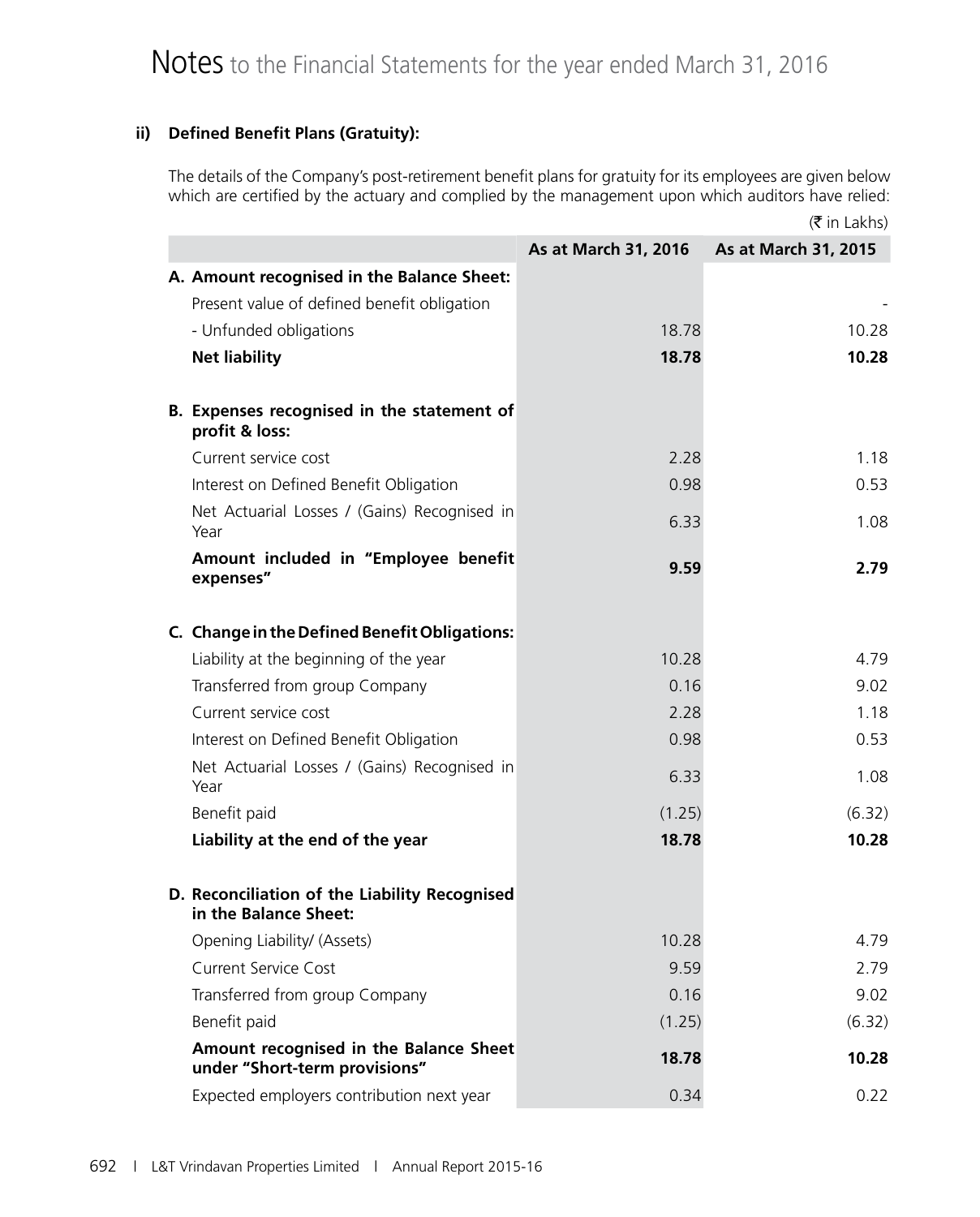#### **Principal actuarial assumptions at the balance sheet date:**

| Particular             | As at March 31, 2016 As at March 31, 2015 |       |
|------------------------|-------------------------------------------|-------|
| Discount rate          | 8.05%                                     | 7.90% |
| Salary escalation rate | 8.00%                                     | 8.00% |

#### **The amounts pertaining to experience adjustments are as follows:**

|                                                        | As at March 31 |         |        |      |      |
|--------------------------------------------------------|----------------|---------|--------|------|------|
| <b>Particulars</b>                                     | 2016           | 2015    | 2014   | 2012 | 2011 |
| Defined Benefit Obligation<br>$\overline{\phantom{a}}$ | 18.78          | 10.28   | 4.78   |      |      |
| Plan Assets                                            |                |         |        |      |      |
| Surplus /(Deficit)                                     | (18.78)        | (10.28) | (4.78) |      |      |
| Exp. Adjustment on Plan Liabilities                    | 6.73           | (1.29)  | 0.16   |      |      |
| Exp. Adjustment on Plan Asset                          |                |         |        |      |      |

#### **23.2 Borrowing Cost : Accounting Standard - 16**

Borrowing costs capitalized during the year are  $\bar{\xi}$  462.02 lakh (previous year :  $\bar{\xi}$  1,452.93 lakh).

#### **23.3 Segment Reporting : Accounting Standard – 17**

The Company operates mainly in the business segment of investment activity. Further, all activities are carried out within India. As such, there are no separate reportable segments as per the provisions of Accounting Standard (AS) 17 on 'Segment Reporting'.

#### **23.4 Related party disclosures: Accounting Standard - 18**

#### **(a) List of related party and relationships:**

#### **Ultimate Holding Company**

- Larsen & Toubro Limited

#### **Holding Company**

- L&T Finance Holdings Limited

#### **Subsidiary Company**

- Mudit Cement Private Limited

#### **Fellow Subsidiary Company**

- L&T Finance Limited
- L&T Infrastructure Finance Company Limited
- L&T Housing Finance Limited
- L&T Investment Management Limited
- L&T Capital Markets Limited
- L&T Fincorp Limited
- L&T Infra Debt Fund Limited
- L&T General Insurance Company Limited
- Family Credit Limited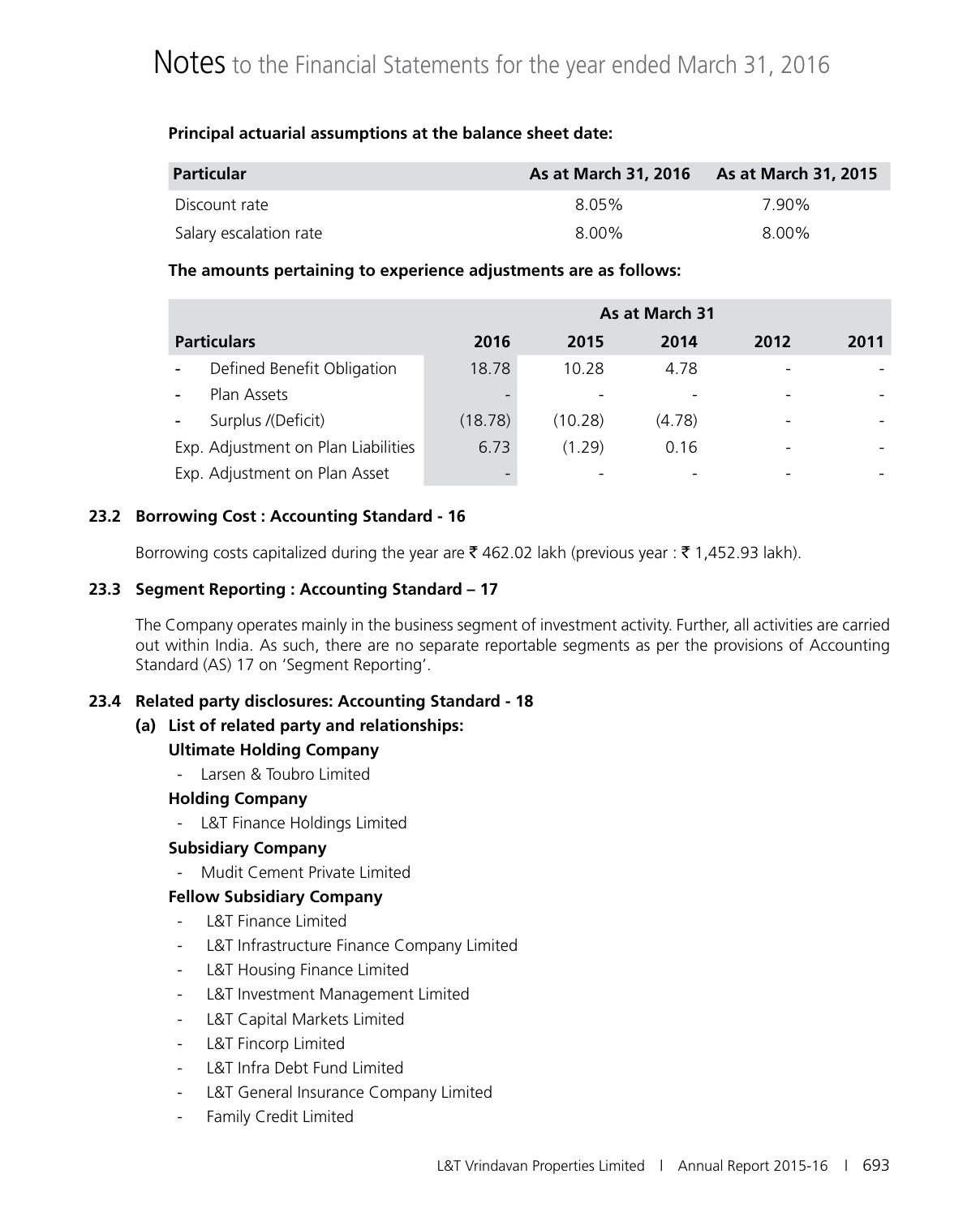#### **Key Managerial Personnel**

- Mr. Pradeep Shintre – Manager (Upto February 26, 2016)

#### **(b) Related Party Transaction:**

|    | (Exclusive of service tax)                             |           |                                     |
|----|--------------------------------------------------------|-----------|-------------------------------------|
|    |                                                        |           | $(\bar{\bar{\mathbf{x}}}$ in Lakhs) |
|    | Sr. No. Nature of Transactions                         | 2015-16   | 2014-15                             |
| 1  | <b>Inter Corporate Borrowings taken from</b>           |           |                                     |
|    | - L&T Finance Holdings Limited                         | 19,146.17 | 29,933.55                           |
|    | - L&T Finance Limited                                  |           | 3,730.00                            |
| 2  | <b>Inter Corporate Deposit given to</b>                |           |                                     |
|    | - Mudit Cement Private Limited                         | 3,861.38  | 277.54                              |
| 3  | <b>Inter Corporate Borrowings repaid</b>               |           |                                     |
|    | - L&T Finance Holdings Limited                         | 28,208.55 | 27,886.22                           |
|    | - L&T Finance Limited                                  |           | 3,730.00                            |
| 4  | <b>Inter Corporate Deposit repaid by</b>               |           |                                     |
|    | - Mudit Cement Private Limited                         | 2,898.95  |                                     |
| 5  | <b>Interest Expended on NCD</b>                        |           |                                     |
|    | - L&T Finance Holdings Limited                         | 52.00     | 52.00                               |
| 6  | <b>Interest expended on Inter Corporate Borrowings</b> |           |                                     |
|    | - L&T Finance Holdings Limited                         | 1,483.85  | 2,353.84                            |
|    | - L&T Finance Limited                                  |           | 2.03                                |
| 7  | <b>Lease Rental Income</b>                             |           |                                     |
|    | - L&T Finance Limited                                  | 227.03    | 129.16                              |
|    | - L&T Infrastructure Finance Company Limited           | 126.74    | 42.53                               |
|    | - L&T Housing Finance Limited                          | 31.46     | 25.15                               |
|    | - Larsen & Toubro Limited                              | 13.77     | 13.11                               |
|    | - L&T Investment Management Limited                    | 602.58    | 22.56                               |
|    | - L&T Capital Markets Limited                          | 14.21     | 13.53                               |
|    | - L&T FinCorp Limited                                  | 5.17      | 4.92                                |
|    | - L&T Infra Debt Fund Limited                          | 4.82      | 4.82                                |
|    | - L&T General Insurance Company Limited                | 47.53     | 26.96                               |
|    | - Family Credit Limited                                | 13.59     | 6.60                                |
| 8  | Interest Income on ICD given to                        |           |                                     |
|    | - Mudit Cement Private Limited                         | 332.04    | 298.52                              |
| 9  | <b>Professional Fees paid to</b>                       |           |                                     |
|    | - Larsen & Toubro Limited                              | 1.74      | 1.31                                |
| 10 | <b>ESOP charges debited by</b>                         |           |                                     |
|    | - L&T Finance Holdings Limited                         | 0.01      | (0.09)                              |
| 11 | <b>Construction charges debited by</b>                 |           |                                     |
|    | - Larsen & Toubro Limited                              | 195.00    | 638.91                              |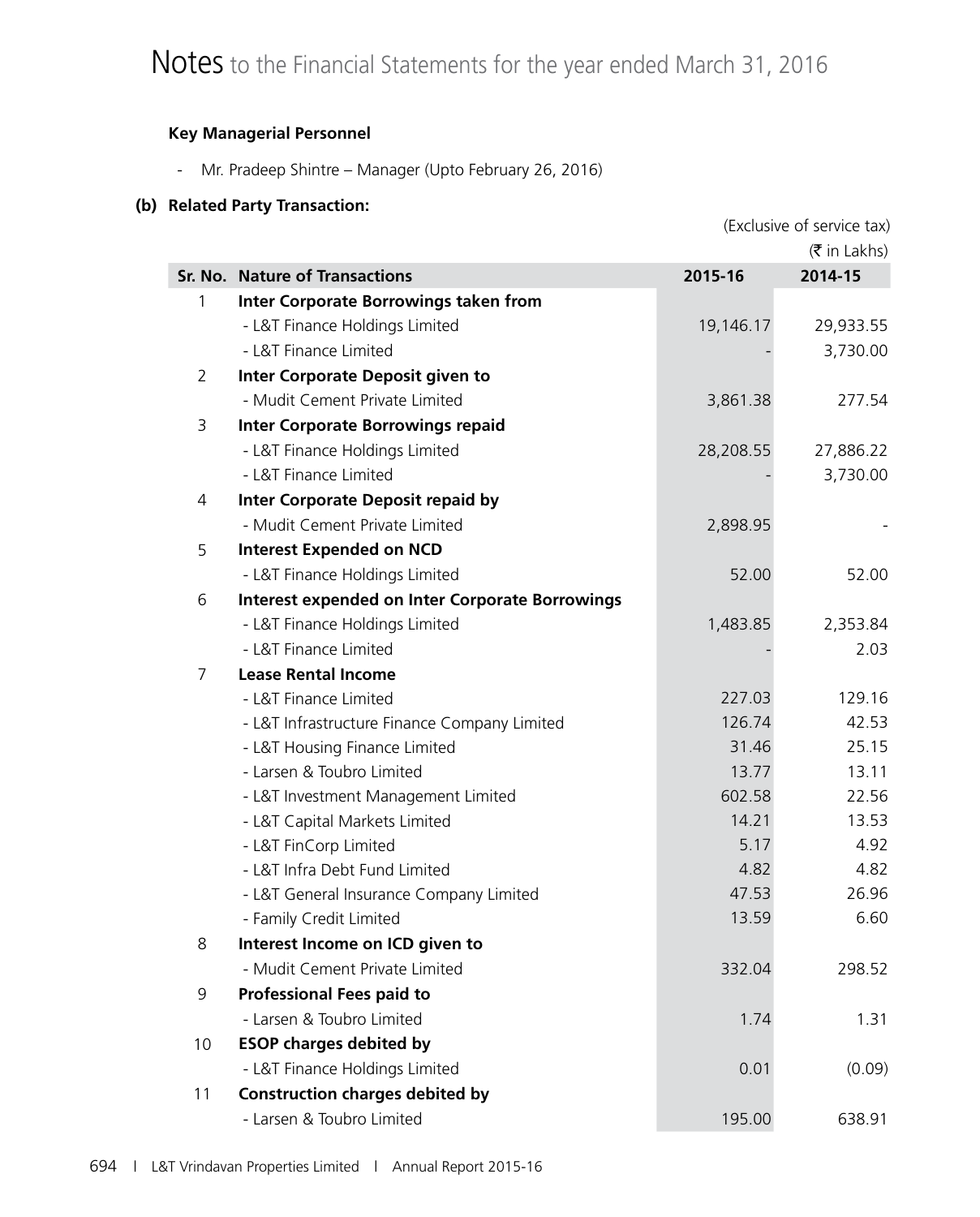# Notes to the Financial Statements for the year ended March 31, 2016

|    |                                              |         | $(\bar{\bar{\mathbf{x}}}$ in Lakhs) |
|----|----------------------------------------------|---------|-------------------------------------|
|    | <b>Sr. No. Nature of Transactions</b>        | 2015-16 | 2014-15                             |
| 12 | Corporate support charges recovered          |         |                                     |
|    | - L&T Finance Limited                        | 263.22  | 148.91                              |
| 13 | <b>Security Deposit taken from</b>           |         |                                     |
|    | - L&T Investment Management Limited          | 81.33   | 271.31                              |
|    | - L&T General Insurance Company Limited      |         | 21.90                               |
|    | - Larsen & Toubro Limited                    |         | 6.56                                |
|    | - Family Credit Limited                      |         | 2.45                                |
| 14 | <b>Expenses recovered from</b>               |         |                                     |
|    | - L&T Investment Management Limited          | 81.64   | 11.43                               |
|    | - L&T Finance Limited                        | 59.68   | 34.95                               |
|    | - L&T General Insurance Company Limited      | 31.44   | 16.95                               |
|    | - L&T Housing Finance Limited                | 15.38   | 12.39                               |
|    | - L&T Infrastructure Finance Company Limited | 10.64   | 7.15                                |
|    | - L&T Capital Markets Limited                | 7.07    | 5.72                                |
|    | - Family Credit Limited                      | 2.53    |                                     |
|    | - Larsen & Toubro Limited                    | 0.21    | 0.12                                |

## **(c) Amount due to/from related party:-**

|              |                                     |                         | $(\bar{\bar{\mathbf{x}}}$ in Lakhs) |
|--------------|-------------------------------------|-------------------------|-------------------------------------|
|              | Sr. No. Nature of Transactions      | As at March<br>31, 2016 | As at March<br>31, 2015             |
| $\mathbf{1}$ | <b>Account payable to</b>           |                         |                                     |
|              | - Larsen & Toubro Limited           | 69.35                   | 67.62                               |
|              | - L&T Finance Holdings Limited      | 0.42                    | 412.36                              |
|              | - L&T Finance Limited               |                         | 0.20                                |
| 2            | <b>Outstanding balance of ICB</b>   |                         |                                     |
|              | - L&T Finance Holdings Limited      | 18,871.17               | 27,933.55                           |
| 3            | <b>Outstanding balance of NCD</b>   |                         |                                     |
|              | - L&T Finance Holdings Limited      | 500.00                  | 500.00                              |
| 4            | Interest accrued but not due ICB    |                         |                                     |
|              | - L&T Finance Holdings Limited      | 260.12                  | 820.16                              |
| 5            | Interest accrued but not due on NCD |                         |                                     |
|              | - L&T Finance Holdings Limited      | 0.57                    | 0.85                                |
| 6            | <b>Outstanding balance of ICD</b>   |                         |                                     |
|              | - Mudit Cement Private Limited      | 4,115.63                | 3,153.20                            |
| 7            | Interest accrued but not due on ICD |                         |                                     |
|              | - Mudit Cement Private Limited      | 114.62                  | 298.52                              |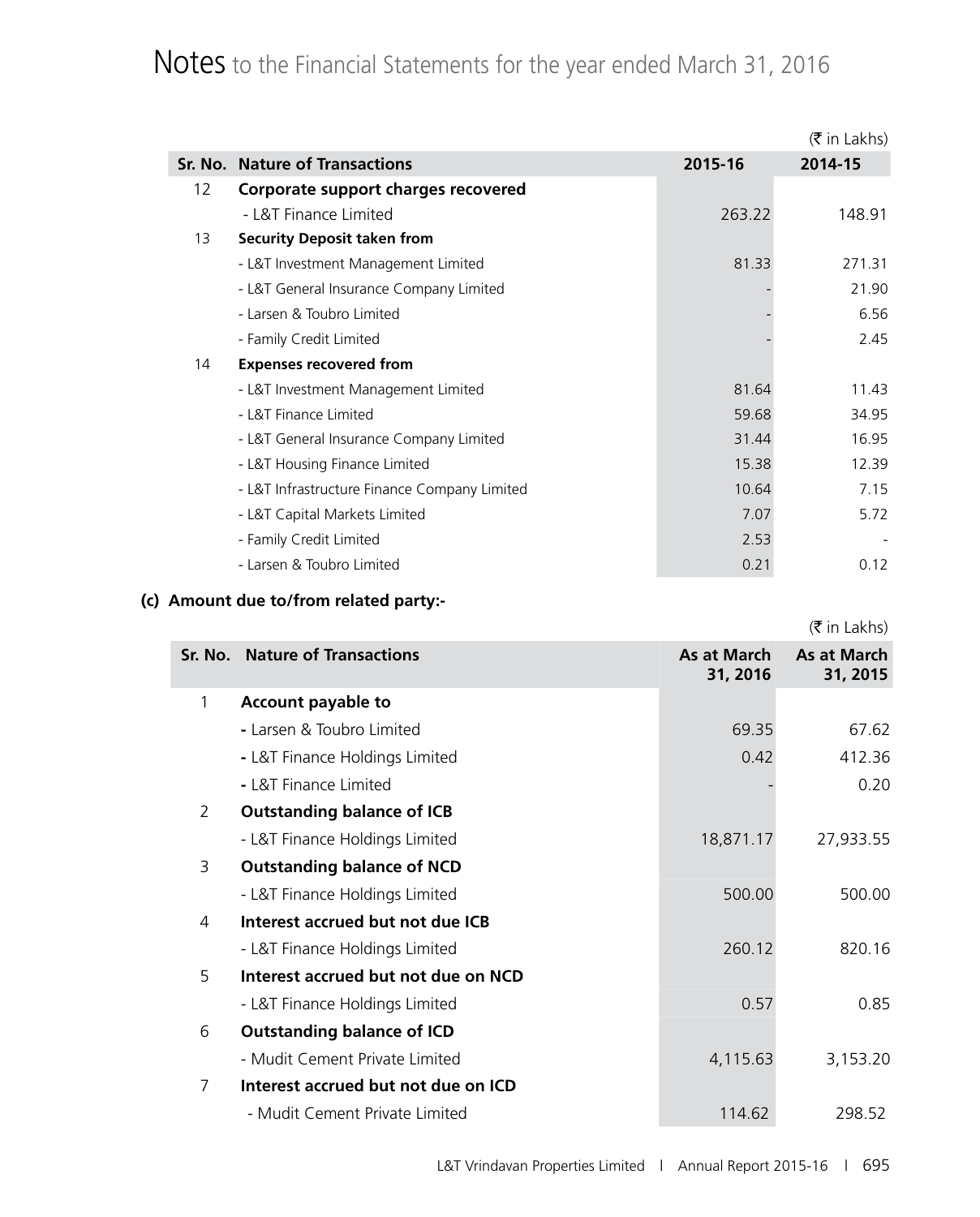## Notes to the Financial Statements for the year ended March 31, 2016

|    |                                                |                         | $(\bar{\bar{\mathbf{x}}}$ in Lakhs) |
|----|------------------------------------------------|-------------------------|-------------------------------------|
|    | Sr. No. Nature of Transactions                 | As at March<br>31, 2016 | As at March<br>31, 2015             |
| 8  | <b>Outstanding Security Deposit taken from</b> |                         |                                     |
|    | - L&T Infrastructure Finance Company Limited   | 721.18                  | 721.18                              |
|    | - L&T Finance Limited                          | 399.27                  | 399.27                              |
|    | - L&T Investment Management Limited            | 352.64                  | 271.31                              |
|    | - L&T Finance Holdings Limited                 | 30.63                   | 30.63                               |
|    | - L&T General Insurance Company Limited        | 21.90                   | 21.90                               |
|    | - L&T Housing Finance Limited                  | 12.23                   | 12.23                               |
|    | - L&T Capital Markets Limited                  | 6.60                    | 6.60                                |
|    | - Larsen & Toubro Limited                      | 6.56                    | 6.56                                |
|    | - Family Credit Limited                        | 2.45                    | 2.45                                |
|    | - L&T Infra Debt Fund Limited                  | 2.41                    | 2.41                                |
|    | - L&T Fincorp Limited                          | 2.40                    | 2.40                                |
| 9  | <b>Receivable from</b>                         |                         |                                     |
|    | - Larsen & Toubro Limited                      |                         | 15.25                               |
|    | - L&T Housing Finance Limited                  |                         | 0.55                                |
|    | - L&T Investment Management Limited            | 10.29                   | 3.92                                |
|    | - L&T Infrastructure Finance Company Limited   |                         | 2.58                                |
|    | - L&T General Insurance Company Limited        | 0.89                    | 1.98                                |
|    | - L&T Finance Limited                          | 0.36                    |                                     |
| 10 | <b>Equity Investment</b>                       |                         |                                     |
|    | - Mudit Cement Private Limited                 | 426.10                  | 426.10                              |

#### **23.5 Operating Lease : Accounting Standards (AS) 19**

#### **Assets give on lease:**

#### **The Total of future minimum lease payments under non-cancellable operating leases are :**

|                                                             |                          | $(\bar{\bar{\mathbf{x}}}$ in Lakhs) |
|-------------------------------------------------------------|--------------------------|-------------------------------------|
| <b>Particulars</b>                                          | 2015-16                  | 2014-15                             |
| <b>Minimum Lease</b>                                        |                          |                                     |
| Within one year                                             | 3,104.43                 | 242.50                              |
| Later than one year and not later than five years<br>$\sim$ | 7,003.80                 | 110.70                              |
| Later than five years<br>$\blacksquare$                     | $\overline{\phantom{a}}$ |                                     |